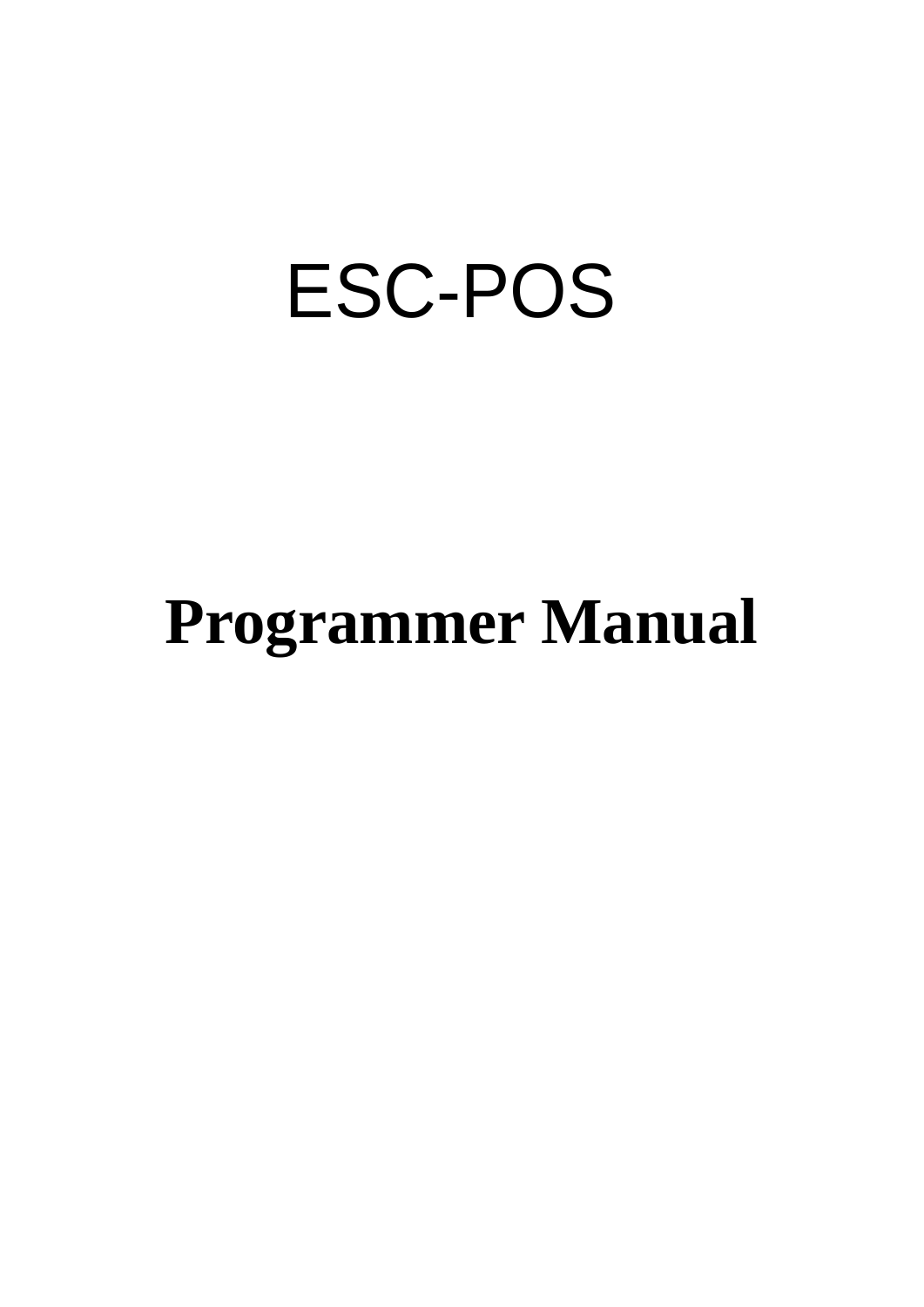# **1. COMMANDS**

#### **1.1 Command Notation**

[Name] The name of the command.

[Format] The code sequence.

[Range] Gives the allowable ranges for the arguments.

[Description] Describes the command's function.

[Details] Describes the usage of the command in detail.

[Notes] Provides important information on setting and using the printer command, if necessary.

[Default] Gives the default values, if any, for the command parameters.

[Reference] Lists related commands.

[Example] Gives examples of how to use the command.

Hex indicates the hexadecimal equivalents.

Decimal indicates the decimal equivalents.

[ ]*k* indicates the contents of the [ ] should be repeated *k* times.

# **1.2 Explanation of Terms**

(1) Receive buffer

The receive buffer is a buffer that stores, as is, the data received from the host (the reception data). The reception data is stored in the receive buffer temporarily, and is then processed sequentially.

(2) Print buffer

The print buffer is a buffer that stores the image data to be printed.

(3) Print buffer full

This is the state when the print buffer is full. If new print data is input while the print buffer is full, the data in the print buffer is printed out and a line feed is executed. This is the same operation as the **LF** operation.

(4) Start of line

The start of line state satisfies the following condition:

- There is no print data (including spaces and portions of data skipped due to bit image data) currently in the print buffer.
- There is no print data (including portions of data skipped due to **HT**)
- The print position is not specified by the **ESC \$** or **ESC \** command.
- (5) Printable area

The maximum range within which printing is possible under the printer specifications. The printable area for this printer is as follows:

- ① The length of the horizontal direction in standard mode: approximately 72.1 mm {576/203"}
- $\circled{5}$  The length of the horizontal direction in page mode: approximately 72.1 mm {576/203"}
- $\delta$  The length of the vertical direction in page mode: approximately 117.3 mm {1662/360"}

(6) Printing area

Printing range is set by the command. It must be printing area  $\delta$  printable area.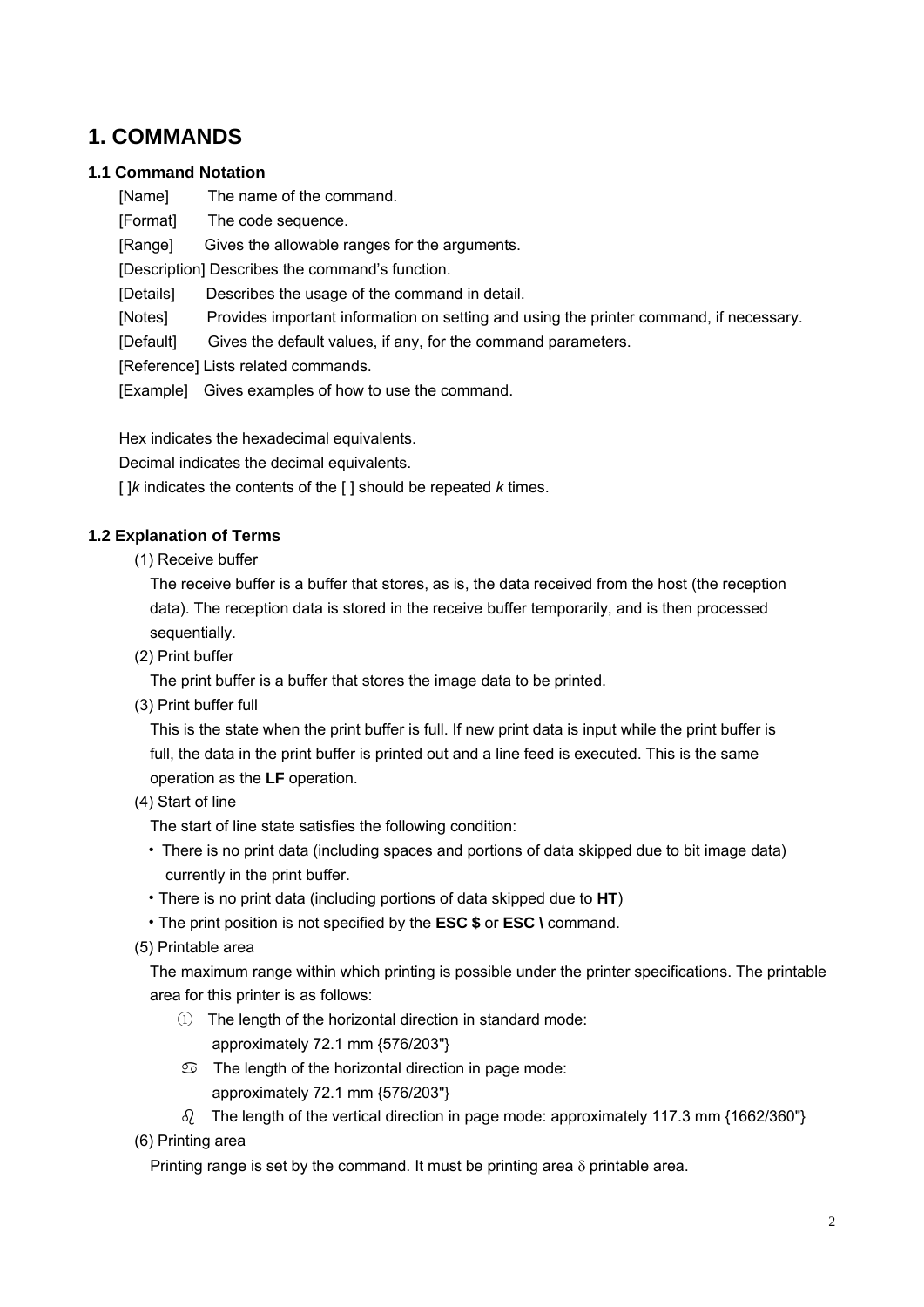(7) Ignore

The state in which all codes, including parameters, are read in and discarded, and nothing happens.

(8) Inch

A unit of length. One inch is 25.4 mm.

(9) MSB

Most Significant Bit

(10) LSB

Least Significant Bit

(11) Base line

Standard position when character data is stored in the print buffer. Normal character in standard mode and page mode:

# **1.3. Control Commands**

| HТ            |                     |                                                                                                                                                                                                                                                                                                                                                                                                                                                                                                                                                                                                                                                                                   |  |  |  |  |
|---------------|---------------------|-----------------------------------------------------------------------------------------------------------------------------------------------------------------------------------------------------------------------------------------------------------------------------------------------------------------------------------------------------------------------------------------------------------------------------------------------------------------------------------------------------------------------------------------------------------------------------------------------------------------------------------------------------------------------------------|--|--|--|--|
| [Name]        | Horizontal tab      |                                                                                                                                                                                                                                                                                                                                                                                                                                                                                                                                                                                                                                                                                   |  |  |  |  |
| [Format]      | ASCII               | НT                                                                                                                                                                                                                                                                                                                                                                                                                                                                                                                                                                                                                                                                                |  |  |  |  |
|               | <b>Hex</b>          | 09                                                                                                                                                                                                                                                                                                                                                                                                                                                                                                                                                                                                                                                                                |  |  |  |  |
|               | Decimal             | 9                                                                                                                                                                                                                                                                                                                                                                                                                                                                                                                                                                                                                                                                                 |  |  |  |  |
| [Description] |                     | Moves the print position to the next horizontal tab position.                                                                                                                                                                                                                                                                                                                                                                                                                                                                                                                                                                                                                     |  |  |  |  |
| [Details]     |                     | • This command is ignored unless the next horizontal tab position has been set.<br>• If the next horizontal tab position exceeds the printing area, the printer sets the<br>printing position to [Printing area width + 1].<br>• Horizontal tab positions are set with ESC D.<br>• If this command is received when the printing position is at [printing area width]<br>+ 1], the printer executes print buffer-full printing of the current line and<br>horizontal tab processing from the beginning of the next line.<br>• The default setting of the horizontal tab position for the paper roll is font A<br>(12 $\times$ 24) every 8th character (9th, 17th, 25th,  column). |  |  |  |  |
| [Reference]   | <b>ESCD</b>         |                                                                                                                                                                                                                                                                                                                                                                                                                                                                                                                                                                                                                                                                                   |  |  |  |  |
| LF            |                     |                                                                                                                                                                                                                                                                                                                                                                                                                                                                                                                                                                                                                                                                                   |  |  |  |  |
| [Name]        | Print and line feed |                                                                                                                                                                                                                                                                                                                                                                                                                                                                                                                                                                                                                                                                                   |  |  |  |  |
| [Format]      | ASCII               | LF                                                                                                                                                                                                                                                                                                                                                                                                                                                                                                                                                                                                                                                                                |  |  |  |  |
|               | المحمل ال           | $\sim$                                                                                                                                                                                                                                                                                                                                                                                                                                                                                                                                                                                                                                                                            |  |  |  |  |

|               | <b>Hex</b>          | 0Α                                                                               |
|---------------|---------------------|----------------------------------------------------------------------------------|
|               | Decimal             | 10                                                                               |
| [Description] | spacing.            | Prints the data in the print buffer and feeds one line based on the current line |
| [Note]        |                     | This command sets the print position to the beginning of the line.               |
| [Reference]   | <b>ESC 2, ESC 3</b> |                                                                                  |

# **FF (\*)**

| . .           |                                                                                |     |  |  |  |  |
|---------------|--------------------------------------------------------------------------------|-----|--|--|--|--|
| [Name]        | Print and return to standard mode in page mode                                 |     |  |  |  |  |
| [Format]      | ASCII                                                                          | FF. |  |  |  |  |
|               | Hex                                                                            | OC. |  |  |  |  |
|               | Decimal                                                                        | 12  |  |  |  |  |
| [Description] | Prints the data in the print buffer collectively and returns to standard mode. |     |  |  |  |  |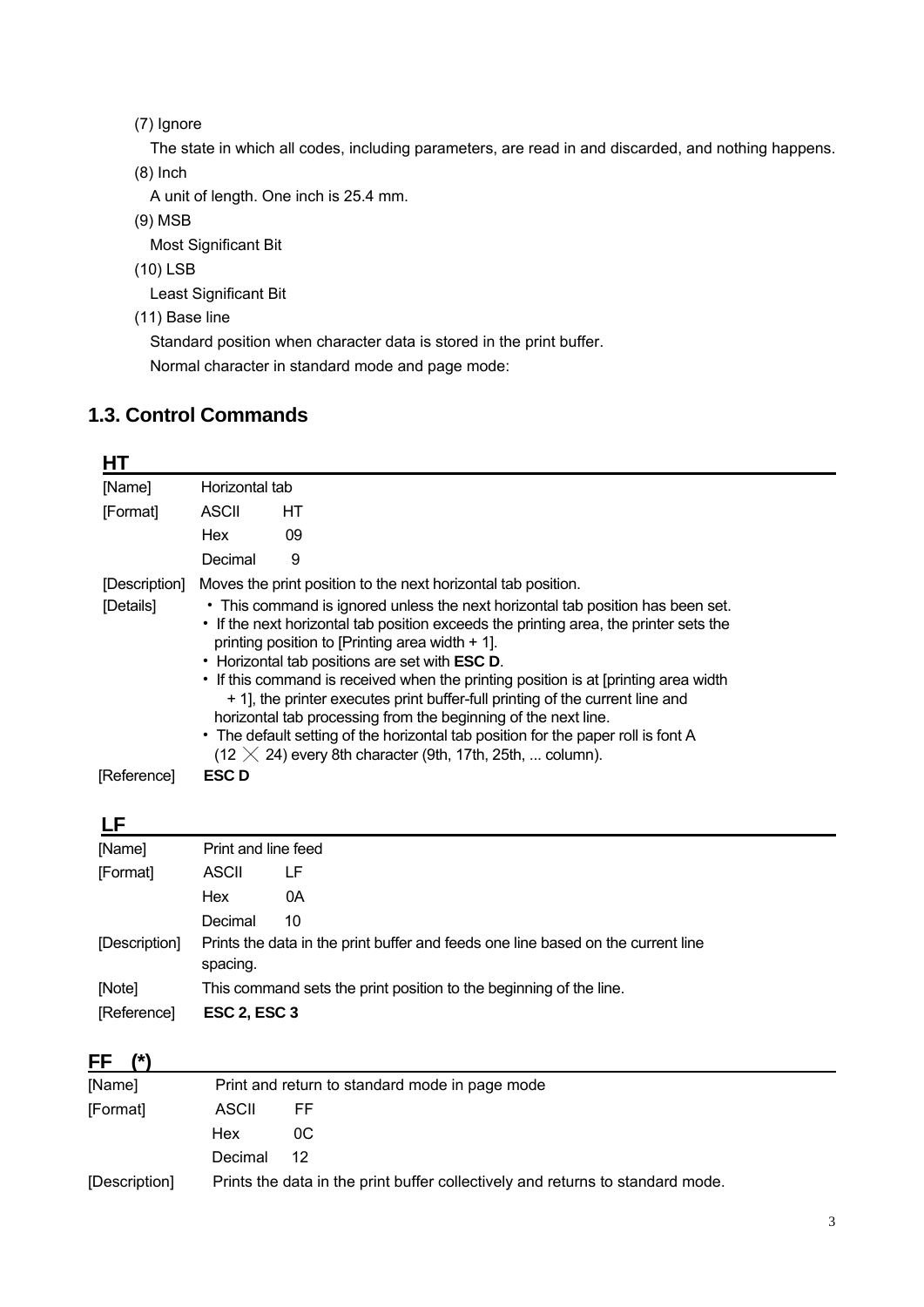| [Details] | • The buffer data is deleted after being printed.                    |  |  |  |  |
|-----------|----------------------------------------------------------------------|--|--|--|--|
|           | • The printing area set by ESC W is reset to the default setting.    |  |  |  |  |
|           | • The printer does not execute paper cutting.                        |  |  |  |  |
|           | • This command sets the print position to the beginning of the line. |  |  |  |  |
|           | • This command is enabled only in page mode.                         |  |  |  |  |

[Reference] **ESC FF**, **ESC L**, **ESC S**

# **CR**

| [Name]        |                                                                                                                                                                                                                                              | Print and carriage return |  |  |  |
|---------------|----------------------------------------------------------------------------------------------------------------------------------------------------------------------------------------------------------------------------------------------|---------------------------|--|--|--|
| [Format]      | <b>ASCII</b>                                                                                                                                                                                                                                 | CR.                       |  |  |  |
|               | Hex                                                                                                                                                                                                                                          | 0D                        |  |  |  |
|               | Decimal                                                                                                                                                                                                                                      | 13                        |  |  |  |
| [Description] | When automatic line feed is enabled, this command functions the same as LF;<br>when automatic line feed is disabled, this command is ignored.                                                                                                |                           |  |  |  |
| [Details]     | • Sets the print starting position to the beginning of the line.<br>• The automatic line feed is ignored with a serial interface model.<br>• This command is set according to the DIP switch 1-1 setting with a parallel<br>interface model. |                           |  |  |  |
| [Reference]   | LF                                                                                                                                                                                                                                           |                           |  |  |  |

# **CAN (\*)**

| [Name]        | Cancel print data in page mode                                                      |                                                   |  |  |  |
|---------------|-------------------------------------------------------------------------------------|---------------------------------------------------|--|--|--|
| [Format]      | ASCII                                                                               | CAN                                               |  |  |  |
|               | Hex                                                                                 | 18                                                |  |  |  |
|               | Decimal                                                                             | 24                                                |  |  |  |
| [Description] | In page mode, deletes all the print data in the current printable area.             |                                                   |  |  |  |
| [Details]     | • This command is enabled only in page mode.                                        |                                                   |  |  |  |
|               | • If data that existed in the previously specified printing area also exists in the |                                                   |  |  |  |
|               |                                                                                     | currently specified printing area, it is deleted. |  |  |  |
| [Reference]   | <b>ESC L. ESC W</b>                                                                 |                                                   |  |  |  |

# **DLE EOT n (\*)**

| [Name]        | Real-time status transmission      |                                                                                     |            |   |                                                                          |  |  |  |
|---------------|------------------------------------|-------------------------------------------------------------------------------------|------------|---|--------------------------------------------------------------------------|--|--|--|
| [Format]      | ASCII                              | DLE.                                                                                | <b>EOT</b> | n |                                                                          |  |  |  |
|               | Hex                                | 10                                                                                  | 04         | n |                                                                          |  |  |  |
|               | Decimal                            | 16                                                                                  | 4          | n |                                                                          |  |  |  |
| [Range]       | $1 \le n \le 4$                    |                                                                                     |            |   |                                                                          |  |  |  |
| [Description] |                                    | Transmits the selected printer status specified by n in real-time, according to the |            |   |                                                                          |  |  |  |
|               | following parameters:              |                                                                                     |            |   |                                                                          |  |  |  |
|               | $n = 1$ : Transmit printer status  |                                                                                     |            |   |                                                                          |  |  |  |
|               | $n = 2$ : Transmit off-line status |                                                                                     |            |   |                                                                          |  |  |  |
|               |                                    | $n = 3$ : Transmit error status                                                     |            |   |                                                                          |  |  |  |
|               |                                    |                                                                                     |            |   | $n = 4$ : Transmit paper roll sensor status                              |  |  |  |
| [Details]     |                                    |                                                                                     |            |   | • The status is transmitted whenever the data sequence of <10>H<04>H< n> |  |  |  |
|               | $(1 \le n \le 4)$ is received.     |                                                                                     |            |   |                                                                          |  |  |  |
|               | Example:                           |                                                                                     |            |   |                                                                          |  |  |  |
|               |                                    |                                                                                     |            |   |                                                                          |  |  |  |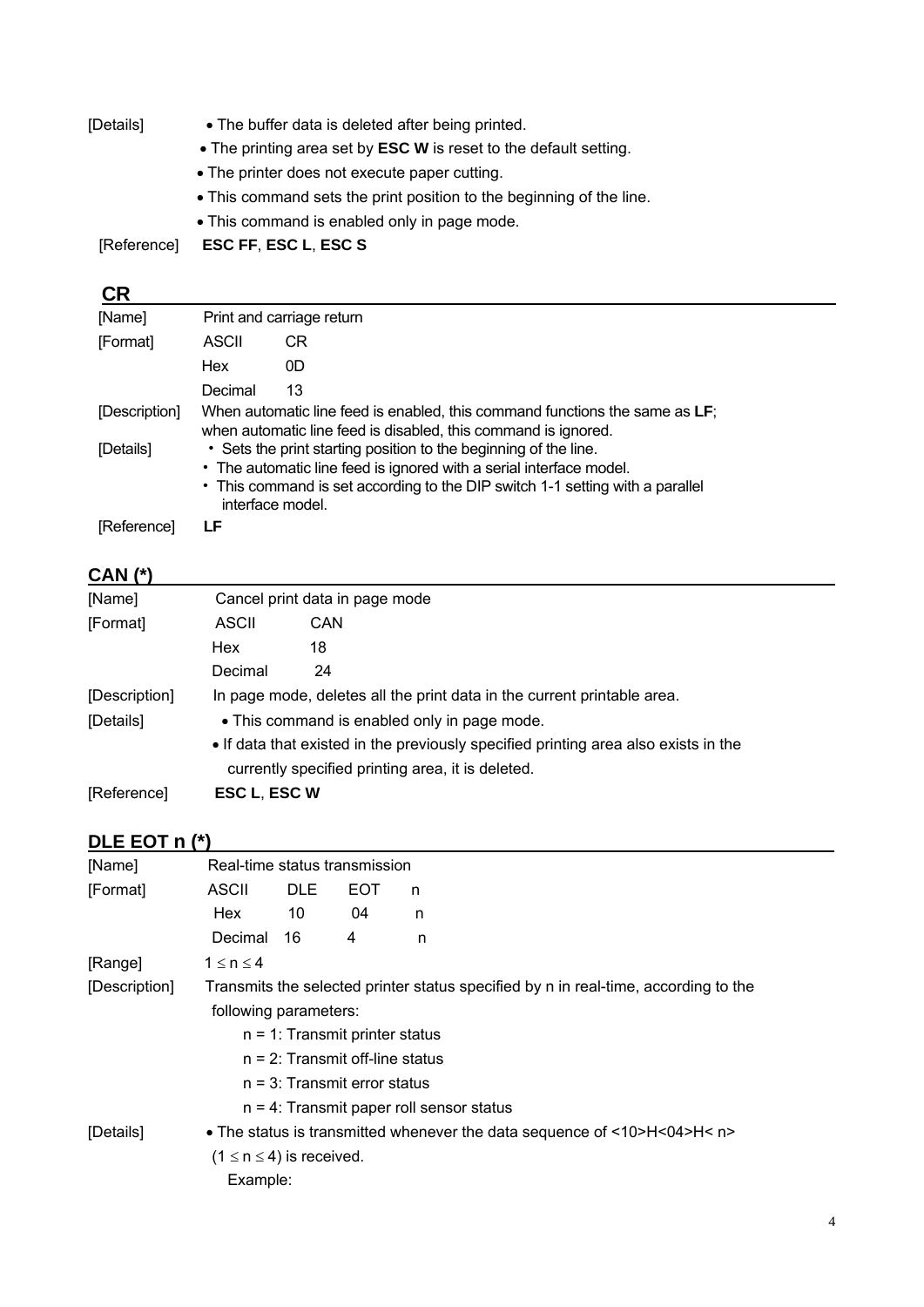In **ESC** ∗ **m nL nH d1...dk**, d1=<10>H, d2=<04>H, d3=<01>H

• This command should not be used within the data sequence of another command that consists of 2 or more bytes.

Example:

If you attempt to transmit **ESC 3 n** to the printer, but DTR (DSR for the host computer) goes to MARK before n is transmitted and then **DLE EOT 3**  interrupts before n is received, the code <10>H for **DLE EOT 3** is processed as the code for **ESC 3 <**10>H.

- Even though the printer is not selected using **ESC =** (select peripheral device), this command is effective.
- The printer transmits the current status. Each status is represented by onebyte data.
- The printer transmits the status without confirming whether the host computer can receive data.
- The printer executes this command upon receiving it.
- This command is executed even when the printer is off-line, the receive buffer is full, or there is an error status with a serial interface model.
- With a parallel interface model, this command can not be executed when the printer is busy. This command is executed even when the printer is off-line or there is an error status when DIP switch 2-1 is on with a parallel interface model.
- When Auto Status Back (ASB) is enabled using the **GS a** command, the status transmitted by the **DLE EOT** command and the ASB status must be differentiated.

| Bit           | 0ff/0n   | Hex            | Decimal        | Function                                           |  |  |
|---------------|----------|----------------|----------------|----------------------------------------------------|--|--|
| $\theta$      | $\Omega$ | 0 <sub>0</sub> | $\theta$       | Not used Fixed to Off.                             |  |  |
|               |          | 02             | $\overline{2}$ | Not used Fixed to On.                              |  |  |
| $\mathcal{D}$ | $\Omega$ | 0 <sup>0</sup> | $\Omega$       | Drawer open/close signal is $LOW$ (connector pin3) |  |  |
|               |          | 04             | $\overline{4}$ | Drawer open/close signal is $Low$ (connector pin3) |  |  |
| 3             | $\Omega$ | 0 <sup>0</sup> | $\Omega$       | $On$ -line                                         |  |  |
|               |          | 08             | 8              | $0ff$ -line                                        |  |  |
| 4             |          | 10             | 16             | Not used. Fixed to On.                             |  |  |
| 5,6           |          |                |                | Undefined.                                         |  |  |
|               | $\Omega$ | 0 <sub>0</sub> | 0 <sub>0</sub> | Not used. Fixed to Off.                            |  |  |

n = 1: Printer status

 $n = 2$ : Off-line status

| Bit | 0ff/0n | Hex | Decimal | Function               |
|-----|--------|-----|---------|------------------------|
|     |        | 00  |         | Not used Fixed to Off. |
|     |        | 02  |         | Not used Fixed to On.  |
|     |        | 00  |         | Cover is closed.       |
|     |        | 04  |         | Cover is open.         |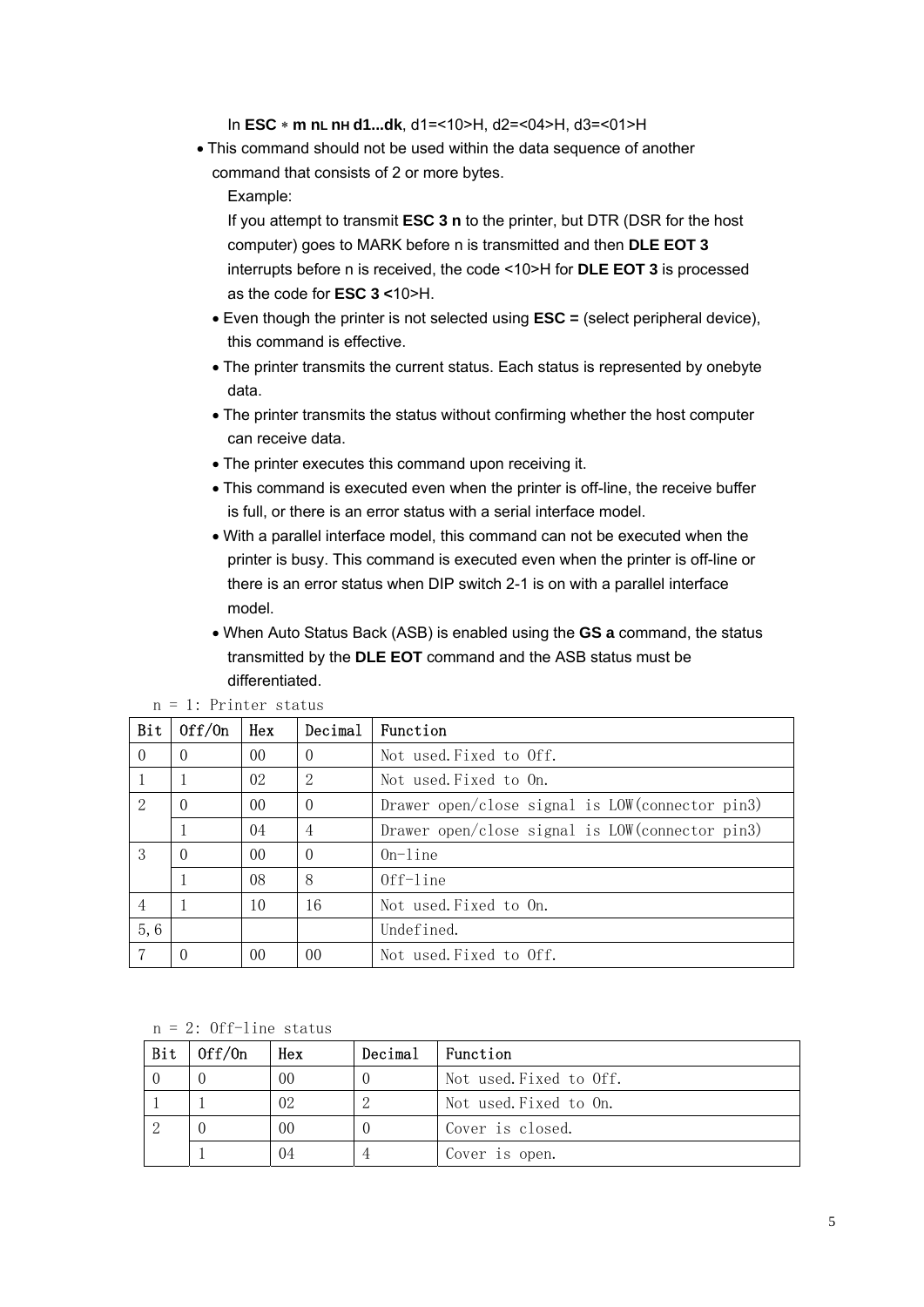| 3 | $\Omega$ | 00             | $\theta$ | Paper is not being fed by using the FEED |  |
|---|----------|----------------|----------|------------------------------------------|--|
|   |          |                |          | button.                                  |  |
|   |          | 08             | 8        | Paper is beging fed by the FEED button.  |  |
|   |          | 10             | 16       | Not used Fixed to On.                    |  |
| 5 |          | 0 <sub>0</sub> | 0        | No paper-end stop.                       |  |
|   |          | 20             | 32       | Printing is being stopped.               |  |
| 6 |          | 00             |          | No error.                                |  |
|   |          | 40             | 64       | Error occurs.                            |  |
|   |          | 00             |          | Not used Fixed to Off.                   |  |

n = 3: Error status

| Bit            | 0ff/0n   | Hex             | Decimal  | Function                       |
|----------------|----------|-----------------|----------|--------------------------------|
| $\Omega$       | $\Omega$ | 00 <sup>1</sup> | $\Omega$ | Not used. Fixed to Off.        |
|                |          | 02              | 2        | Not used. Fixed to On.         |
| 2              |          |                 |          | Undefined.                     |
| 3              | $\Omega$ | 0 <sup>0</sup>  | $\Omega$ | No auto-cutter error.          |
|                |          | 08              | 8        | Auto-cutter error occurs.      |
| $\overline{4}$ |          | 10              | 16       | Not used. Fixed to On.         |
| $\overline{5}$ | $\Omega$ | 0 <sup>0</sup>  | $\Omega$ | No unrecoverable error.        |
|                |          | 20              | 32       | Unrecoverable error occurs.    |
| 6              | $\Omega$ | 0 <sup>0</sup>  | $\Omega$ | No auto-recoverable error.     |
|                |          | 40              | 64       | Auto recoverable error occurs. |
|                |          | 0 <sup>0</sup>  | $\Omega$ | Not used. Fixed to Off.        |

| $n = 4$ : Continuous paper sensor status |  |  |  |
|------------------------------------------|--|--|--|
|------------------------------------------|--|--|--|

| Bit      | 0ff/0n   | Hex             | Decimal  | Function                                     |  |  |  |  |
|----------|----------|-----------------|----------|----------------------------------------------|--|--|--|--|
| $\Omega$ | $\Omega$ | 0 <sup>0</sup>  | $\Omega$ | Not used Fixed to Off.                       |  |  |  |  |
|          |          | 02              | 2        | Not used Fixed to On.                        |  |  |  |  |
| 2.3      | $\Omega$ | 00 <sup>2</sup> | $\Omega$ | Paper roll near-end sensor: paper adequate.  |  |  |  |  |
|          |          | 0C              | 12       | Paper near-end is detected by the paper roll |  |  |  |  |
|          |          |                 |          | near-end sensor.                             |  |  |  |  |
| 4        |          | 10              | 16       | Not used Fixed to On.                        |  |  |  |  |
| 5,6      | $\Omega$ | 0 <sup>0</sup>  | $\Omega$ | Paper roll sensor: Paper present.            |  |  |  |  |
|          |          | 60              | 96       | Paper roll end detected by paper roll senso. |  |  |  |  |
|          | $\Omega$ | 00 <sup>2</sup> | $\Omega$ | Not used Fixed to Off.                       |  |  |  |  |

[Reference] DLE ENQ, GS a, GS r

# **DLE ENQ n (\*)**

| [Name]   |            | Real-time request to printer |      |     |  |  |  |  |  |
|----------|------------|------------------------------|------|-----|--|--|--|--|--|
| [Format] | ASCII      | <b>DLE</b>                   | ENQ. | n n |  |  |  |  |  |
|          | Hex        | 10                           | 05   | n   |  |  |  |  |  |
|          | Decimal 16 |                              | 5    | n   |  |  |  |  |  |
| [Range]  | 1 < n < 2  |                              |      |     |  |  |  |  |  |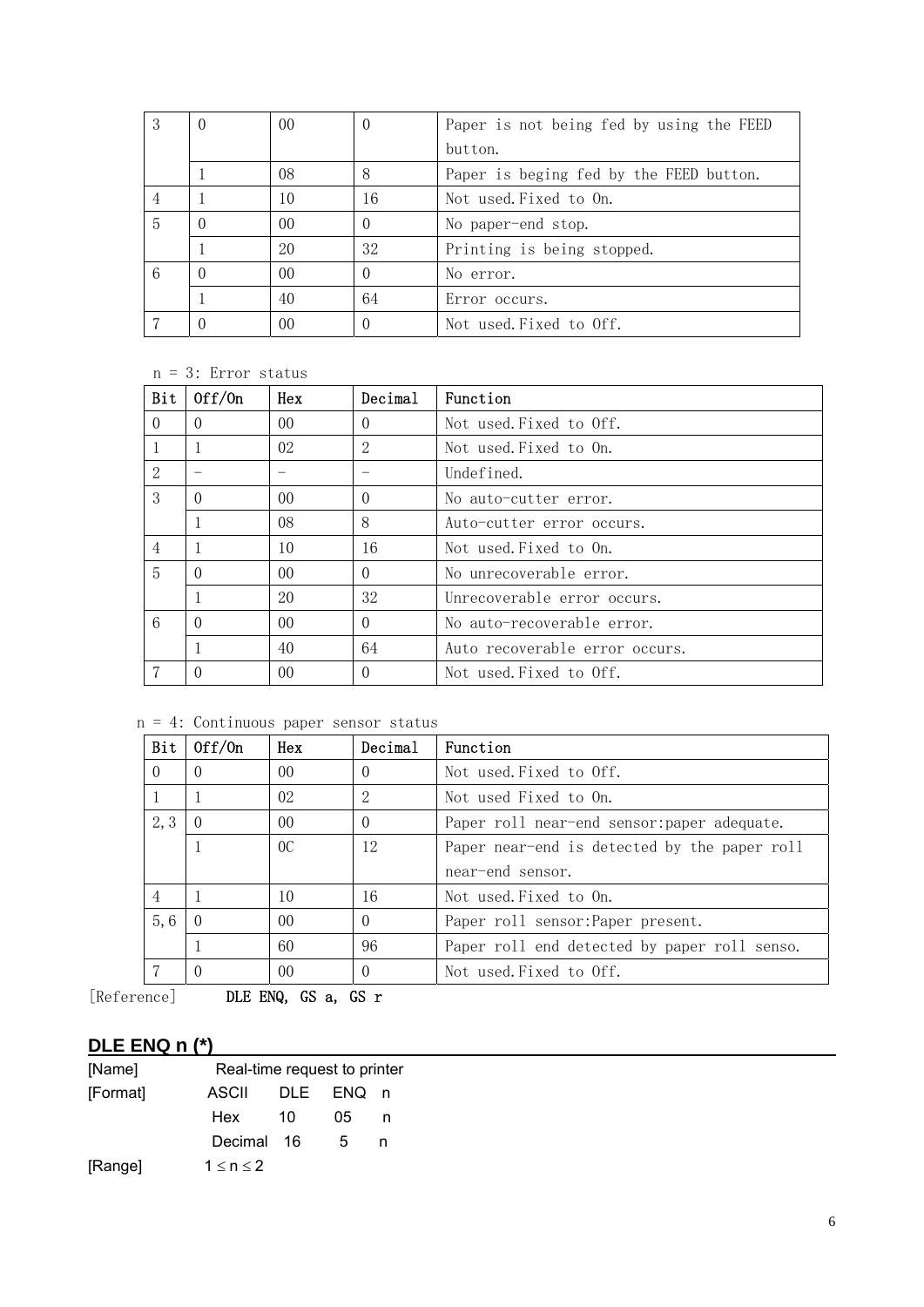[Description] Responds to a request from the host computer. n specifies the requests as follows:

| $\mathbf n$ | Request                                                                           |
|-------------|-----------------------------------------------------------------------------------|
|             | Recover from an error and restart printing from the line where the error occurred |
|             | Recover from an error aft clearing the receive and print buffers                  |

- [Details] This command is effective only when an auto-cutter error occurs.
	- The printer starts processing data upon receiving this command.
	- This command is executed even when the printer is off-line, the receive buffer is full, or there is an error status with a serial interface model.
	- With a parallel interface model, this command can not be executed when the printer is busy. This command is executed even when the printer is off-line or there is an error status when DIP switch 2-1 is on with a parallel interface model.
	- The status is also transmitted whenever the data sequence of <10>H<05>H< n>
		- $(1 \le n \le 2)$  is received.

Example:

In **ESC** ∗ **m nL nH dk**, d1 = <10>H, d2 = <05>H, d3 = <01>H

• This command should not be contained within another command that consists of two or more bytes.

Example:

If you attempt to transmit **ESC 3 n** to the printer, but DTR (DSR for the host computer) goes to MARK before n is transmitted, and **DLE ENQ 2** interrupts before n is received, the code <10>H for **DLE ENQ 2** is processed as the code for **ESC 3** <10>H.

- **DLE ENQ 2** enables the printer to recover from an error after clearing the data in the receive buffer and the print buffer. The printer retains the settings (by **ESC !**, **ESC 3**, etc.) that were in effect when the error occurred. The printer can be initialized completely by using this command and **ESC @**. This command is enabled only for errors that have the possibility of recovery, except for print head temperature error.
- When the printer is disabled with **ESC =** (Select peripheral device), the error recovery functions (**DLE ENQ 1** and **DLE ENQ 2**) are enabled, and the other functions are disabled.

[Reference] **DLE EOT** 

# **DLE DC4 n m t (\*)**

| [Name]<br>Generate pulse at real-time                                         |                   |            |     |   |   |  |  |  |
|-------------------------------------------------------------------------------|-------------------|------------|-----|---|---|--|--|--|
| [Format]                                                                      | <b>ASCII</b>      | <b>DLE</b> | DC4 | n | m |  |  |  |
|                                                                               | <b>Hex</b>        | 10         | 14  | n | m |  |  |  |
|                                                                               | Decimal           | 16         | 20  | n | m |  |  |  |
| [Range]                                                                       | $n = 1$           |            |     |   |   |  |  |  |
|                                                                               | $m = 0, 1$        |            |     |   |   |  |  |  |
|                                                                               | $1 \leq t \leq 8$ |            |     |   |   |  |  |  |
| TD a a substituted  Outlooks that we close a second fixed but the consequence |                   |            |     |   |   |  |  |  |

[Description] Outputs the pulse specified by t to connector pin m as follows: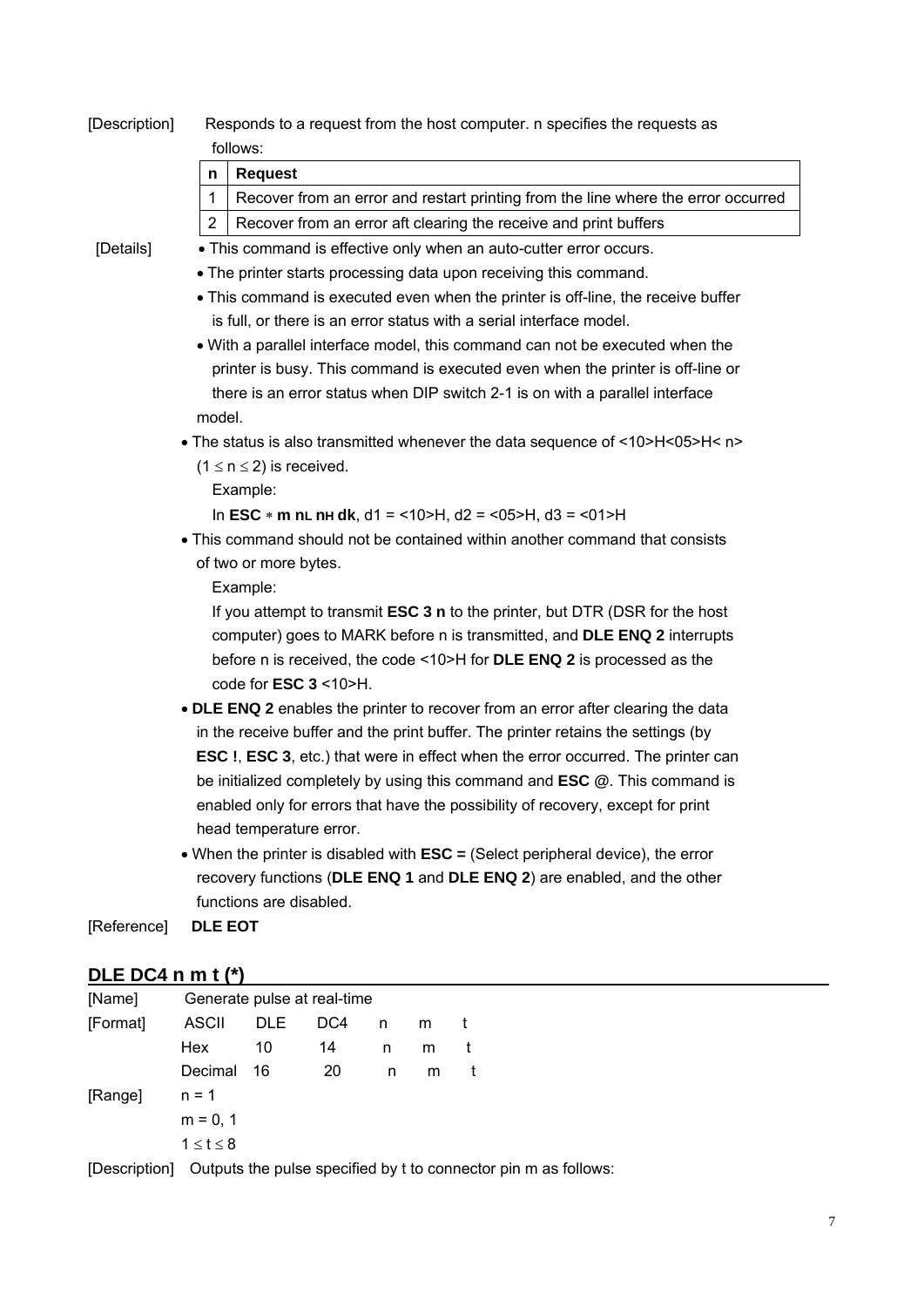| m | Connector pin                    |
|---|----------------------------------|
|   | Drawer kick-out connector pin 2. |
|   | Drawer kick-out connector pin 5. |

The pulse ON time is  $\lceil t \times 100 \text{ ms} \rceil$  and the OFF time is  $\lceil t \times 100 \text{ ms} \rceil$ .

- [Details] When the printer is in an error status when this command is processed, this command is ignored.
	- When the pulse is output to the connector pin specified while **ESC p** or **DEL DC4** is executed while this command is processed, this command is ignored.
	- The printer executes this command upon receiving it.
	- With a serial interface model, this command is executed even when the printer is off-line, the receive buffer is full, or there is an error status.
	- With a parallel interface model, this command cannot be executed when the printer is busy. This command is executed even when the printer is off-line or there is an error status when DIP switch 2-1 is on.
	- If print data includes the same character strings as this command, the printer performs the same operation specified by this command. The user must consider this.
	- This command should not be used within the data sequence of another command that consists of 2 or more bytes.
	- This command is effective even when the printer is disabled with **ESC =** (Select peripheral device).

[Reference] **ESC p** 

#### **ESC FF (\*)**

| [Name]        | Print data in page mode |     |                                                                                    |
|---------------|-------------------------|-----|------------------------------------------------------------------------------------|
| [Format]      | ASCII                   | ESC | FF                                                                                 |
|               | Hex                     | 1B  | 0C                                                                                 |
|               | Decimal                 | 27  | 12                                                                                 |
| [Description] |                         |     | In page mode, prints all buffered data in the printing area collectively.          |
| [Details]     |                         |     | • This command is enabled only in page mode.                                       |
|               |                         |     | • After printing, the printer does not clear the buffered data, setting values for |
|               |                         |     | <b>ESC T</b> and <b>ESC W</b> , and the position for buffering character data.     |
| [Reference]   | FF, ESC L, ESC S        |     |                                                                                    |

#### **ESC SP** *n*

| [Name]        | Set right-side character spacing |            |    |                                                                                                                                                            |
|---------------|----------------------------------|------------|----|------------------------------------------------------------------------------------------------------------------------------------------------------------|
| [Format]      | ASCII                            | <b>ESC</b> | SP | n                                                                                                                                                          |
|               | Hex                              | 1Β         | 20 | n                                                                                                                                                          |
|               | Decimal                          | 27         | 32 | n                                                                                                                                                          |
| [Range]       | 0 < n < 255                      |            |    |                                                                                                                                                            |
| [Description] | vertical motion units].          |            |    | Sets the character spacing for the right side of the character to [n horizontal or                                                                         |
| [Details]     | times normal value.              |            |    | • The right-side character spacing for double-width mode is twice the normal<br>value. When characters are enlarged, the right-side character spacing is n |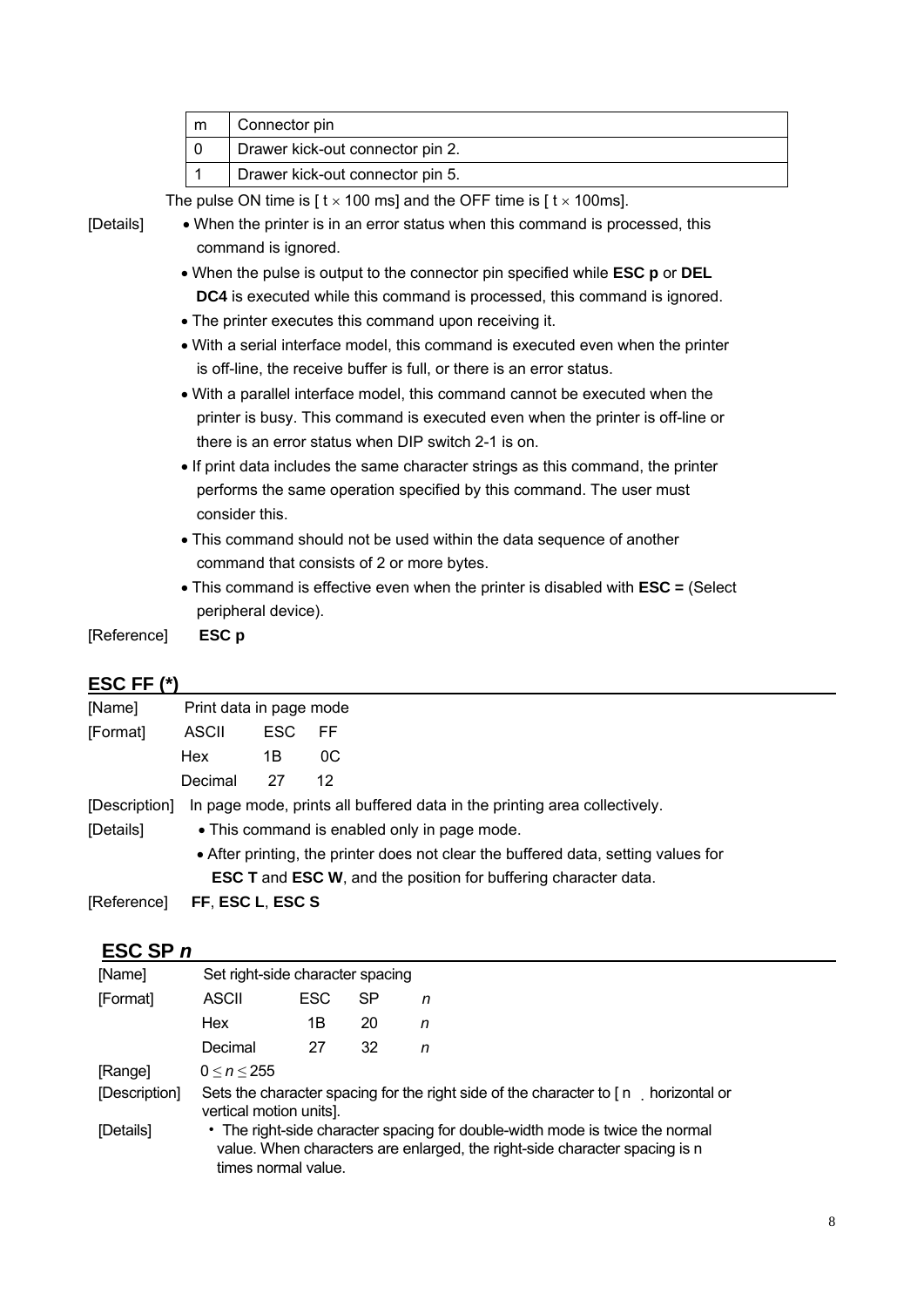|  |  |  |  |  |  |  | • This command does not affect the setting of kanji characters. |
|--|--|--|--|--|--|--|-----------------------------------------------------------------|
|--|--|--|--|--|--|--|-----------------------------------------------------------------|

- This command sets values independently in each mode (standard and page modes).
- The horizontal and vertical motion unit are specified by **GS P**. Changing the horizontal or vertical motion unit does not affect the current right-side spacing.
- The **GS P** command can change the horizontal (and vertical) motion unit. However, the value cannot be less than the minimum horizontal movement amount, and it must be in even units of the minimum horizontal movement amount.
- In standard mode, the horizontal motion unit is used.
- In page mode, the horizontal or vertical motion unit differs in page mode, depending on starting position of the printable area as follows: 1 When the starting position is set to the upper left or lower right of the printable area using **ESC T**, the horizontal motion unit ( x) is used. 2 When the starting position is set to the upper right or lower left of the printable area using **ESC T**, the vertical motion unit  $(y)$  is used.
- The maximum right-side spacing is 255/180 inches. Any setting exceeding the maximum is converted to the maximum automatically.

[Default] *n* = 0 [Reference] **GS P**

#### ESC !  $n$

| [Name]   | Select print mode(s) |     |     |   |
|----------|----------------------|-----|-----|---|
| [Format] | ASCII                | ESC |     | n |
|          | Hex                  | 1B  | -21 |   |
|          | Decimal              | 27  | 33  | n |
| [Range]  | 0 < n < 255          |     |     |   |

[Description] Selects print mode(s) using n as follows:

| <b>Bit</b> | Off/On | <b>Hex</b> | <b>Decimal</b> | <b>Function</b>                    |
|------------|--------|------------|----------------|------------------------------------|
| 0          | Off    | 00         | 0              | Character font A (12 $\times$ 24). |
|            | On     | 01         | 1              | Character font B (9 $\times$ 17).  |
|            |        |            |                | Undefined.                         |
| 2          |        |            |                | Undefined.                         |
| 3          | Off    | 00         | 0              | Emphasized mode not selected.      |
|            | On     | 08         | 8              | Emphasized mode selected.          |
| 4          | Off    | 00         | 0              | Double-height mode not selected.   |
|            | On     | 10         | 16             | Double-height mode selected.       |
| 5          | Off    | 00         | 0              | Double-width mode not selected.    |
|            | On     | 20         | 32             | Double-width mode selected.        |
| 6          |        |            |                | Undefined.                         |
| 7          | Off    | 00         | 0              | Underline mode not selected.       |
|            | On     | 80         | 128            | Underline mode selected.           |

[Details] • When both double-height and double-width modes are selected, quadruple size characters are printed.

- The printer can underline all characters, but can not underline the space set by **HT** or 90° clockwise rotated characters.
- The thickness of the underline is that selected by **ESC** , regardless of the character size.

• When some characters in a line are double or more height, all the characters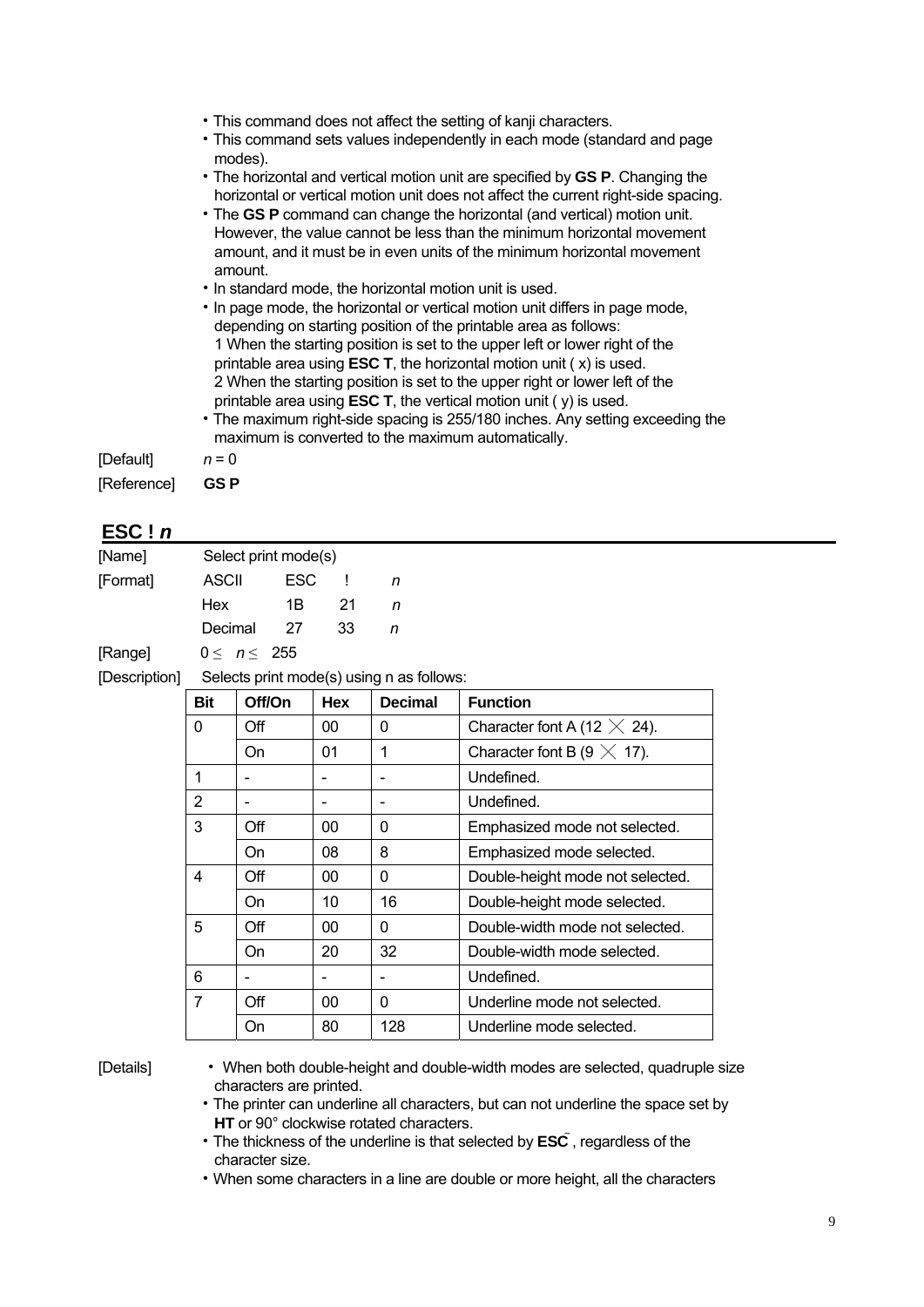on the line are aligned at the baseline.

- **ESC E** can also turn on or off emphasized mode. However, the setting of the last received command is effective.
- **ESC** —can also turn on or off underline mode. However, the setting of the last received command is effective.
- **GS !** can also select character size. However, the setting of the last received command is effective.
- Emphasized mode is effective for alphanumeric and Kanji. All print modes except emphasized mode is effective only for alphanumeric.

 $[Default]$   $n = 0$ 

[Reference] **ESC -**, **ESC E**, **GS !** 

#### **ESC \$** *nL nH*

| [Name]        | Set absolute print position                                                                                                                                                                                               |                                                                                                                                                                                                                                                                                                                                                                                                                                                         |    |    |    |  |  |                                                                                                                                                                                                                               |  |  |
|---------------|---------------------------------------------------------------------------------------------------------------------------------------------------------------------------------------------------------------------------|---------------------------------------------------------------------------------------------------------------------------------------------------------------------------------------------------------------------------------------------------------------------------------------------------------------------------------------------------------------------------------------------------------------------------------------------------------|----|----|----|--|--|-------------------------------------------------------------------------------------------------------------------------------------------------------------------------------------------------------------------------------|--|--|
| [Format]      | <b>ASCII</b>                                                                                                                                                                                                              | <b>ESC</b>                                                                                                                                                                                                                                                                                                                                                                                                                                              | \$ | nL | nН |  |  |                                                                                                                                                                                                                               |  |  |
|               | Hex                                                                                                                                                                                                                       | 1B                                                                                                                                                                                                                                                                                                                                                                                                                                                      | 24 | nL | nН |  |  |                                                                                                                                                                                                                               |  |  |
|               | Decimal                                                                                                                                                                                                                   | 27                                                                                                                                                                                                                                                                                                                                                                                                                                                      | 36 | nL | nН |  |  |                                                                                                                                                                                                                               |  |  |
| [Range]       | $0 \leq nL \leq 255$                                                                                                                                                                                                      |                                                                                                                                                                                                                                                                                                                                                                                                                                                         |    |    |    |  |  |                                                                                                                                                                                                                               |  |  |
|               | $0 \leq nH \leq 255$                                                                                                                                                                                                      |                                                                                                                                                                                                                                                                                                                                                                                                                                                         |    |    |    |  |  |                                                                                                                                                                                                                               |  |  |
| [Description] |                                                                                                                                                                                                                           | Sets the distance from the beginning of the line to the position at which<br>subsequent characters are to be printed.<br>• The distance from the beginning of the line to the print position is<br>$[(nL + nH) \times 256) \times (vertical or horizontal motion unit)]$ inches.                                                                                                                                                                        |    |    |    |  |  |                                                                                                                                                                                                                               |  |  |
| [Details]     | • The horizontal and vertical motion unit are specified by GS P.<br>amount.<br>• In standard mode, the horizontal motion unit (x) is used.<br>• In page mode, horizontal or vertical motion unit differs depending on the | • Settings outside the specified printable area are ignored.<br>starting position of the printable area as follows:<br>1 When the starting position is set to the upper left or lower right of the<br>printable area using <b>ESC T</b> , the horizontal motion unit $(x)$ is used.<br>2 When the starting position is set to the upper right or lower left of the<br>printable area using $\textsf{ESC T}$ , the vertical motion unit ( $y$ ) is used. |    |    |    |  |  | • The GS P command can change the horizontal (and vertical) motion unit.<br>However, the value cannot be less than the minimum horizontal movement<br>amount, and it must be in even units of the minimum horizontal movement |  |  |
| [Reference]   | ESC $\lambda$ , GS \$, GS $\lambda$ , GS P                                                                                                                                                                                |                                                                                                                                                                                                                                                                                                                                                                                                                                                         |    |    |    |  |  |                                                                                                                                                                                                                               |  |  |

#### **ESC % n**

| [Name]        | Select/cancel user-defined character set                                                                                                                                                             |            |    |   |  |  |  |  |  |  |
|---------------|------------------------------------------------------------------------------------------------------------------------------------------------------------------------------------------------------|------------|----|---|--|--|--|--|--|--|
| [Format]      | ASCII                                                                                                                                                                                                | <b>ESC</b> | ℅  | n |  |  |  |  |  |  |
|               | Hex                                                                                                                                                                                                  | 1Β         | 25 | n |  |  |  |  |  |  |
|               | Decimal                                                                                                                                                                                              | 27         | 37 | n |  |  |  |  |  |  |
| [Range]       | 0 < nL < 255                                                                                                                                                                                         |            |    |   |  |  |  |  |  |  |
| [Description] | Selects or cancels the user-defined character set.<br>• When the LSB of n is 0, the user-defined character set is canceled.<br>• When the LSB of n is 1, the user-defined character set is selected. |            |    |   |  |  |  |  |  |  |
| [Details]     | • When the user-defined character set is canceled, the internal character set is<br>automatically selected.<br>• <i>n</i> is available only for the least significant bit.                           |            |    |   |  |  |  |  |  |  |
| [Default]     | $n = 0$                                                                                                                                                                                              |            |    |   |  |  |  |  |  |  |
| [Reference]   | <b>ESC &amp; ESC ?</b>                                                                                                                                                                               |            |    |   |  |  |  |  |  |  |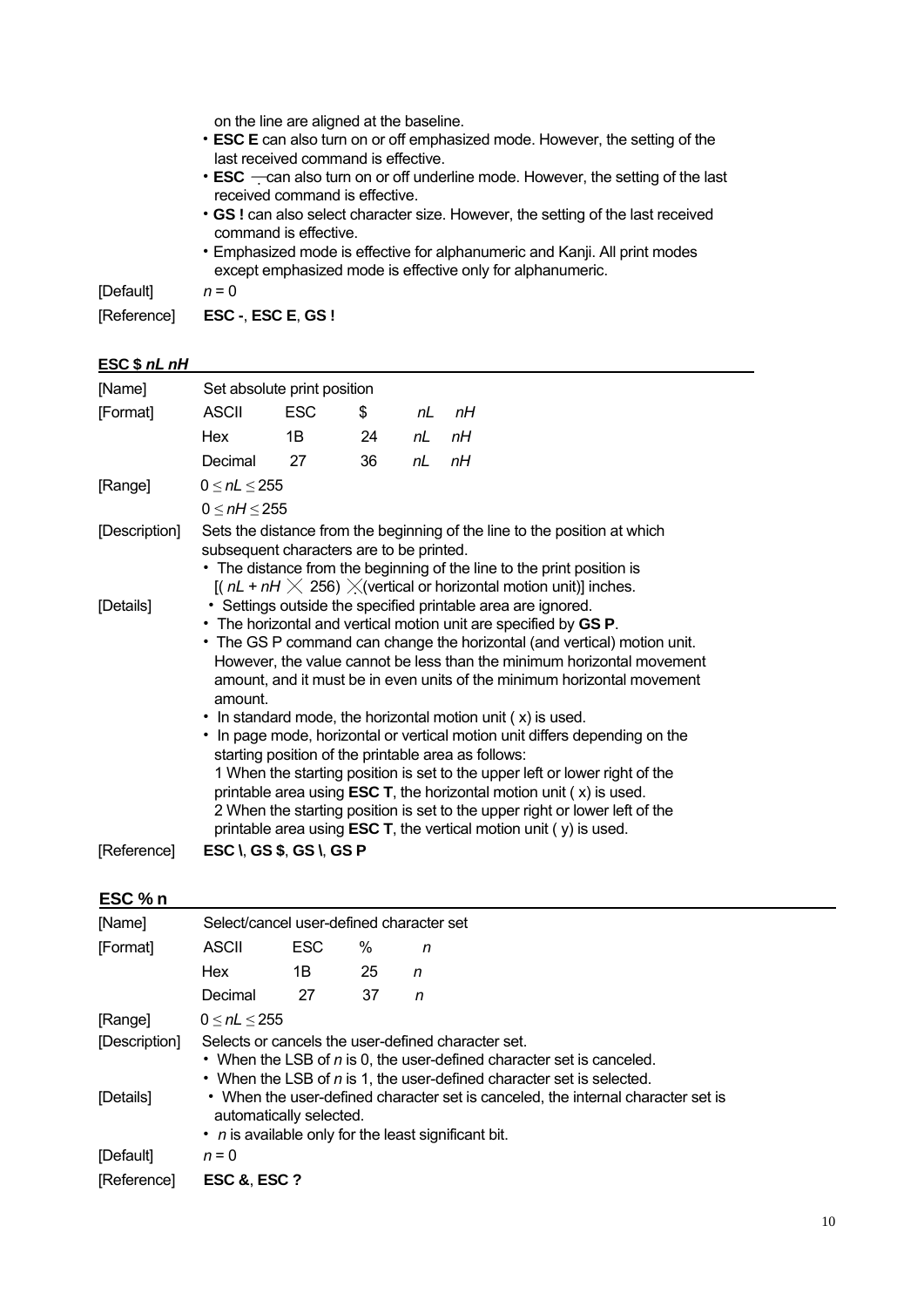| [Name]        | Define user-defined characters                                                                                                              |       |    |  |  |                                                                                                                                                                        |  |  |  |  |  |
|---------------|---------------------------------------------------------------------------------------------------------------------------------------------|-------|----|--|--|------------------------------------------------------------------------------------------------------------------------------------------------------------------------|--|--|--|--|--|
| [Format]      | <b>ASCII</b>                                                                                                                                | ESC & |    |  |  | y c1 c2 [ $\times$ 1 d1d(y $\times$ x1)][xk d1d(y $\times$ xk)]                                                                                                        |  |  |  |  |  |
|               | Hex                                                                                                                                         | 1B    | 26 |  |  | y c1 c2 [ $\times$ 1 d1d(y $\times$ x1)][xk d1d(y $\times$ xk)]                                                                                                        |  |  |  |  |  |
|               | Decimal                                                                                                                                     | 27    | 38 |  |  | y c1 c2 [ $\times$ 1 d1d(y $\times$ x1)][xk d1d(y $\times$ xk)]                                                                                                        |  |  |  |  |  |
| [Range]       | $y = 3$                                                                                                                                     |       |    |  |  |                                                                                                                                                                        |  |  |  |  |  |
|               | $32 \le c1 \le c2 \le 126$                                                                                                                  |       |    |  |  |                                                                                                                                                                        |  |  |  |  |  |
|               | $0 \leq x \leq 12$ Font A (12 $\times$ 24)                                                                                                  |       |    |  |  |                                                                                                                                                                        |  |  |  |  |  |
|               | $0 \leq x \leq 9$ Font B (9 $\times$ 17)                                                                                                    |       |    |  |  |                                                                                                                                                                        |  |  |  |  |  |
|               | $0 \le d1$ $d(y) \times xk \le 255$                                                                                                         |       |    |  |  |                                                                                                                                                                        |  |  |  |  |  |
| [Description] | Defines user-defined characters.                                                                                                            |       |    |  |  |                                                                                                                                                                        |  |  |  |  |  |
|               |                                                                                                                                             |       |    |  |  | • y specifies the number of bytes in the vertical direction.                                                                                                           |  |  |  |  |  |
|               |                                                                                                                                             |       |    |  |  | • c1 specifies the beginning character code for the definition, and c2 specifies the                                                                                   |  |  |  |  |  |
|               | final code.                                                                                                                                 |       |    |  |  |                                                                                                                                                                        |  |  |  |  |  |
| [Details]     | • x specifies the number of dots in the horizontal direction.<br>• The allowable character code range is from ASCII code <20>H to <7E>H (95 |       |    |  |  |                                                                                                                                                                        |  |  |  |  |  |
|               | characters).                                                                                                                                |       |    |  |  |                                                                                                                                                                        |  |  |  |  |  |
|               |                                                                                                                                             |       |    |  |  | • It is possible to define multiple characters for consecutive character codes.                                                                                        |  |  |  |  |  |
|               |                                                                                                                                             |       |    |  |  | If only one character is desired, use $c1 = c2$ .<br>$\cdot$ d is the dot data for the characters. The dot pattern is in the horizontal direction                      |  |  |  |  |  |
|               |                                                                                                                                             |       |    |  |  | from the left side. Any remaining dots on the right side are blank.                                                                                                    |  |  |  |  |  |
|               |                                                                                                                                             |       |    |  |  | • The data to define a user-defined character is (y $\times$ x) bytes.                                                                                                 |  |  |  |  |  |
|               |                                                                                                                                             |       |    |  |  | • Set a corresponding bit to 1 to print a dot or 0 to not print a dot.                                                                                                 |  |  |  |  |  |
|               | fonts. To select a font, use ESC !                                                                                                          |       |    |  |  | • This command can define different user-defined character patterns by each                                                                                            |  |  |  |  |  |
|               |                                                                                                                                             |       |    |  |  | • A user-defined character and a downloaded bit image cannot be defined                                                                                                |  |  |  |  |  |
|               |                                                                                                                                             |       |    |  |  | simultaneously. When this command is executed, the downloaded bit image is                                                                                             |  |  |  |  |  |
|               | cleared.                                                                                                                                    |       |    |  |  |                                                                                                                                                                        |  |  |  |  |  |
|               | • The user-defined character definition is cleared when:<br>$(1)$ <b>ESC</b> $@$ is executed.                                               |       |    |  |  |                                                                                                                                                                        |  |  |  |  |  |
|               | 2 ESC ? is executed.                                                                                                                        |       |    |  |  |                                                                                                                                                                        |  |  |  |  |  |
|               | <b>3</b> FS q is executed.                                                                                                                  |       |    |  |  |                                                                                                                                                                        |  |  |  |  |  |
|               | 4 GS * is executed.                                                                                                                         |       |    |  |  |                                                                                                                                                                        |  |  |  |  |  |
|               |                                                                                                                                             |       |    |  |  | 5 The printer is reset or the power is turned off.                                                                                                                     |  |  |  |  |  |
|               |                                                                                                                                             |       |    |  |  | • When the user-defined characters are defined in font B (9 $\times$ 17), only the most<br>significant bit of the 3rd byte of data in vertical direction is effective. |  |  |  |  |  |
| [Default]     | The internal character set                                                                                                                  |       |    |  |  |                                                                                                                                                                        |  |  |  |  |  |
| [Reference]   | <b>ESC %, ESC ?</b>                                                                                                                         |       |    |  |  |                                                                                                                                                                        |  |  |  |  |  |

# **ESC & y** *c1 c2 [x1 d1...d(y* ╳*x1)]...[xk d1...d(y* ╳*xk)]*

[Example]

• When font A (12  $\times$  24) is selected.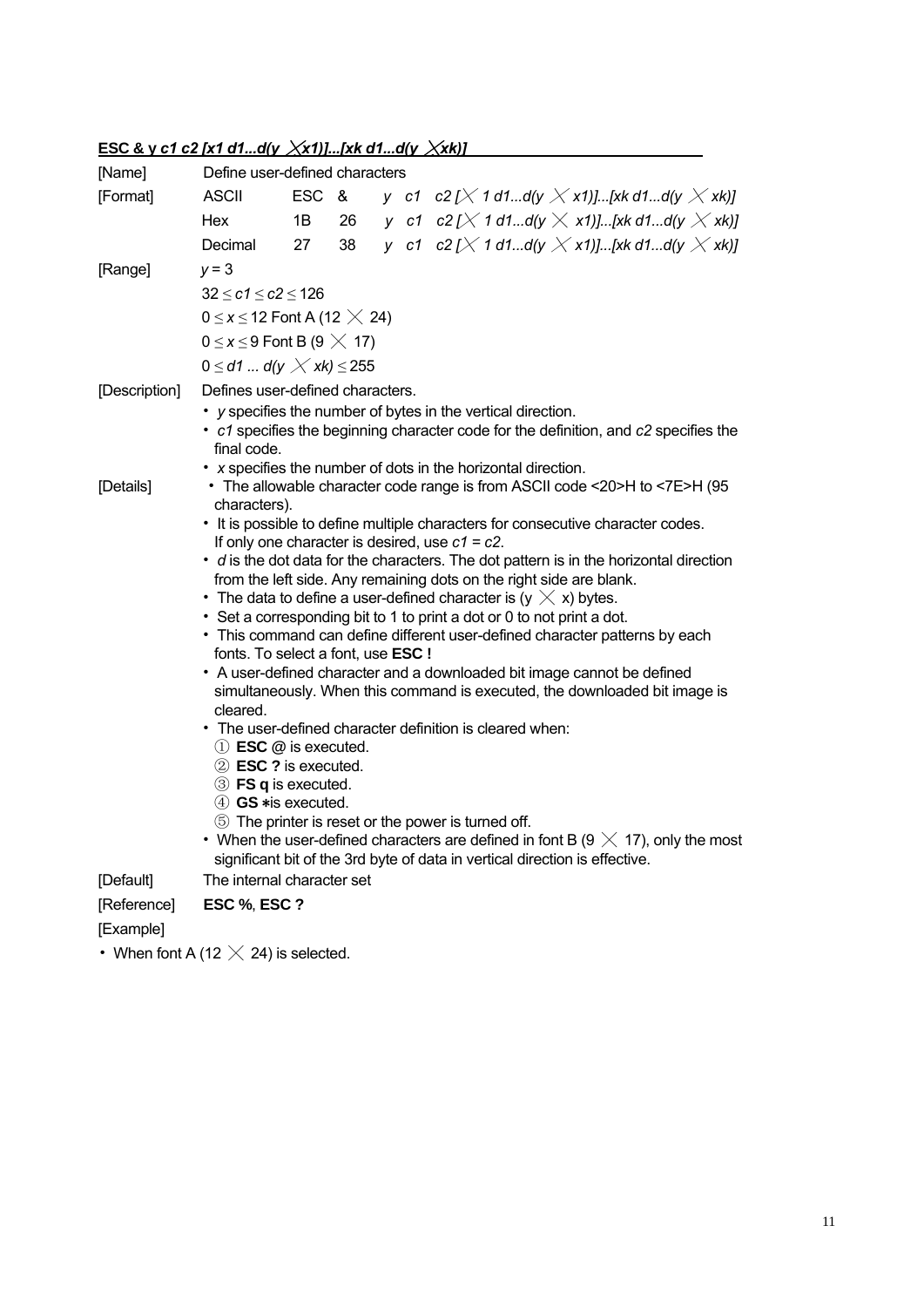

• When font B (9  $\times$  17) is selected.

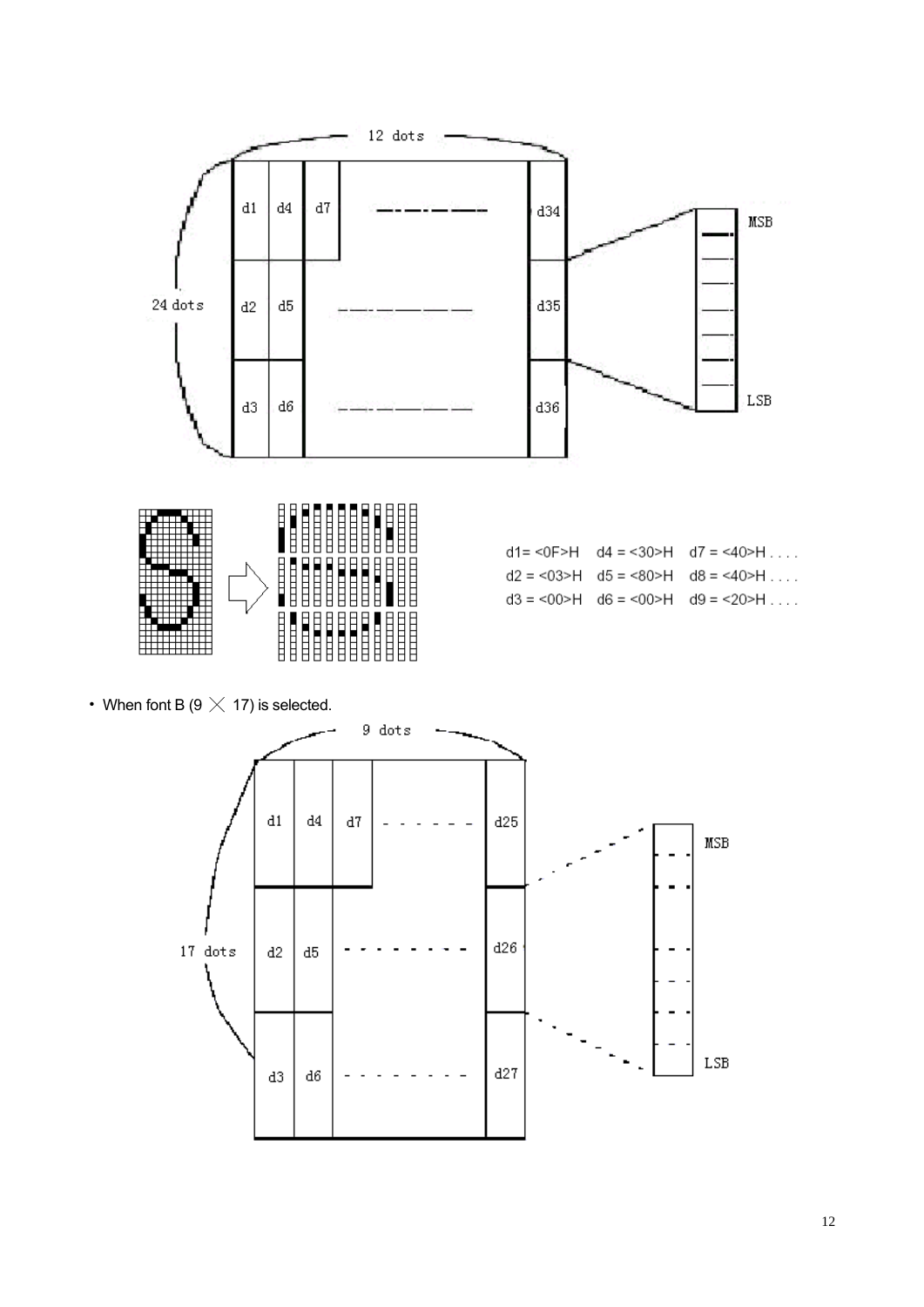

# **ESC** \* *m nL nH d1... dk*

| [Name]        | Select bit-image mode |                    |        |  |  |                                                                                 |  |  |  |
|---------------|-----------------------|--------------------|--------|--|--|---------------------------------------------------------------------------------|--|--|--|
| [Format]      | ASCII                 | ESC.               | $\ast$ |  |  | m nL nH d1…dk                                                                   |  |  |  |
|               | Hex                   | 1B                 |        |  |  | 2A m nL nHd1dk                                                                  |  |  |  |
|               | Decimal               | - 27               |        |  |  | 42 m nL nHd1dk                                                                  |  |  |  |
| [Range]       |                       | $m = 0, 1, 32, 33$ |        |  |  |                                                                                 |  |  |  |
|               | $0 \leq nL \leq 255$  |                    |        |  |  |                                                                                 |  |  |  |
|               |                       | 0 < nH < 3         |        |  |  |                                                                                 |  |  |  |
|               | 0 < d < 255           |                    |        |  |  |                                                                                 |  |  |  |
| [Description] | as follows:           |                    |        |  |  | Selects a bit-image mode using m for the number of dots specified by nL and nH, |  |  |  |

|          |                       | <b>Vertical Direction</b> |                | <b>Horizontal Direction</b> |                                   |  |
|----------|-----------------------|---------------------------|----------------|-----------------------------|-----------------------------------|--|
| m        | <b>Mode</b>           | <b>Number of</b>          | Dot            | Dot                         | <b>Number of Data</b>             |  |
|          |                       | <b>Dots</b>               | <b>Density</b> | <b>Density</b>              | (K)                               |  |
| $\Omega$ | 8-dot single-density  | 8                         | 67 DPI         | 100 DPI                     | nL + nH $\times$ 256              |  |
|          | 8-dot double-density  | 8                         | 67 DP          | 200 DPI                     | nL + nH $\times$ 256              |  |
| 32       | 24-dot single-density | 24                        | 200DPI         | 100 DPI                     | (nL + nH $\times$ 256) $\times$ 3 |  |
| 33       | 24-dot double-density | 24                        | 200 DPI        | 200DPI                      | (nL + nH $\times$ 256) $\times$ 3 |  |

[Details] • If the values of *m* is out of the specified range, *nL* and data following are processed as normal data.

• The nL and nH indicate the number of dots of the bit image in the horizontal direction. The number of dots is calculated by  $nL + nH \times 256$ .

• If the bit-image data input exceeds the number of dots to be printed on a line, the excess data is ignored.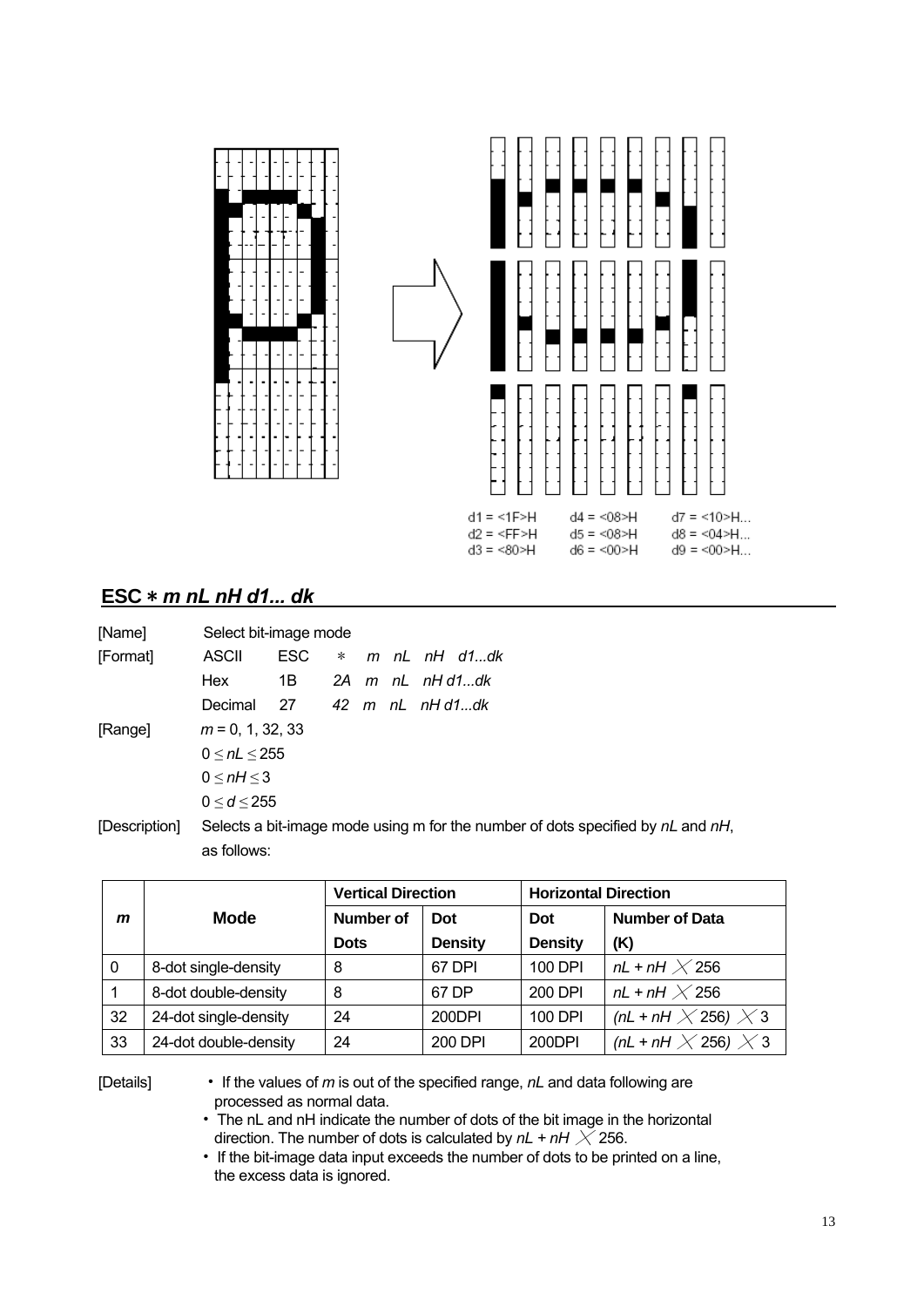- *d* indicates the bit-image data. Set a corresponding bit to 1 to print a dot or to 0 to not print a dot.
- If the width of the printing area set by **GS L** and **GS W** less than the width required by the data sent with the **ESC** \* command, the following will be performed on the line in question (but the printing cannot exceed the maximum printable area):
- ① The width of the printing area is extended to the right to accommodate the amount of data.
- $(2)$  If step  $(1)$  does not provide sufficient width for the data, the left margin is reduced to accommodate the data.
- After printing a bit image, the printer returns to normal data processing mode.
- This command is not affected by print modes (emphasized, double-strike, underline, character size or white/black reverse printing), except upside-down printing mode.
- The relationship between the image data and the dots to be printed is as follows:
- When 8-dot bit image is selected:



• When 24-dot bit image is selected: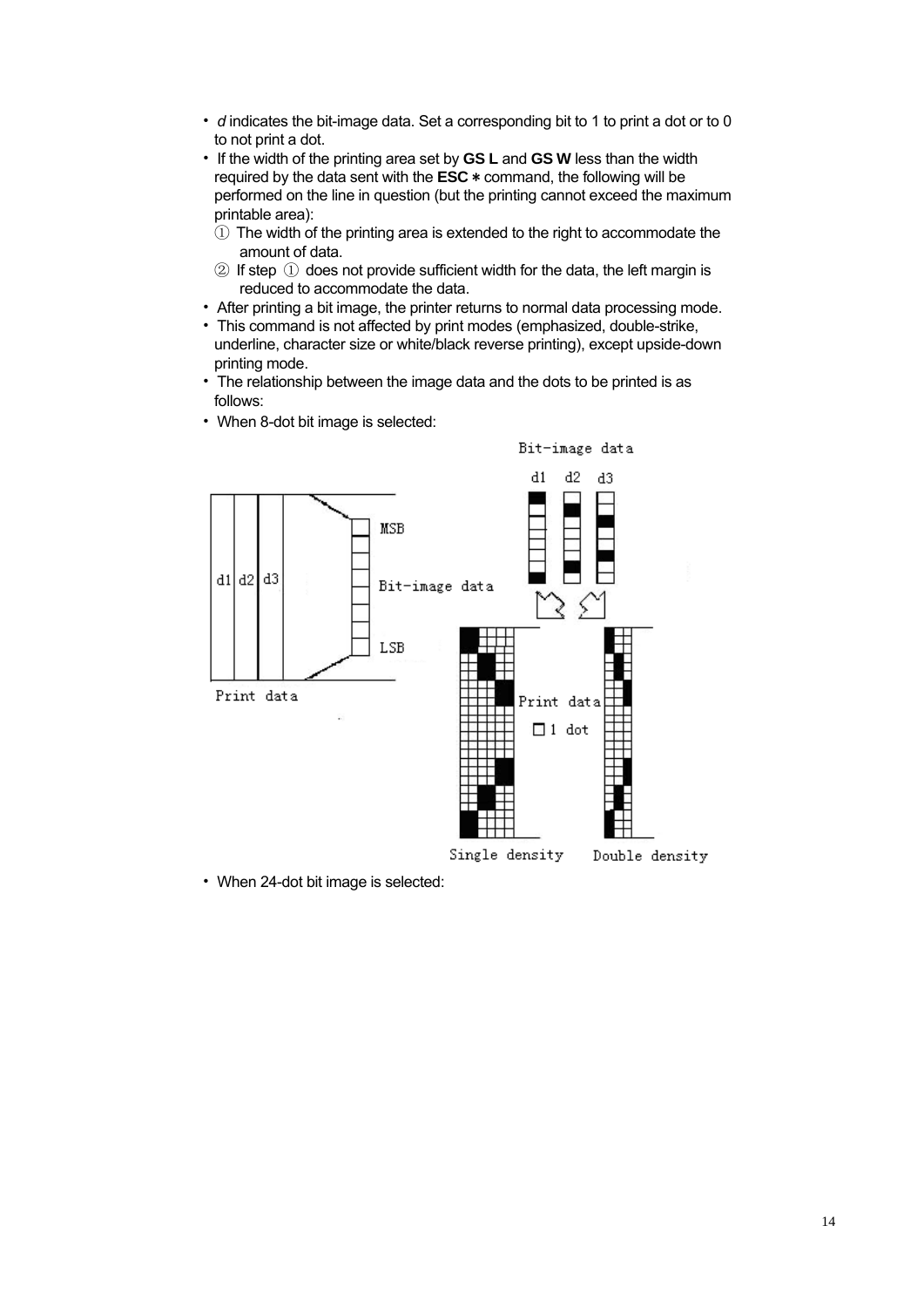

| $ESC - n$     |                                                                                                                                                                                                                                                                                                                                                                                                                                                                                                                                                                                                                                                                                                                                                                                    |                                        |                                       |   |                                                                        |  |  |  |  |  |  |
|---------------|------------------------------------------------------------------------------------------------------------------------------------------------------------------------------------------------------------------------------------------------------------------------------------------------------------------------------------------------------------------------------------------------------------------------------------------------------------------------------------------------------------------------------------------------------------------------------------------------------------------------------------------------------------------------------------------------------------------------------------------------------------------------------------|----------------------------------------|---------------------------------------|---|------------------------------------------------------------------------|--|--|--|--|--|--|
| [Name]        | Turn underline mode on/off                                                                                                                                                                                                                                                                                                                                                                                                                                                                                                                                                                                                                                                                                                                                                         |                                        |                                       |   |                                                                        |  |  |  |  |  |  |
| [Format]      | ASCII                                                                                                                                                                                                                                                                                                                                                                                                                                                                                                                                                                                                                                                                                                                                                                              | <b>ESC</b>                             |                                       | n |                                                                        |  |  |  |  |  |  |
|               | Hex                                                                                                                                                                                                                                                                                                                                                                                                                                                                                                                                                                                                                                                                                                                                                                                | 1B                                     | 2D                                    | n |                                                                        |  |  |  |  |  |  |
|               | Decimal                                                                                                                                                                                                                                                                                                                                                                                                                                                                                                                                                                                                                                                                                                                                                                            | 27                                     | 45                                    | n |                                                                        |  |  |  |  |  |  |
| [Range]       |                                                                                                                                                                                                                                                                                                                                                                                                                                                                                                                                                                                                                                                                                                                                                                                    | $0 \le n \le 2, 48 \le n \le 50$       |                                       |   |                                                                        |  |  |  |  |  |  |
| [Description] |                                                                                                                                                                                                                                                                                                                                                                                                                                                                                                                                                                                                                                                                                                                                                                                    |                                        |                                       |   | Turns underline mode on or off, based on the following values of $n$ . |  |  |  |  |  |  |
|               | $\mathbf n$                                                                                                                                                                                                                                                                                                                                                                                                                                                                                                                                                                                                                                                                                                                                                                        | <b>Function</b>                        |                                       |   |                                                                        |  |  |  |  |  |  |
|               | 0, 48                                                                                                                                                                                                                                                                                                                                                                                                                                                                                                                                                                                                                                                                                                                                                                              | Turns off underline mode               |                                       |   |                                                                        |  |  |  |  |  |  |
|               | 1,49                                                                                                                                                                                                                                                                                                                                                                                                                                                                                                                                                                                                                                                                                                                                                                               |                                        | Turns on underline mode (1-dot thick) |   |                                                                        |  |  |  |  |  |  |
|               | 2, 50                                                                                                                                                                                                                                                                                                                                                                                                                                                                                                                                                                                                                                                                                                                                                                              | Turns on underline mode (2-dots thick) |                                       |   |                                                                        |  |  |  |  |  |  |
| [Details]     | • The printer can underline all characters (including right-side character spacing),<br>but cannot underline the space set by HT.<br>• The printer cannot underline 90 clockwise rotated characters and white/black<br>inverted characters.<br>• When underline mode id turned off by setting the value of n to 0 or 48, the<br>following data is not underlined, and the underline thickness set before the<br>mode is turned off does not change. The default underline thickness is 1 dot.<br>• Changing the character size does not affect the current underline thickness.<br>• Underline mode can also be turned on or off by using ESC !. Note, however,<br>that the last received command is effective.<br>• This command does not affect the setting of Kanji characters. |                                        |                                       |   |                                                                        |  |  |  |  |  |  |
| [Default]     | $n = 0$                                                                                                                                                                                                                                                                                                                                                                                                                                                                                                                                                                                                                                                                                                                                                                            |                                        |                                       |   |                                                                        |  |  |  |  |  |  |
| [Reference]   | ESC!                                                                                                                                                                                                                                                                                                                                                                                                                                                                                                                                                                                                                                                                                                                                                                               |                                        |                                       |   |                                                                        |  |  |  |  |  |  |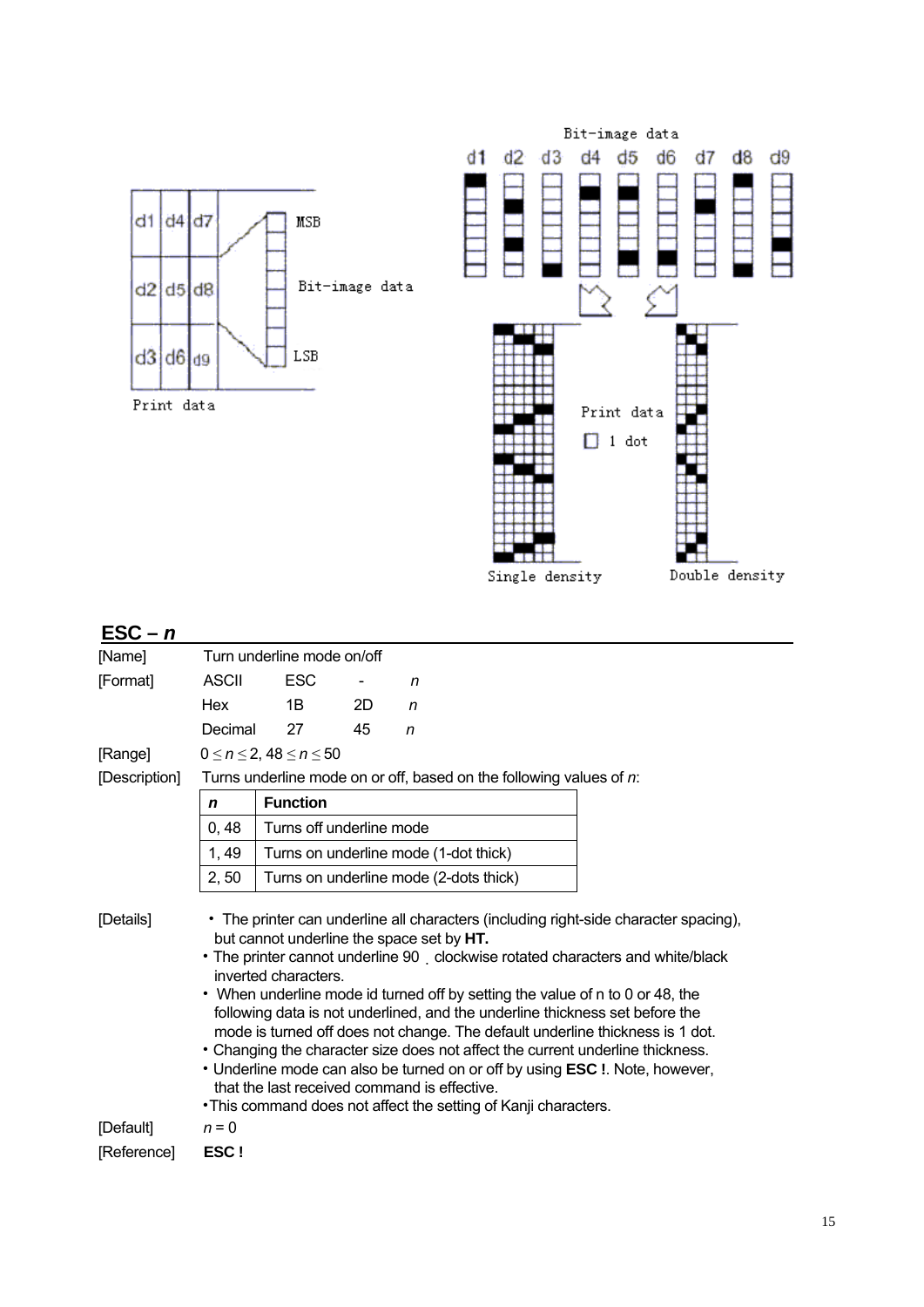# **ESC 2**

| [Name]        | Select default line spacing                                                    |      |    |                                                       |  |
|---------------|--------------------------------------------------------------------------------|------|----|-------------------------------------------------------|--|
| [Format]      | ASCII                                                                          | ESC. | 2  |                                                       |  |
|               | <b>Hex</b>                                                                     | 1Β   | 32 |                                                       |  |
|               | Decimal                                                                        | 27   | 50 |                                                       |  |
| [Description] |                                                                                |      |    | Selects 1/6-inch line (approximately 4.23mm) spacing. |  |
| [Details]     | • The line spacing can be set independently in standard mode and in page mode. |      |    |                                                       |  |
| [Reference]   | ESC <sub>3</sub>                                                               |      |    |                                                       |  |

#### **ESC 3** *n*

| [Name]                                  | Set line spacing  |                                                                    |    |              |                                                                                                                                                                                                                                                                                                                                                                                                                                                                                                                                                                                                                                                                                                                                                                                                                                                                                                                                                                                                                                                                                                                                                                                                                                                                          |
|-----------------------------------------|-------------------|--------------------------------------------------------------------|----|--------------|--------------------------------------------------------------------------------------------------------------------------------------------------------------------------------------------------------------------------------------------------------------------------------------------------------------------------------------------------------------------------------------------------------------------------------------------------------------------------------------------------------------------------------------------------------------------------------------------------------------------------------------------------------------------------------------------------------------------------------------------------------------------------------------------------------------------------------------------------------------------------------------------------------------------------------------------------------------------------------------------------------------------------------------------------------------------------------------------------------------------------------------------------------------------------------------------------------------------------------------------------------------------------|
| [Format]                                | <b>ASCII</b>      | <b>ESC</b>                                                         | 3  | n            |                                                                                                                                                                                                                                                                                                                                                                                                                                                                                                                                                                                                                                                                                                                                                                                                                                                                                                                                                                                                                                                                                                                                                                                                                                                                          |
|                                         | Hex               | 1B                                                                 | 33 | n            |                                                                                                                                                                                                                                                                                                                                                                                                                                                                                                                                                                                                                                                                                                                                                                                                                                                                                                                                                                                                                                                                                                                                                                                                                                                                          |
|                                         | Decimal           | 27                                                                 | 51 | $\mathsf{n}$ |                                                                                                                                                                                                                                                                                                                                                                                                                                                                                                                                                                                                                                                                                                                                                                                                                                                                                                                                                                                                                                                                                                                                                                                                                                                                          |
| [Range]                                 | $0 \le n \le 255$ |                                                                    |    |              |                                                                                                                                                                                                                                                                                                                                                                                                                                                                                                                                                                                                                                                                                                                                                                                                                                                                                                                                                                                                                                                                                                                                                                                                                                                                          |
| [Description]<br>[Details]<br>[Default] | amount.           | position of the printable area:<br>paper only 1016 mm (40 inches). |    |              | Sets the line spacing to [ $n \times$ vertical or horizontal motion unit] inches.<br>• The line spacing can be set independently in standard mode and in page mode.<br>• The horizontal and vertical motion unit are specified by GS P. Changing the<br>horizontal or vertical motion unit does not affect the current line spacing.<br>• The GS P command can change the horizontal (and vertical) motion unit.<br>However, the value cannot be less than the minimum vertical movement<br>amount, and it must be in even units of the minimum vertical movement<br>• In standard mode, the vertical motion unit (y) is used.<br>• In page mode, this command functions as follows, depending on the starting<br>1) When the starting position is set to the upper left or lower right of the<br>printable area using <b>ESC T</b> , the vertical motion unit $(y)$ is used.<br>2 When the starting position is set to the upper right or lower left of the print<br>able area using <b>ESC T</b> , the horizontal motion unit $(x)$ is used.<br>• The maximum paper feed amount is 1016 mm (40 inches). Even if a paper<br>feed amount of more than 1016 mm (40 inches) is set, the printer feeds the<br>Line spacing equivalent to approximately 4.23mm (1/6 inches). |
| [Reference]                             | ESC 2, GS P       |                                                                    |    |              |                                                                                                                                                                                                                                                                                                                                                                                                                                                                                                                                                                                                                                                                                                                                                                                                                                                                                                                                                                                                                                                                                                                                                                                                                                                                          |

# **ESC** =  $n$  (\*) [Name] Set peripheral device [Format] ASCII ESC = *n*  Hex 1B 3D *n*  Decimal 27 61 *n*  [Range] 1 *≤ n ≤* 255 [Description] Selects device to which host computer sends data, using *n* as follows: Bit **Off/On Hex Decimal Function** Off 00 0 Printer disabled 0 On | 01 | 1 | Printer enabled 1-7 - - - - - Undefined [Details] When the printer is disabled, it ignores all data except for error-recovery commands (**DLE**

16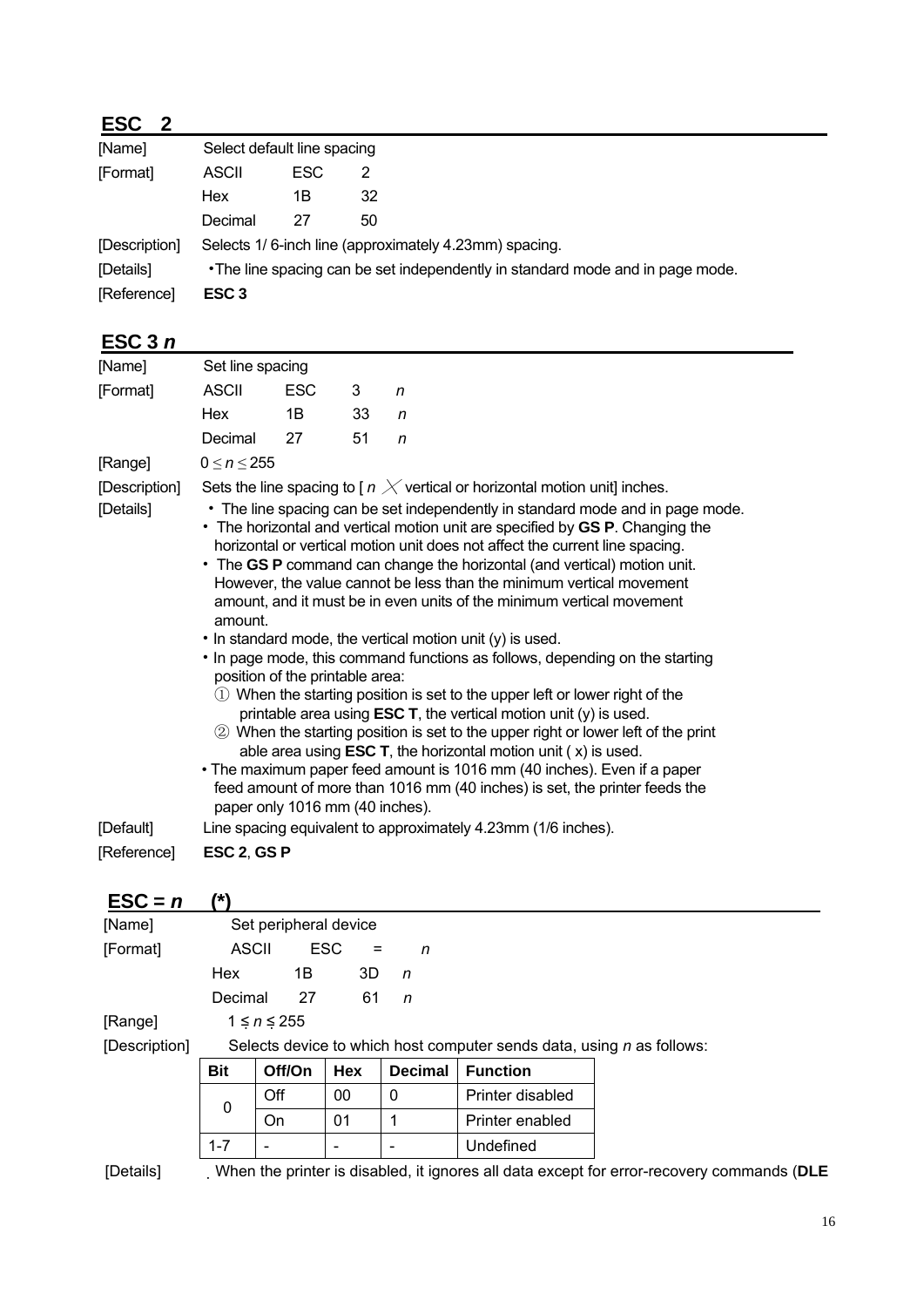# **EOT, DLE ENQ, DLE DC4**) until it is enabled by this command.

[Default] *n* = 1

# **ESC ?** *n*

| [Name]                     |                         | Cancel user-defined characters                                                                                                                                                                                                                                                                                                                                                                                                                                                                         |    |   |  |  |  |
|----------------------------|-------------------------|--------------------------------------------------------------------------------------------------------------------------------------------------------------------------------------------------------------------------------------------------------------------------------------------------------------------------------------------------------------------------------------------------------------------------------------------------------------------------------------------------------|----|---|--|--|--|
| [Format]                   | ASCII                   | <b>ESC</b>                                                                                                                                                                                                                                                                                                                                                                                                                                                                                             | ?  | n |  |  |  |
|                            | Hex                     | 1B                                                                                                                                                                                                                                                                                                                                                                                                                                                                                                     | 3F | n |  |  |  |
|                            | Decimal                 | 27                                                                                                                                                                                                                                                                                                                                                                                                                                                                                                     | 63 | n |  |  |  |
| [Range]                    |                         |                                                                                                                                                                                                                                                                                                                                                                                                                                                                                                        |    |   |  |  |  |
| [Description]<br>[Details] |                         | 32 < n < 126<br>Cancels user-defined characters.<br>• This command cancels the pattern defined for the character code specified by<br>n. After the user-defined characters is canceled, the corresponding pattern for<br>the internal character is printed.<br>• This command deletes the pattern defined for the specified code in the font<br>selected by <b>ESC</b> !.<br>• If a user-defined character has not been defined for the specified character<br>code, the printer ignores this command. |    |   |  |  |  |
| [Reference]                | <b>ESC &amp;, ESC %</b> |                                                                                                                                                                                                                                                                                                                                                                                                                                                                                                        |    |   |  |  |  |

# **ESC @**

| [Name]        | Initialize printer |            |                                                                                                                                                                                                                                               |
|---------------|--------------------|------------|-----------------------------------------------------------------------------------------------------------------------------------------------------------------------------------------------------------------------------------------------|
| [Format]      | ASCII              | <b>ESC</b> | $\omega$                                                                                                                                                                                                                                      |
|               | Hex                | 1Β         | 40                                                                                                                                                                                                                                            |
|               | Decimal            | 27         | 64                                                                                                                                                                                                                                            |
| [Description] |                    |            | Clears the data in the print buffer and resets the printer mode to the mode that<br>was in effect when the power was turned on.                                                                                                               |
| [Details]     |                    |            | • The DIP switch settings are not checked again.<br>• The data in the receive buffer is not cleared.<br>• The macro definition is not cleared.<br>• The NV bit image data is not cleared.<br>• The data of the user NV memory is not cleared. |

# **ESC D** *n1...nk* **NUL**

| [Name]        | Set horizontal tab positions                                                                                                                                                                                                                                                                                                                       |            |    |           |            |  |  |  |
|---------------|----------------------------------------------------------------------------------------------------------------------------------------------------------------------------------------------------------------------------------------------------------------------------------------------------------------------------------------------------|------------|----|-----------|------------|--|--|--|
| [Format]      | ASCII                                                                                                                                                                                                                                                                                                                                              | <b>ESC</b> | D  | n1nk      | <b>NUL</b> |  |  |  |
|               | Hex                                                                                                                                                                                                                                                                                                                                                | 1Β         | 44 | n1nk      | 00         |  |  |  |
|               | Decimal                                                                                                                                                                                                                                                                                                                                            | 27         | 68 | $n1$ $nk$ | 0          |  |  |  |
| [Range]       | $1 \le n \le 255$                                                                                                                                                                                                                                                                                                                                  |            |    |           |            |  |  |  |
|               | 0 < k < 32                                                                                                                                                                                                                                                                                                                                         |            |    |           |            |  |  |  |
| [Description] | Sets horizontal tab positions.                                                                                                                                                                                                                                                                                                                     |            |    |           |            |  |  |  |
|               | • <i>n</i> specifies the column number for setting a horizontal tab position from the<br>beginning of the line.<br>• k indicates the total number of horizontal tab positions to be set.                                                                                                                                                           |            |    |           |            |  |  |  |
| [Details]     | • The horizontal tab position is stored as a value of [character width $\times$ n]<br>measured from the beginning of the line. The character width includes the<br>right-side character spacing, and double-width characters are set with twice the<br>width of normal characters.<br>• This command cancels the previous horizontal tab settings. |            |    |           |            |  |  |  |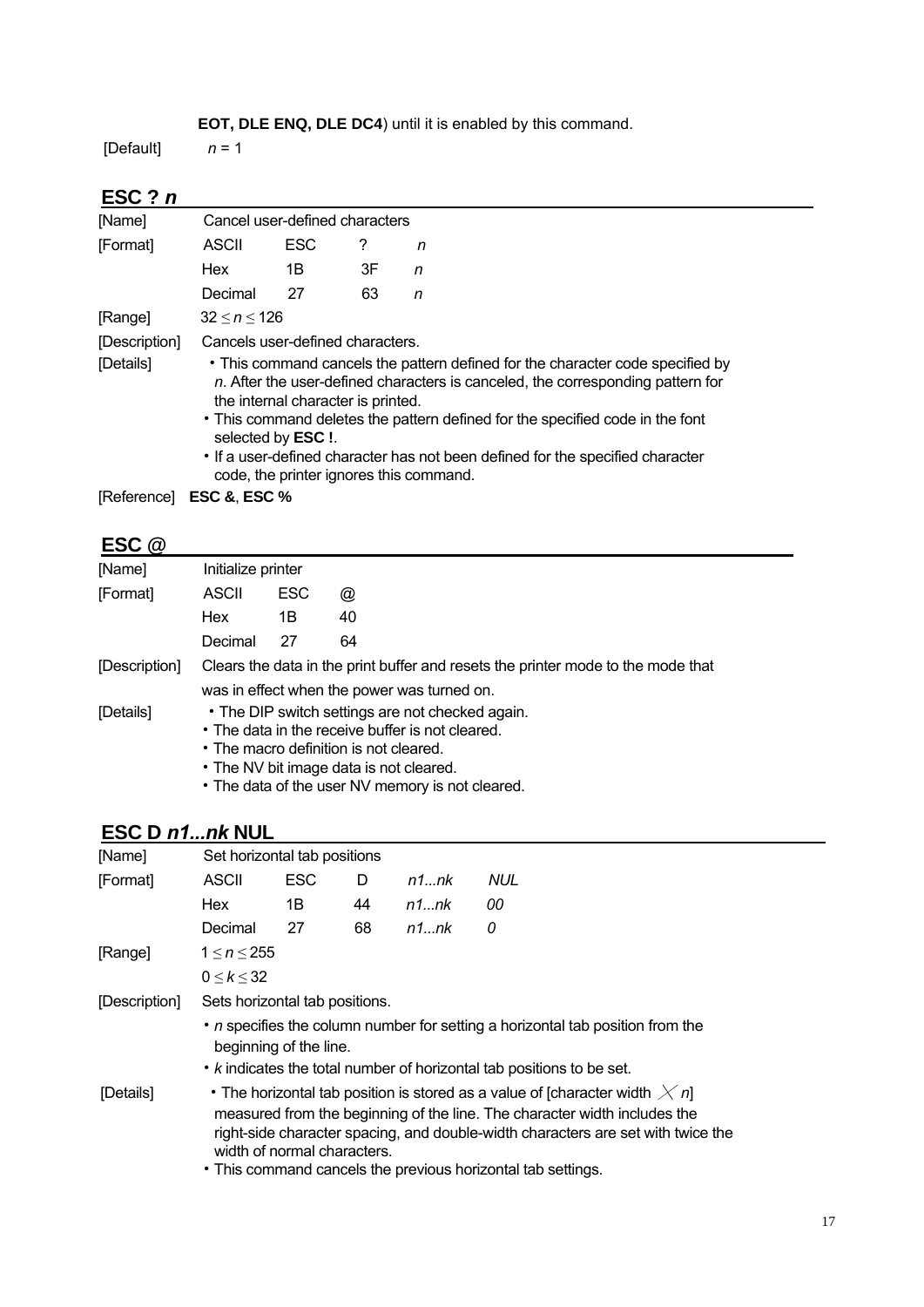|             | • When setting $n = 8$ , the print position is moved to column 9 by sending HT.<br>• Up to 32 tab positions ( $k = 32$ ) can be set. Data exceeding 32 tab positions is<br>processed as normal data.                                                                                   |
|-------------|----------------------------------------------------------------------------------------------------------------------------------------------------------------------------------------------------------------------------------------------------------------------------------------|
|             | • Transmit $[n]$ k in ascending order and place a NUL code 0 at the end.<br>• When $[n]$ k is less than or equal to the preceding value $[n]$ k-1, tab setting is<br>finished and the following data is processed as normal data.<br>• ESC D NUL cancels all horizontal tab positions. |
|             | • The previously specified horizontal tab positions do not change, even if the<br>character width changes.                                                                                                                                                                             |
|             | • The character width is memorized for each standard and page mode.                                                                                                                                                                                                                    |
| [Default]   | The default tab positions are at intervals of 8 characters (columns 9, 17, 25,) for<br>font A (12 $\times$ 24).                                                                                                                                                                        |
| [Reference] | <b>HT</b>                                                                                                                                                                                                                                                                              |

# **ESC E n ESC E n**

| Turn emphasized mode on/off                                                      |            |                         |   |                                                        |  |  |  |  |
|----------------------------------------------------------------------------------|------------|-------------------------|---|--------------------------------------------------------|--|--|--|--|
| <b>ASCII</b>                                                                     | <b>ESC</b> | Е                       | n |                                                        |  |  |  |  |
| Hex.                                                                             | 1Β         | 45                      | n |                                                        |  |  |  |  |
| Decimal                                                                          | 27         | 69                      | n |                                                        |  |  |  |  |
|                                                                                  |            |                         |   |                                                        |  |  |  |  |
| [Description]<br>Turns emphasized mode on or off                                 |            |                         |   |                                                        |  |  |  |  |
| • When the LSB of n is 0, emphasized mode is turned off.                         |            |                         |   |                                                        |  |  |  |  |
| • When the LSB of n is 1, emphasized mode is turned on.                          |            |                         |   |                                                        |  |  |  |  |
| • Only the least significant bit of n is enabled.                                |            |                         |   |                                                        |  |  |  |  |
| • This command and <b>ESC</b> ! turn on and off emphasized mode in the same way. |            |                         |   |                                                        |  |  |  |  |
|                                                                                  |            |                         |   |                                                        |  |  |  |  |
| $n = 0$                                                                          |            |                         |   |                                                        |  |  |  |  |
| ESC!                                                                             |            |                         |   |                                                        |  |  |  |  |
|                                                                                  |            | $0 \nvert n \nvert 255$ |   | Be careful when this command is used with <b>ESC</b> ! |  |  |  |  |

# **ESC G** *n*

| [Name]        | Turn on/off double-strike mode      |                                        |    |                                                                            |  |  |  |
|---------------|-------------------------------------|----------------------------------------|----|----------------------------------------------------------------------------|--|--|--|
| [Format]      | ASCII                               | <b>ESC</b>                             | G  | n                                                                          |  |  |  |
|               | Hex                                 | 1В                                     | 47 | n                                                                          |  |  |  |
|               | Decimal                             | 27                                     | 71 | n                                                                          |  |  |  |
| [Range]       | $0 \le n \le 255$                   |                                        |    |                                                                            |  |  |  |
| [Description] | Turns double-strike mode on or off. |                                        |    |                                                                            |  |  |  |
|               |                                     |                                        |    | • When the LSB of n is 0, double-strike mode is turned off.                |  |  |  |
|               |                                     |                                        |    | • When the LSB of n is 1, double-strike mode is turned on.                 |  |  |  |
| [Details]     |                                     | • Only the lowest bit of n is enabled. |    |                                                                            |  |  |  |
|               |                                     |                                        |    | • Printer output is the same in double-strike mode and in emphasized mode. |  |  |  |
| [Default]     | $n = 0$                             |                                        |    |                                                                            |  |  |  |
| [Reference]   | <b>ESCE</b>                         |                                        |    |                                                                            |  |  |  |

# **ESC J** *n n*

| [Name]   |       | Print and feed paper |    |   |  |  |  |  |
|----------|-------|----------------------|----|---|--|--|--|--|
| [Format] | ASCII | ESC.                 |    |   |  |  |  |  |
|          | Hex   | 1B                   | 4А | n |  |  |  |  |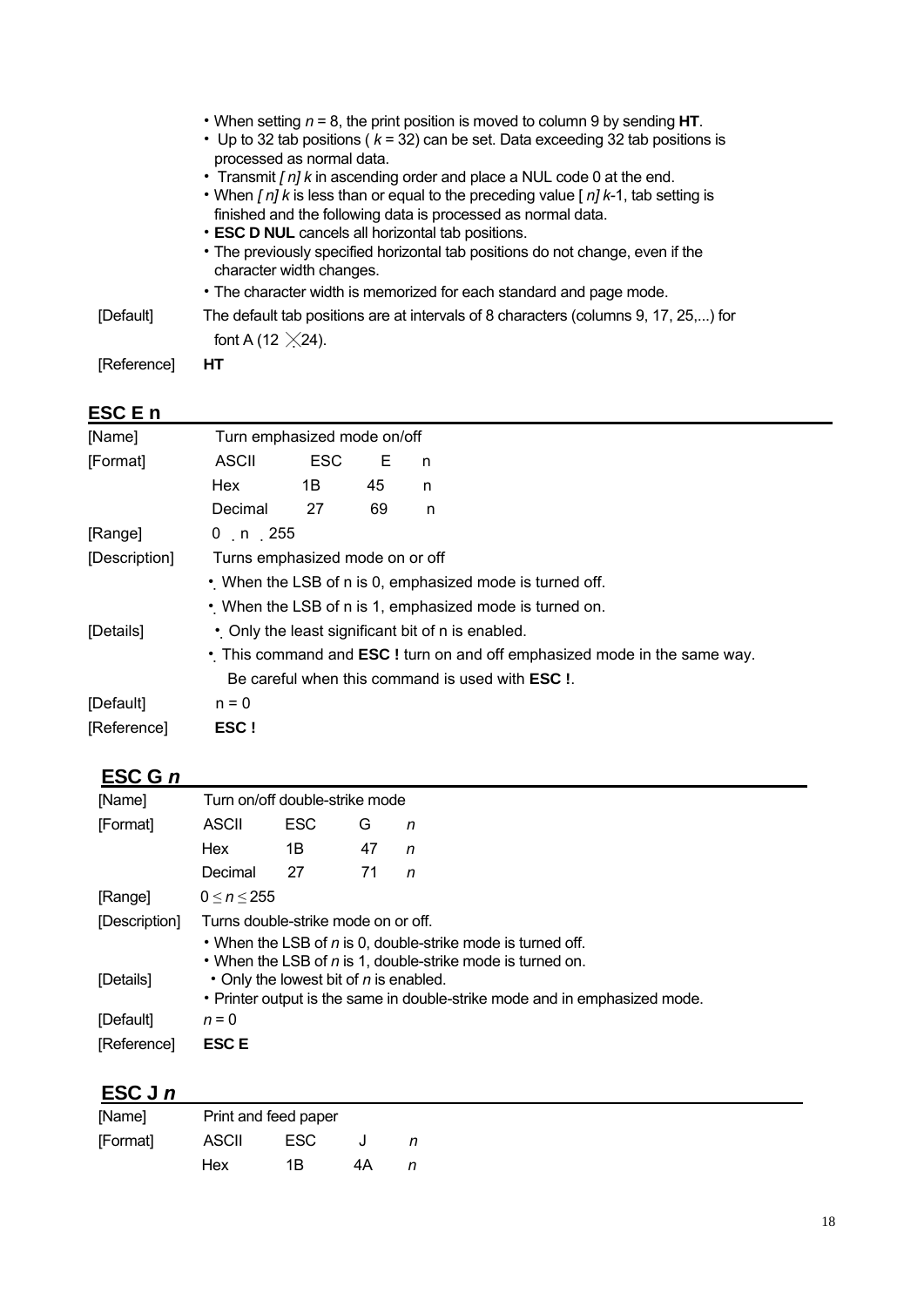|               | Decimal                         | 27                                                        | 74 | n                                                                                                                                                                                                                                                                                                                                                                                                                                                                                                                                                                                                                                                                                                                                                                                                                                                                                                                                                                                                                                                                                                             |
|---------------|---------------------------------|-----------------------------------------------------------|----|---------------------------------------------------------------------------------------------------------------------------------------------------------------------------------------------------------------------------------------------------------------------------------------------------------------------------------------------------------------------------------------------------------------------------------------------------------------------------------------------------------------------------------------------------------------------------------------------------------------------------------------------------------------------------------------------------------------------------------------------------------------------------------------------------------------------------------------------------------------------------------------------------------------------------------------------------------------------------------------------------------------------------------------------------------------------------------------------------------------|
| [Range]       | $0 \le n \le 255$               |                                                           |    |                                                                                                                                                                                                                                                                                                                                                                                                                                                                                                                                                                                                                                                                                                                                                                                                                                                                                                                                                                                                                                                                                                               |
| [Description] | motion unit] inches.            |                                                           |    | Prints the data in the print buffer and feeds the paper [ $n \times$ vertical or horizontal                                                                                                                                                                                                                                                                                                                                                                                                                                                                                                                                                                                                                                                                                                                                                                                                                                                                                                                                                                                                                   |
| [Details]     | ESC $2$ or ESC $3$ .<br>amount. | beginning of the line.<br>position of the printable area: |    | • After printing is completed, this command sets the print starting position to the<br>• The paper feed amount set by this command does not affect the values set by<br>• The horizontal and vertical motion unit are specified by GS P.<br>• The GS P command can change the vertical (and horizontal) motion unit.<br>However, the value cannot be less than the minimum vertical movement<br>amount, and it must be in even units of the minimum vertical movement<br>• In standard mode, the printer uses the vertical motion unit (y).<br>• In page mode, this command functions as follows, depending on the starting<br>1) When the starting position is set to the upper left or lower right of the<br>printable area using <b>ESC T</b> , the vertical motion unit $(y)$ is used.<br>2 When the starting position is set to the upper right or lower left of the print<br>able area using <b>ESC T</b> , the horizontal motion unit $(x)$ is used.<br>• The maximum line spacing is 1016mm (40 inches). When the setting value<br>exceeds the maximum, it is converted to the maximum automatically. |
| [Reference]   | GS P                            |                                                           |    |                                                                                                                                                                                                                                                                                                                                                                                                                                                                                                                                                                                                                                                                                                                                                                                                                                                                                                                                                                                                                                                                                                               |

# **ESC L (\*)**

| [Name]        | Select page mode                      |                                                             |                                                                    |                                                                                                                                                                                                                                                                                                                                                                                                                                                                                                                                                                                                                                                                                                                                                                                                                        |  |
|---------------|---------------------------------------|-------------------------------------------------------------|--------------------------------------------------------------------|------------------------------------------------------------------------------------------------------------------------------------------------------------------------------------------------------------------------------------------------------------------------------------------------------------------------------------------------------------------------------------------------------------------------------------------------------------------------------------------------------------------------------------------------------------------------------------------------------------------------------------------------------------------------------------------------------------------------------------------------------------------------------------------------------------------------|--|
| [Format]      | <b>ASCII</b>                          | <b>ESC</b>                                                  | L                                                                  |                                                                                                                                                                                                                                                                                                                                                                                                                                                                                                                                                                                                                                                                                                                                                                                                                        |  |
|               | Hex                                   | 1B                                                          | 4C                                                                 |                                                                                                                                                                                                                                                                                                                                                                                                                                                                                                                                                                                                                                                                                                                                                                                                                        |  |
|               | Decimal                               | 27                                                          | 76                                                                 |                                                                                                                                                                                                                                                                                                                                                                                                                                                                                                                                                                                                                                                                                                                                                                                                                        |  |
| [Description] |                                       |                                                             |                                                                    | Switches from standard mode to page mode.                                                                                                                                                                                                                                                                                                                                                                                                                                                                                                                                                                                                                                                                                                                                                                              |  |
| [Details]     | page mode:<br>$\left(1\right)$<br>(2) | standard mode.<br>standard mode.<br>4 Set left margin: GS L | commands are not executed.<br>2 Select justification: <b>ESC a</b> | • This command is enabled only when processed at the beginning of a line in<br>• This command has no effect in page mode.<br>• After printing by FF is completed or by using ESC S, the printer returns to<br>• This command sets the position where data is buffered to the position specified<br>by ESC T within the printing area defined by ESC W.<br>• This command switches the settings for the following commands (in which the<br>values can be set independently in standard mode and page mode) to those for<br>Set right-side character spacing: ESC SP, FS S<br>Select default line spacing: ESC 2, ESC 3<br>• Only valve settings is possible for the following commands in page mode; these<br>1) Turn 90° clockwise rotation mode on/off: ESC V<br><b>Turn upside-down printing mode on/off: ESC {</b> |  |
|               |                                       |                                                             |                                                                    |                                                                                                                                                                                                                                                                                                                                                                                                                                                                                                                                                                                                                                                                                                                                                                                                                        |  |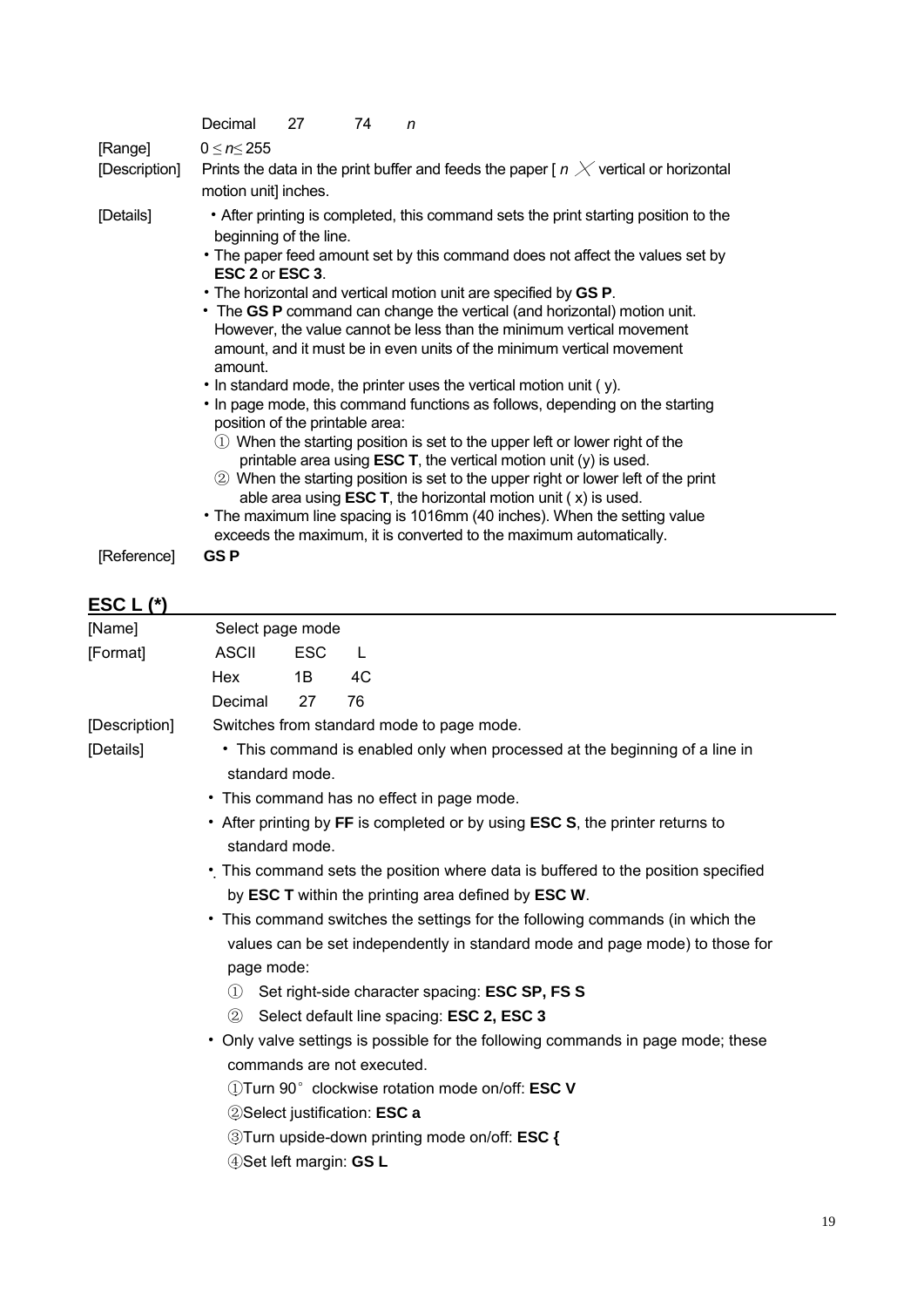⑤Set printable area width: **GS W** 

- The following command is ignored in page mode: ①Execute test print: **GS ( A**
- The following command is not available in page mode: ①Print NV bit image: **FS p** 
	- ② Define NV bit image: **FS q**
	- ③ Write to user NV memory: **FS g 1**
	- ④Print raster bit image: **GS v 0**
- The printer returns to standard mode when power is turned on, the printer is reset, or **ESC @** is used.

[Reference] **FF**, **CAN**, **ESC FF**, **ESC S**, **ESC T**, **ESC W**, **GS \$**, **GS \**

# **ESC M n (\*)**

| [Name]   |                    | Select character font |    |   |  |  |  |
|----------|--------------------|-----------------------|----|---|--|--|--|
| [Format] | ASCII              | ESC                   | м  | n |  |  |  |
|          | Hex                | 1Β                    | 4D | n |  |  |  |
|          | Decimal            | 27                    | 77 | n |  |  |  |
| [Range]  | $n = 0, 1, 48, 49$ |                       |    |   |  |  |  |

[Description]

| Selects character fonts. |                                             |  |  |  |
|--------------------------|---------------------------------------------|--|--|--|
| n                        | <b>Function</b>                             |  |  |  |
| 0.48                     | Character font A (12 $\times$ 24) selected. |  |  |  |
| 1.49                     | Character font B $(9 \times 17)$ selected.  |  |  |  |

#### **ESC R n**

| [Name]        | Select an international character set |     |              |                                                                      |  |  |  |  |  |
|---------------|---------------------------------------|-----|--------------|----------------------------------------------------------------------|--|--|--|--|--|
| [Format]      | ASCII                                 | ESC | $R$ n        |                                                                      |  |  |  |  |  |
|               | Hex                                   | 1B  | $52 \quad n$ |                                                                      |  |  |  |  |  |
|               | Decimal 27                            |     |              | 82 n                                                                 |  |  |  |  |  |
| [Range]       | $0 \le n \le 15$                      |     |              |                                                                      |  |  |  |  |  |
| [Description] |                                       |     |              | Selects an international character set $n$ from the following table: |  |  |  |  |  |

| n              | Character |
|----------------|-----------|
| 0              | U.S.A.    |
| 1              | France    |
| $\overline{2}$ | Germany   |
| 3              | U.K.      |
| 4              | Denmark   |
| 5              | Sweden    |
| 6              | Italy     |
| $\overline{7}$ |           |
|                | Spain     |
| 8              | Japan     |
| 9              | Norway    |
| 10             | Denmark   |
| 11             | Spain     |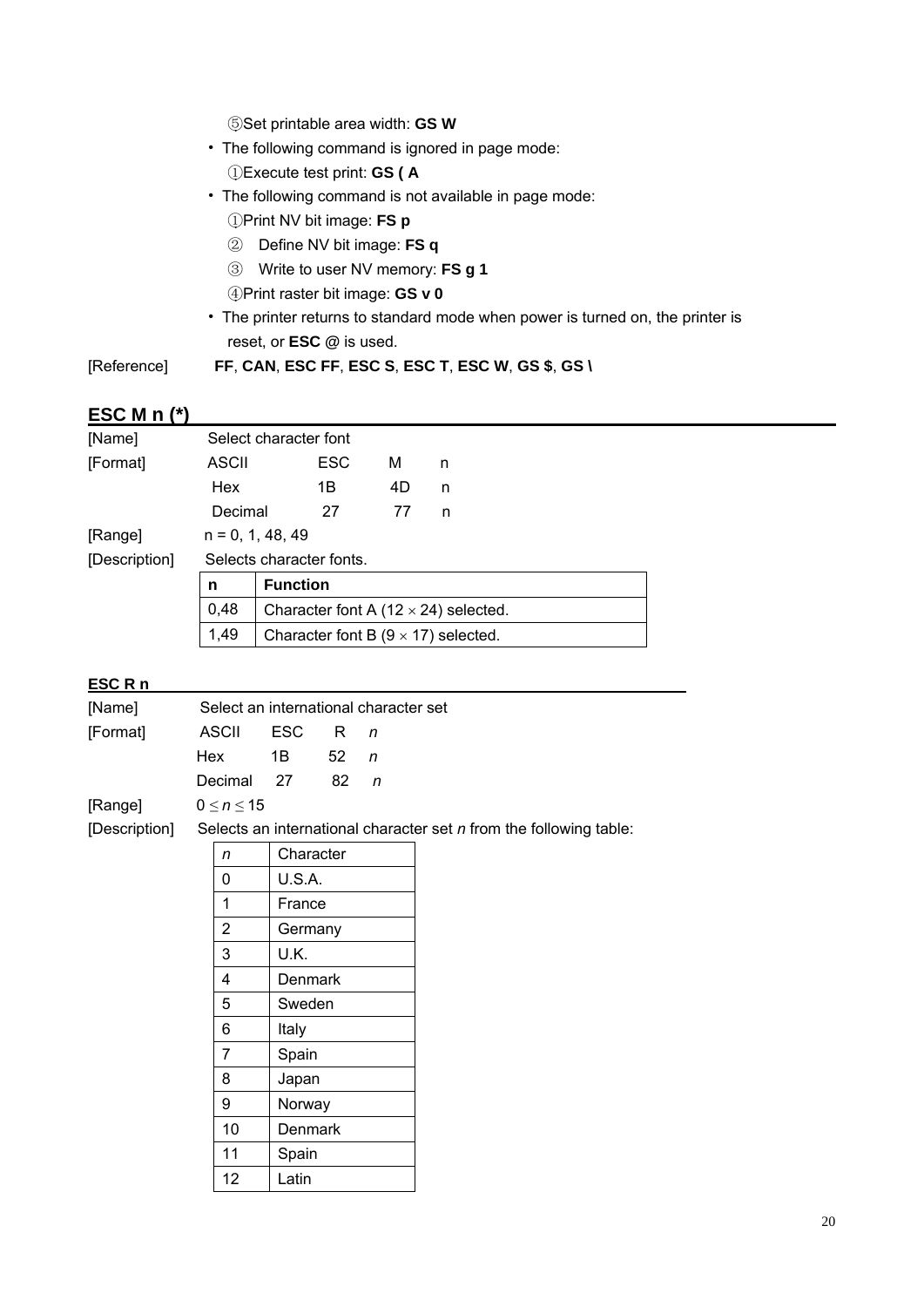| 13 | Korea            |
|----|------------------|
| 14 | Slovenia/Croatia |
| 15 | Chinese          |

The character sets for Slovenia/Croatia and China are supported only in the Simplified Chinese model.

[Default] Simplified Chinese model: *n* = 15

Models other than the Simplified Chinese model: *n* = 0

# **ESC S (\*)**

| [Name]                                                   | Select standard mode                                                          |            |                                                                                   |  |  |  |  |  |
|----------------------------------------------------------|-------------------------------------------------------------------------------|------------|-----------------------------------------------------------------------------------|--|--|--|--|--|
| [Format]                                                 | <b>ASCII</b>                                                                  | <b>ESC</b> | S                                                                                 |  |  |  |  |  |
|                                                          | Hex                                                                           | 1B         | 53                                                                                |  |  |  |  |  |
|                                                          | Decimal                                                                       | 27         | 83                                                                                |  |  |  |  |  |
| [Description]                                            |                                                                               |            | Switches from page mode to standard mode.                                         |  |  |  |  |  |
| [Details]                                                |                                                                               |            | • This command is effective only in page mode.                                    |  |  |  |  |  |
|                                                          |                                                                               |            | • Data buffered in page mode are cleared.                                         |  |  |  |  |  |
|                                                          |                                                                               |            | • This command sets the print position to the beginning of the line.              |  |  |  |  |  |
| • The printing area set by <b>ESC W</b> are initialized. |                                                                               |            |                                                                                   |  |  |  |  |  |
|                                                          | • This command switches the settings for the following commands (in which the |            |                                                                                   |  |  |  |  |  |
|                                                          | values can be set independently in standard mode and page mode) to those for  |            |                                                                                   |  |  |  |  |  |
|                                                          | standard mode:                                                                |            |                                                                                   |  |  |  |  |  |
|                                                          | (1)                                                                           |            | Set right-side character spacing: ESC SP, FS S                                    |  |  |  |  |  |
|                                                          | (2)                                                                           |            | Select default line spacing: ESC 2, ESC 3                                         |  |  |  |  |  |
|                                                          | • The following commands are enabled only to set in standard mode.            |            |                                                                                   |  |  |  |  |  |
|                                                          | Set printing area in page mode: ESC W<br>(1)                                  |            |                                                                                   |  |  |  |  |  |
|                                                          | Select print direction in page mode: ESC T<br>(2)                             |            |                                                                                   |  |  |  |  |  |
|                                                          |                                                                               |            | • The following commands are ignored in standard mode.                            |  |  |  |  |  |
|                                                          | (1)                                                                           |            | Set absolute vertical print position in page mode: GS \$                          |  |  |  |  |  |
|                                                          | (2)                                                                           |            | Set relative vertical print position in page mode: GS \                           |  |  |  |  |  |
|                                                          |                                                                               |            | • Standard mode is selected automatically when power is turned on, the printer is |  |  |  |  |  |
|                                                          |                                                                               |            | reset, or command <b>ESC</b> @ is used.                                           |  |  |  |  |  |
| [Reference]                                              | FF, ESC FF, ESC L                                                             |            |                                                                                   |  |  |  |  |  |

# **ESC T n (\*)**

| [Name]        | Select print direction in page mode |      |                        |   |                                                                    |  |  |
|---------------|-------------------------------------|------|------------------------|---|--------------------------------------------------------------------|--|--|
| [Format]      | <b>ASCII</b>                        | ESC. |                        | n |                                                                    |  |  |
|               | Hex                                 | 1Β   | 54                     | n |                                                                    |  |  |
|               | Decimal                             | 27   | 84                     | n |                                                                    |  |  |
| [Range]       | $0 \le n \le 3$                     |      |                        |   |                                                                    |  |  |
|               | $48 \le n \le 51$                   |      |                        |   |                                                                    |  |  |
| [Description] |                                     |      |                        |   | Selects the print direction and starting position in page mode.    |  |  |
|               |                                     |      |                        |   | in specifies the print direction and starting position as follows: |  |  |
|               | n                                   |      | <b>Print Direction</b> |   | <b>Starting Position</b>                                           |  |  |
|               | 0, 48                               |      | Left to right          |   | Upper left                                                         |  |  |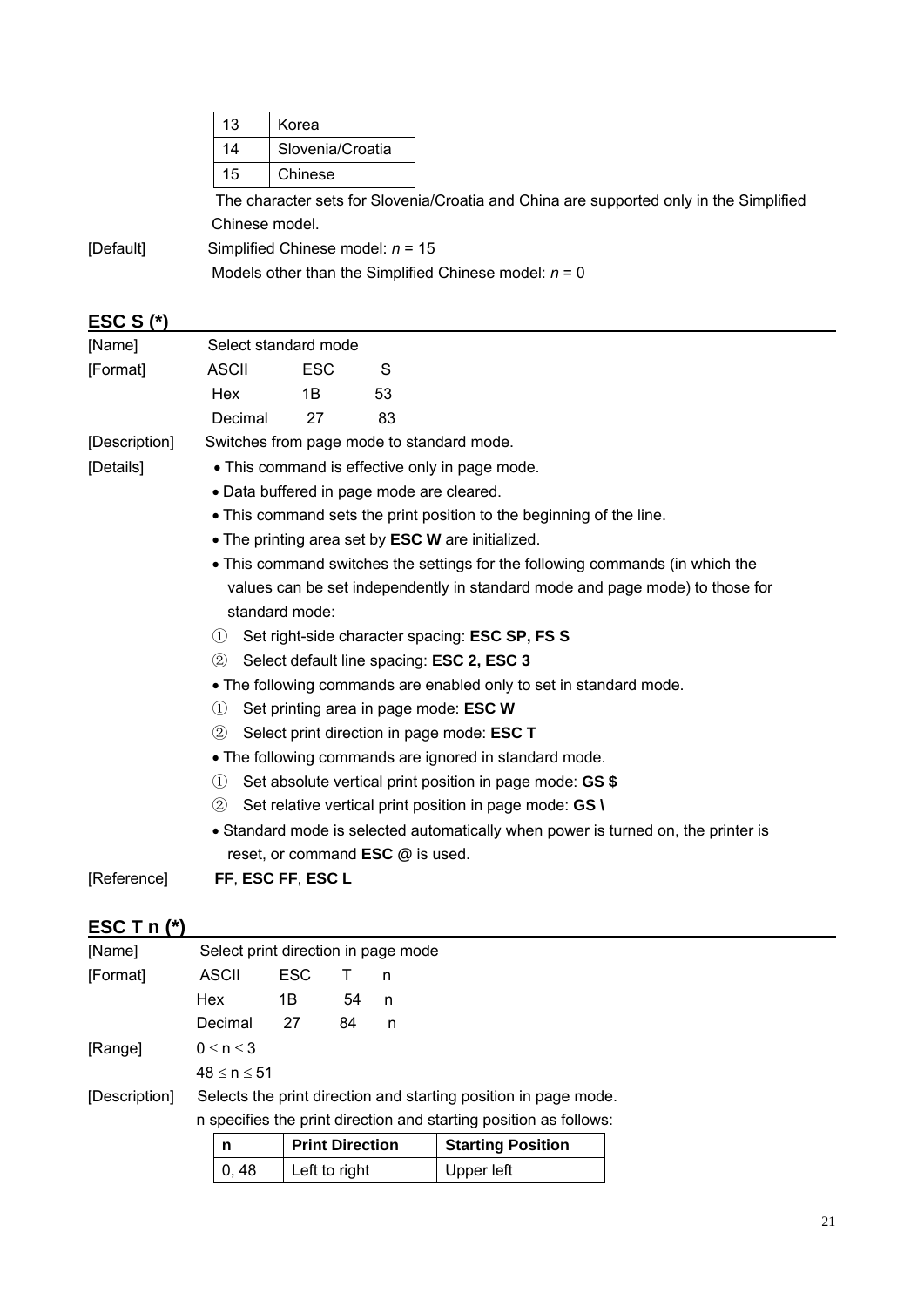| 1.49  | Bottom to top | Lower left  |
|-------|---------------|-------------|
| 2, 50 | Right to left | Lower right |
| 3, 51 | Top to bottom | Upper right |

| д |            |  | D  |         |
|---|------------|--|----|---------|
|   |            |  |    |         |
|   |            |  |    |         |
|   | Print area |  |    |         |
|   |            |  |    | Forward |
|   |            |  |    |         |
|   |            |  |    |         |
| В |            |  | -C |         |
|   |            |  |    |         |

| [Details] | • When the command is input in standard mode, the printer executes only    |
|-----------|----------------------------------------------------------------------------|
|           | internal flag operation. This command does not affect printing in standard |
|           | mode.                                                                      |

• This command sets the position where data is buffered within the printing area set by **ESC W**.

• Parameters for horizontal or vertical motion units ( x or y) differ as follows, depending on the starting position of the printing area:

① If the starting position is the upper left or lower right of the printing area, data is buffered in the direction perpendicular to the paper feed direction: Commands using horizontal motion units: **ESC SP**, **ESC \$**, **ESC \**  Commands using vertical motion units: **ESC 3**, **ESC J**, **GS \$**, **GS \** 

| 2 If the starting position is the upper right or lower left of the printing area, data |
|----------------------------------------------------------------------------------------|
| is buffered in the paper feed direction:                                               |
| Commands using horizontal motion units: ESC 3, ESC J, GS \$, GS \                      |
| Commands using vertical motion units: ESC SP, ESC \$, ESC \                            |
|                                                                                        |

[Default] n = 0 [Reference] **ESC \$**, **ESC L**, **ESC W**, **ESC \**, **GS \$**, **GS P**, **GS \** 

# **ESC V n (\*)**

| [Name]        |                                               |                 | Turn 90 $^{\circ}$ clockwise rotation mode on/off |   |  |  |  |  |  |  |  |
|---------------|-----------------------------------------------|-----------------|---------------------------------------------------|---|--|--|--|--|--|--|--|
| [Format]      | <b>ASCII</b>                                  | ESC             | v                                                 | n |  |  |  |  |  |  |  |
|               | Hex                                           | 1Β              | 56                                                | n |  |  |  |  |  |  |  |
|               | Decimal                                       | 27              | 86                                                | n |  |  |  |  |  |  |  |
| [Range]       | $0 \le n \le 1$ , $48 \le n \le 49$           |                 |                                                   |   |  |  |  |  |  |  |  |
| [Description] | Turns 90° clockwise rotation mode on/off      |                 |                                                   |   |  |  |  |  |  |  |  |
|               | n is used as follows:                         |                 |                                                   |   |  |  |  |  |  |  |  |
|               | n                                             | <b>Function</b> |                                                   |   |  |  |  |  |  |  |  |
|               | 0, 48                                         |                 | Turns off 90° clockwise rotation mode             |   |  |  |  |  |  |  |  |
|               | 1, 49<br>Turns on 90° clockwise rotation mode |                 |                                                   |   |  |  |  |  |  |  |  |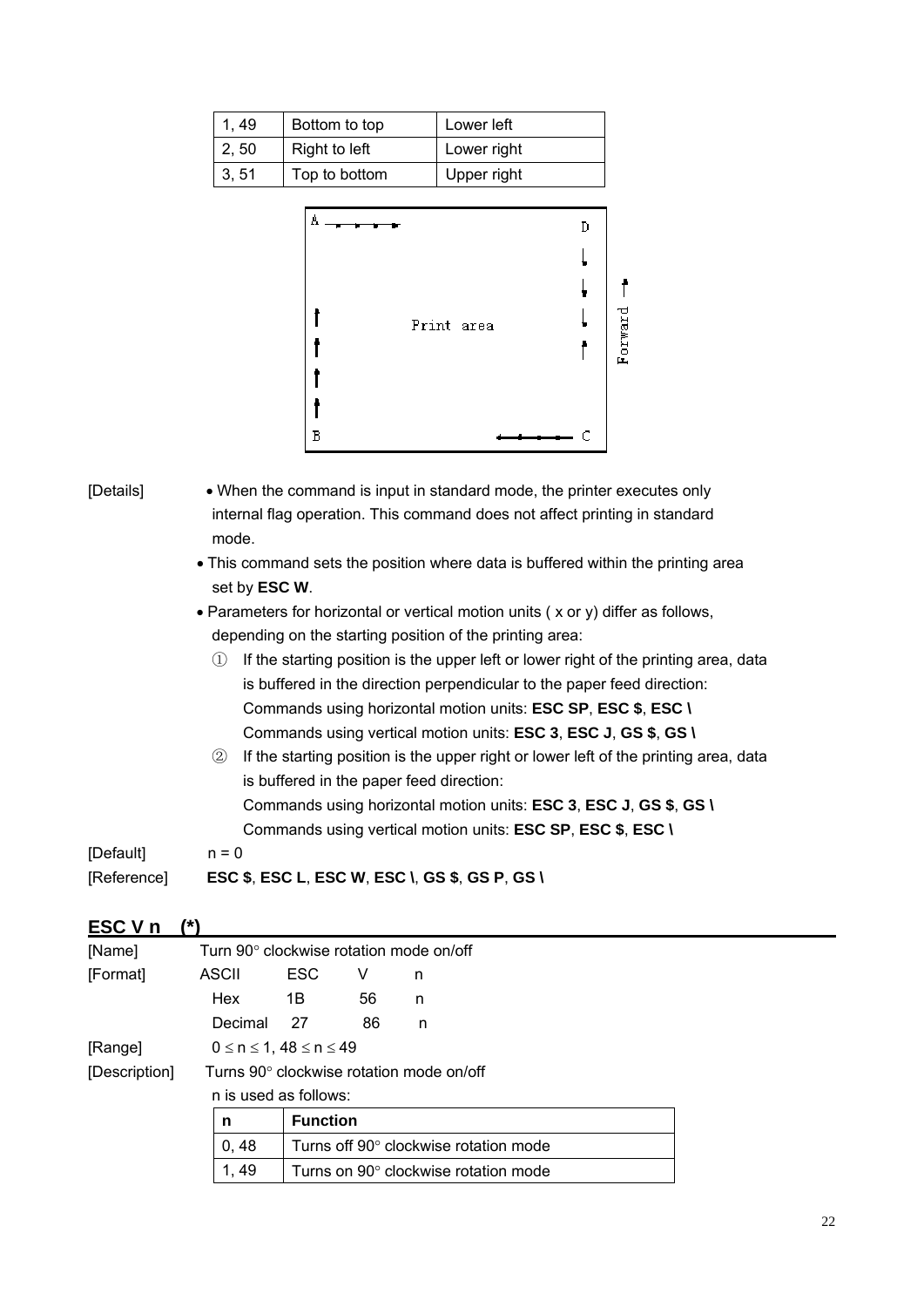| • This command affects printing in standard mode. However, the setting is<br>always effective. |  |  |  |  |  |  |  |
|------------------------------------------------------------------------------------------------|--|--|--|--|--|--|--|
| • When underline mode is turned on, the printer does not underline $90^{\circ}$                |  |  |  |  |  |  |  |
| clockwise-rotated.                                                                             |  |  |  |  |  |  |  |
| • Double-width and double-height commands in 90° rotation mode enlarge                         |  |  |  |  |  |  |  |
| characters in the opposite directions from double-height and double- width                     |  |  |  |  |  |  |  |
| commands in normal mode.                                                                       |  |  |  |  |  |  |  |
| $n = 0$                                                                                        |  |  |  |  |  |  |  |
| ESC !, ESC $-$                                                                                 |  |  |  |  |  |  |  |
|                                                                                                |  |  |  |  |  |  |  |

#### **ESC W xL xH yL yH dxL dxH dyL dyH (\*)**

| [Name]        | Set printing area in page mode                                                                                                                                      |                                                                                                                         |       |    |    |          |     |     |     |         |     |  |  |
|---------------|---------------------------------------------------------------------------------------------------------------------------------------------------------------------|-------------------------------------------------------------------------------------------------------------------------|-------|----|----|----------|-----|-----|-----|---------|-----|--|--|
| [Format]      | ASC II                                                                                                                                                              | <b>ESC</b>                                                                                                              | W     | xL | хH | yL       | уH  | dxL | dxH | dyL     | dyH |  |  |
|               | Hex                                                                                                                                                                 | 1B                                                                                                                      | 57    | xL | xH | yL       | уH  | dxL | dxH | dyL dyH |     |  |  |
|               | Decimal                                                                                                                                                             | 27                                                                                                                      | 87 xL | xH |    | yL<br>yH | dxL |     | dxH | dyL     | dyH |  |  |
| [Range]       | $0 \le xL$ , xH, yL, yH, dxL, dxH, dyL, dyH $\le$ 255 (except dxL= dxH=0 or dyL= dyH=0)                                                                             |                                                                                                                         |       |    |    |          |     |     |     |         |     |  |  |
| [Description] | . The horizontal starting position, vertical starting position, printing area width,                                                                                |                                                                                                                         |       |    |    |          |     |     |     |         |     |  |  |
|               | and printing area height are defined as x0, y0, dx (inch), dy (inch), respectively.                                                                                 |                                                                                                                         |       |    |    |          |     |     |     |         |     |  |  |
|               | Each setting for the printing area is calculated as follows:                                                                                                        |                                                                                                                         |       |    |    |          |     |     |     |         |     |  |  |
|               | $x0 = [(xL + xH \times 256) \times (horizontal motion unit)]$                                                                                                       |                                                                                                                         |       |    |    |          |     |     |     |         |     |  |  |
|               | $y0 = [(yL + yH \times 256) \times (vertical motion unit)]$                                                                                                         |                                                                                                                         |       |    |    |          |     |     |     |         |     |  |  |
|               | $dx = [dxL + dxH \times 256] \times (horizontal motion unit)]$                                                                                                      |                                                                                                                         |       |    |    |          |     |     |     |         |     |  |  |
|               | $dy = [ dyL + dyH \times 256] \times (vertical motion unit)]$                                                                                                       |                                                                                                                         |       |    |    |          |     |     |     |         |     |  |  |
|               | The printing area is set as shown in the figure below.                                                                                                              |                                                                                                                         |       |    |    |          |     |     |     |         |     |  |  |
| [Details]     | • If this command is input in standard mode, the printer executes only internal                                                                                     |                                                                                                                         |       |    |    |          |     |     |     |         |     |  |  |
|               | flag operation. This command does not affect printing in standard mode.<br>• If the horizontal or vertical starting position is set outside the printable area, the |                                                                                                                         |       |    |    |          |     |     |     |         |     |  |  |
|               | printer stops command processing and processes the following data as normal                                                                                         |                                                                                                                         |       |    |    |          |     |     |     |         |     |  |  |
|               | data.                                                                                                                                                               |                                                                                                                         |       |    |    |          |     |     |     |         |     |  |  |
|               | • If the printing area width or height is set to 0, the printer stops command                                                                                       |                                                                                                                         |       |    |    |          |     |     |     |         |     |  |  |
|               | processing and processes the following data as normal data.                                                                                                         |                                                                                                                         |       |    |    |          |     |     |     |         |     |  |  |
|               |                                                                                                                                                                     |                                                                                                                         |       |    |    |          |     |     |     |         |     |  |  |
|               |                                                                                                                                                                     | • This command sets the position where data is buffered to the position specified<br>by ESC T within the printing area. |       |    |    |          |     |     |     |         |     |  |  |
|               | • If (horizontal starting position + printing area width) exceeds the printable area,                                                                               |                                                                                                                         |       |    |    |          |     |     |     |         |     |  |  |
|               | the printing area width is automatically set to (horizontal printable area -                                                                                        |                                                                                                                         |       |    |    |          |     |     |     |         |     |  |  |
|               | horizontal starting position).                                                                                                                                      |                                                                                                                         |       |    |    |          |     |     |     |         |     |  |  |
|               | • If (vertical starting position + printing area height) exceeds the printable area,                                                                                |                                                                                                                         |       |    |    |          |     |     |     |         |     |  |  |
|               | the printing area height is automatically set to (vertical printable area - vertical                                                                                |                                                                                                                         |       |    |    |          |     |     |     |         |     |  |  |
|               | starting position).                                                                                                                                                 |                                                                                                                         |       |    |    |          |     |     |     |         |     |  |  |
|               | • The horizontal and vertical motion unit are specified by GS P. Changing the                                                                                       |                                                                                                                         |       |    |    |          |     |     |     |         |     |  |  |
|               | horizontal or vertical motion unit does not affect the current printing area.                                                                                       |                                                                                                                         |       |    |    |          |     |     |     |         |     |  |  |
|               | • The GS P command can change the horizontal (and vertical) motion unit.                                                                                            |                                                                                                                         |       |    |    |          |     |     |     |         |     |  |  |
|               | However, the value cannot be less than the minimum horizontal movement                                                                                              |                                                                                                                         |       |    |    |          |     |     |     |         |     |  |  |
|               | amount, and it must be in even units of minimum horizontal movement amount.                                                                                         |                                                                                                                         |       |    |    |          |     |     |     |         |     |  |  |
|               |                                                                                                                                                                     |                                                                                                                         |       |    |    |          |     |     |     |         |     |  |  |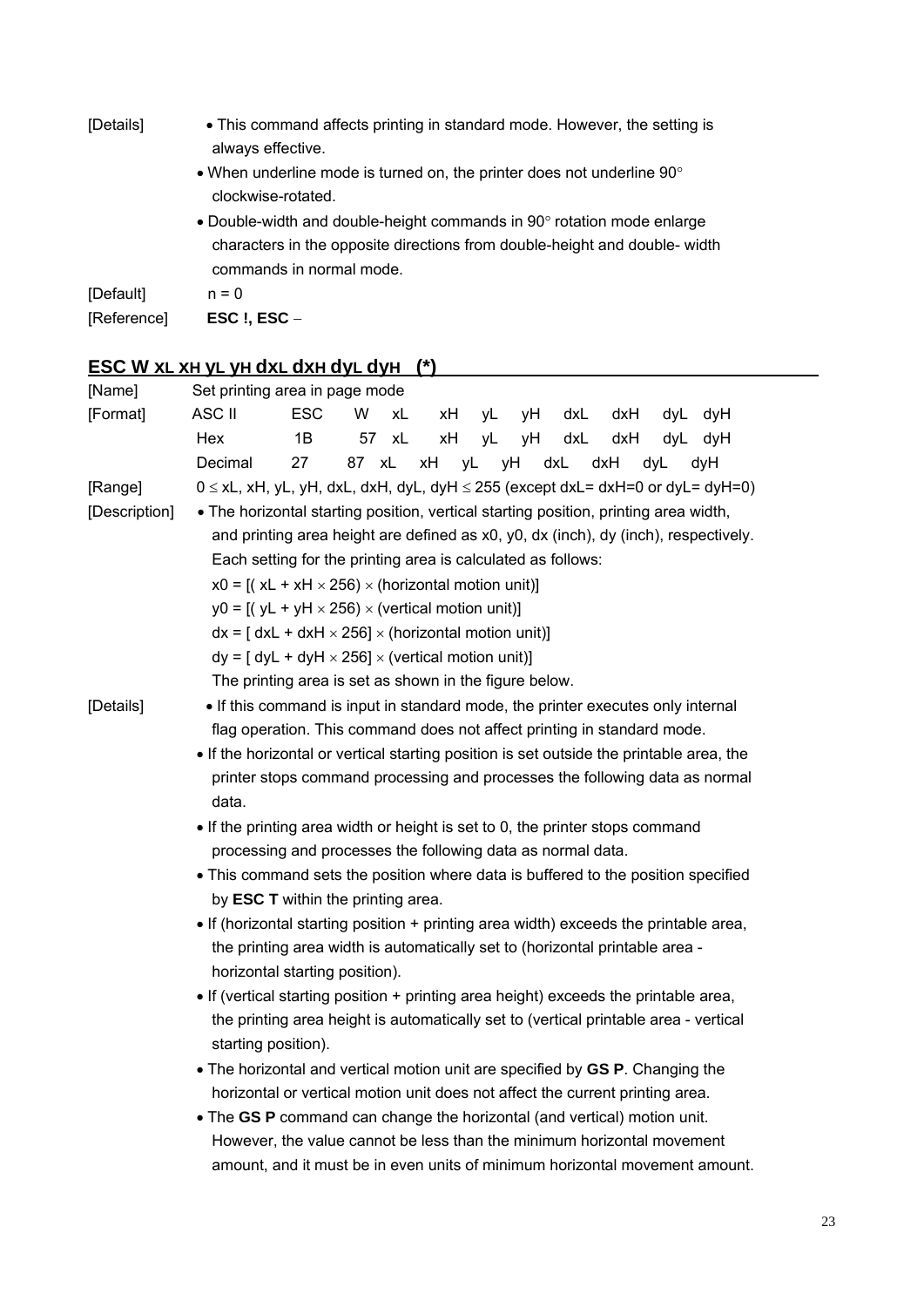- Use the horizontal motion unit ( x) for setting the horizontal starting position and printing area width, and use the vertical motion unit ( y) for setting the vertical starting position and printing area height.
- When the horizontal starting position , vertical starting position, printing area width, and printing area height are defined as X, Y, Dx, and Dy respectively, the printing area is set as shown in the figure below.



• This printable area for this printer is approximately 72 mm in the horizontal direction and approximately 117.3 mm (1662/360 inches) in the vertical direction.

| [Default] | $xL = xH = yL = yH = 0$                         |
|-----------|-------------------------------------------------|
|           | $dxL = 0$ , $dxH = 2$ , $dyL = 126$ , $dyH = 6$ |
|           | [Reference] CAN, ESC L, ESC T, GS P             |

# $ESC \setminus nL$   $nH$

|               | Set relative print position               |                                                                                                                                                                                                                                                                 |           |    |                                                                                                                                                                                                                                          |  |  |  |  |  |  |
|---------------|-------------------------------------------|-----------------------------------------------------------------------------------------------------------------------------------------------------------------------------------------------------------------------------------------------------------------|-----------|----|------------------------------------------------------------------------------------------------------------------------------------------------------------------------------------------------------------------------------------------|--|--|--|--|--|--|
| [Name]        |                                           |                                                                                                                                                                                                                                                                 |           |    |                                                                                                                                                                                                                                          |  |  |  |  |  |  |
| [Format]      | <b>ASCII</b>                              | <b>ESC</b>                                                                                                                                                                                                                                                      | $\lambda$ | nL | nН                                                                                                                                                                                                                                       |  |  |  |  |  |  |
|               | Hex                                       | 1B                                                                                                                                                                                                                                                              | 5C        | nL | пH                                                                                                                                                                                                                                       |  |  |  |  |  |  |
|               | Decimal                                   | 27                                                                                                                                                                                                                                                              | 92        | nL | nН                                                                                                                                                                                                                                       |  |  |  |  |  |  |
| [Range]       | $0 \leq nL \leq 255$                      |                                                                                                                                                                                                                                                                 |           |    |                                                                                                                                                                                                                                          |  |  |  |  |  |  |
|               | 0 < nH < 255                              |                                                                                                                                                                                                                                                                 |           |    |                                                                                                                                                                                                                                          |  |  |  |  |  |  |
| [Description] |                                           | Sets the print starting position based on the current position by using the<br>horizontal or vertical motion unit.<br>• This command sets the distance from the current position to [( $nL$ + $nH \times 256$ ) $\times$<br>horizontal or vertical motion unit] |           |    |                                                                                                                                                                                                                                          |  |  |  |  |  |  |
| [Details]     | • When pitch N is specified to the right: | $nL+ nH \times 256 = N$<br>complement of 65536.<br>When pitch N is specified to the left:<br>$nL+ nH \times 256 = 65536 - N$<br>vertical motion unit]                                                                                                           |           |    | • Any setting that exceeds the printable area is ignored.<br>When pitch N is specified to the left (the negative direction), use the<br>• The print starting position moves from the current position to $\lceil N \rceil$ horizontal or |  |  |  |  |  |  |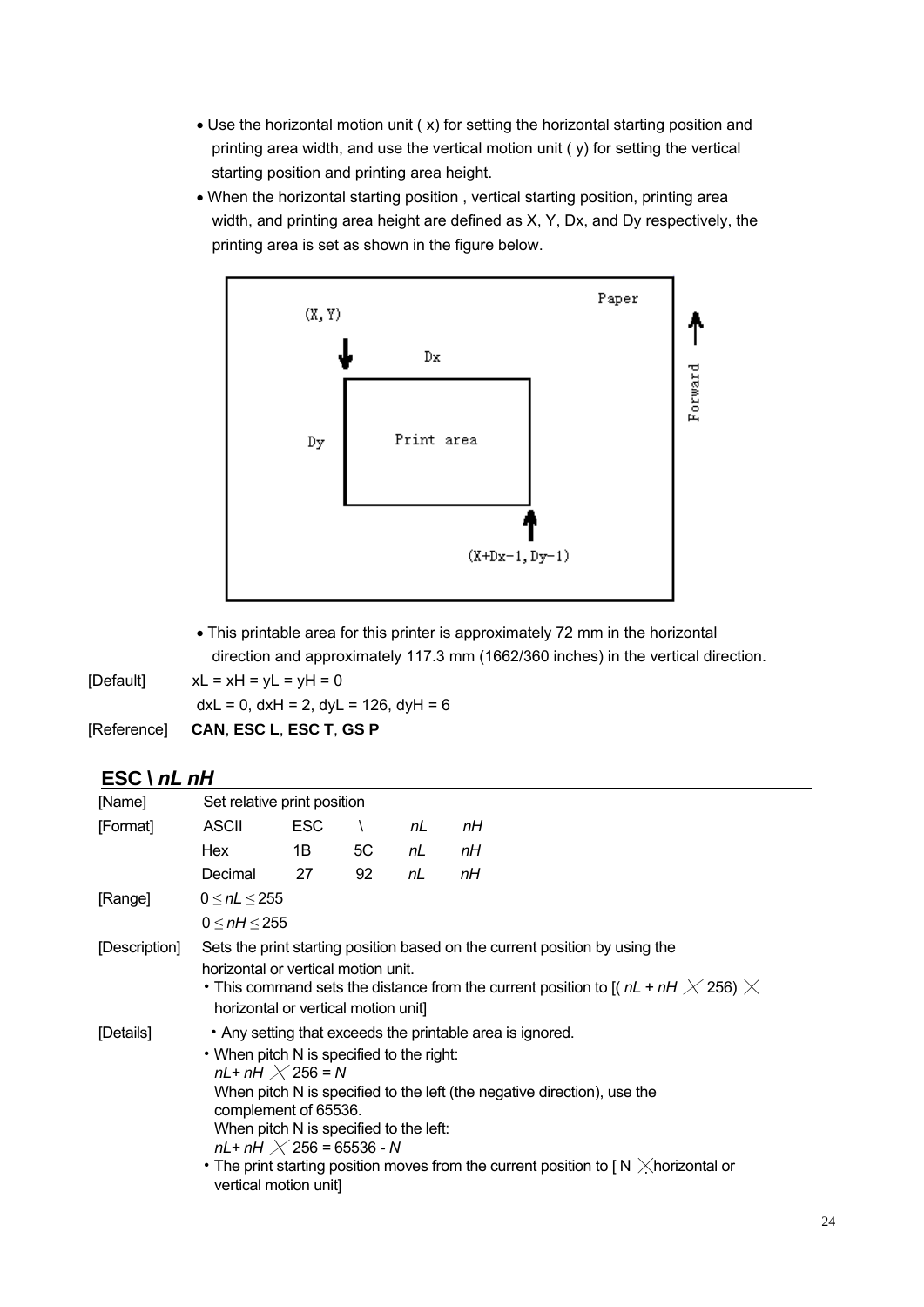- The horizontal and vertical motion unit are specified by **GS P**.
- The **GS P** command can change the horizontal (and vertical) motion unit. However, the value cannot be less than the minimum horizontal movement amount, and it must be in even units of the minimum horizontal movement amount.
- In standard mode, the horizontal motion unit is used.
- In page mode, the horizontal or vertical motion unit differs as follows, depending on the starting point of the printing area:
- ①When the starting position is set to the upper left or lower right of the printable area using **ESC T**, the horizontal motion unit ( x) is used. ②When the starting position is set to the upper right or lower left of the printable area using **ESC T**, the vertical motion unit ( y) is used.

[Reference] **ESC \$**, **GS P** 

# **ESC a n**

| EJU 4 II      |               |                      |                                         |                                                                              |                                                           |                                                                                  |               |  |  |  |  |
|---------------|---------------|----------------------|-----------------------------------------|------------------------------------------------------------------------------|-----------------------------------------------------------|----------------------------------------------------------------------------------|---------------|--|--|--|--|
| [Name]        |               | Select justification |                                         |                                                                              |                                                           |                                                                                  |               |  |  |  |  |
| [Format]      |               | <b>ASCII</b>         | <b>ESC</b>                              | a                                                                            | n                                                         |                                                                                  |               |  |  |  |  |
|               |               | Hex                  | 1B                                      | 61                                                                           | n                                                         |                                                                                  |               |  |  |  |  |
|               |               | Decimal              | 27                                      | 97                                                                           | n                                                         |                                                                                  |               |  |  |  |  |
| [Range]       |               |                      | $0 \le n \le 2, 48 \le n \le 50$        |                                                                              |                                                           |                                                                                  |               |  |  |  |  |
| [Description] |               |                      |                                         |                                                                              | Aligns all the data in one line to the specified position |                                                                                  |               |  |  |  |  |
|               |               |                      | n selects the justification as follows: |                                                                              |                                                           |                                                                                  |               |  |  |  |  |
|               |               | n                    |                                         | <b>Justification</b>                                                         |                                                           |                                                                                  |               |  |  |  |  |
|               |               | 0,48                 |                                         | Left justification                                                           |                                                           |                                                                                  |               |  |  |  |  |
|               |               | 1, 49                | Centering                               |                                                                              |                                                           |                                                                                  |               |  |  |  |  |
|               |               | 2, 50                |                                         | Right justification                                                          |                                                           |                                                                                  |               |  |  |  |  |
| [Details]     |               |                      |                                         | • The command is enabled only when processed at the beginning of the line in |                                                           |                                                                                  |               |  |  |  |  |
|               |               |                      | standard mode.                          |                                                                              |                                                           |                                                                                  |               |  |  |  |  |
|               |               |                      |                                         |                                                                              |                                                           | • If this command is input in page mode, the printer performs only internal flag |               |  |  |  |  |
|               |               | operations.          |                                         |                                                                              |                                                           |                                                                                  |               |  |  |  |  |
|               |               |                      |                                         |                                                                              | • This command has no effect in page mode.                |                                                                                  |               |  |  |  |  |
|               |               |                      |                                         |                                                                              |                                                           | • This command executes justification in the printing area.                      |               |  |  |  |  |
|               |               |                      |                                         |                                                                              |                                                           | • This command justifies the space area according to HT, ESC \$ or ESC \.        |               |  |  |  |  |
| [Default]     |               | $n = 0$              |                                         |                                                                              |                                                           |                                                                                  |               |  |  |  |  |
| [Example]     |               |                      |                                         |                                                                              |                                                           |                                                                                  |               |  |  |  |  |
|               |               | Left justification   |                                         |                                                                              | Centering                                                 | Right justification                                                              |               |  |  |  |  |
|               | ABC           |                      |                                         |                                                                              | ABC                                                       |                                                                                  | AВC           |  |  |  |  |
|               | ABCD<br>ABCDE |                      |                                         |                                                                              | <b>ABCD</b><br>ABCDE                                      |                                                                                  | ABCD<br>ABCDE |  |  |  |  |
|               |               |                      |                                         |                                                                              |                                                           |                                                                                  |               |  |  |  |  |
|               |               |                      |                                         |                                                                              |                                                           |                                                                                  |               |  |  |  |  |

# **ESC c 3 n (\*)**

| [Name]        | Select paper sensor(s) to output paper end signals |                                                         |  |       |  |  |  |  |  |  |  |  |
|---------------|----------------------------------------------------|---------------------------------------------------------|--|-------|--|--|--|--|--|--|--|--|
| [Format]      | ASCII                                              | $\text{ESC}$ c 3 n                                      |  |       |  |  |  |  |  |  |  |  |
|               | Hex                                                | 1B                                                      |  | 63 33 |  |  |  |  |  |  |  |  |
|               | Decimal 27                                         |                                                         |  | 99 51 |  |  |  |  |  |  |  |  |
| [Range]       | $0 \leq n \leq 255$                                |                                                         |  |       |  |  |  |  |  |  |  |  |
| [Description] |                                                    | Selects the paper sensor(s) to output paper end signals |  |       |  |  |  |  |  |  |  |  |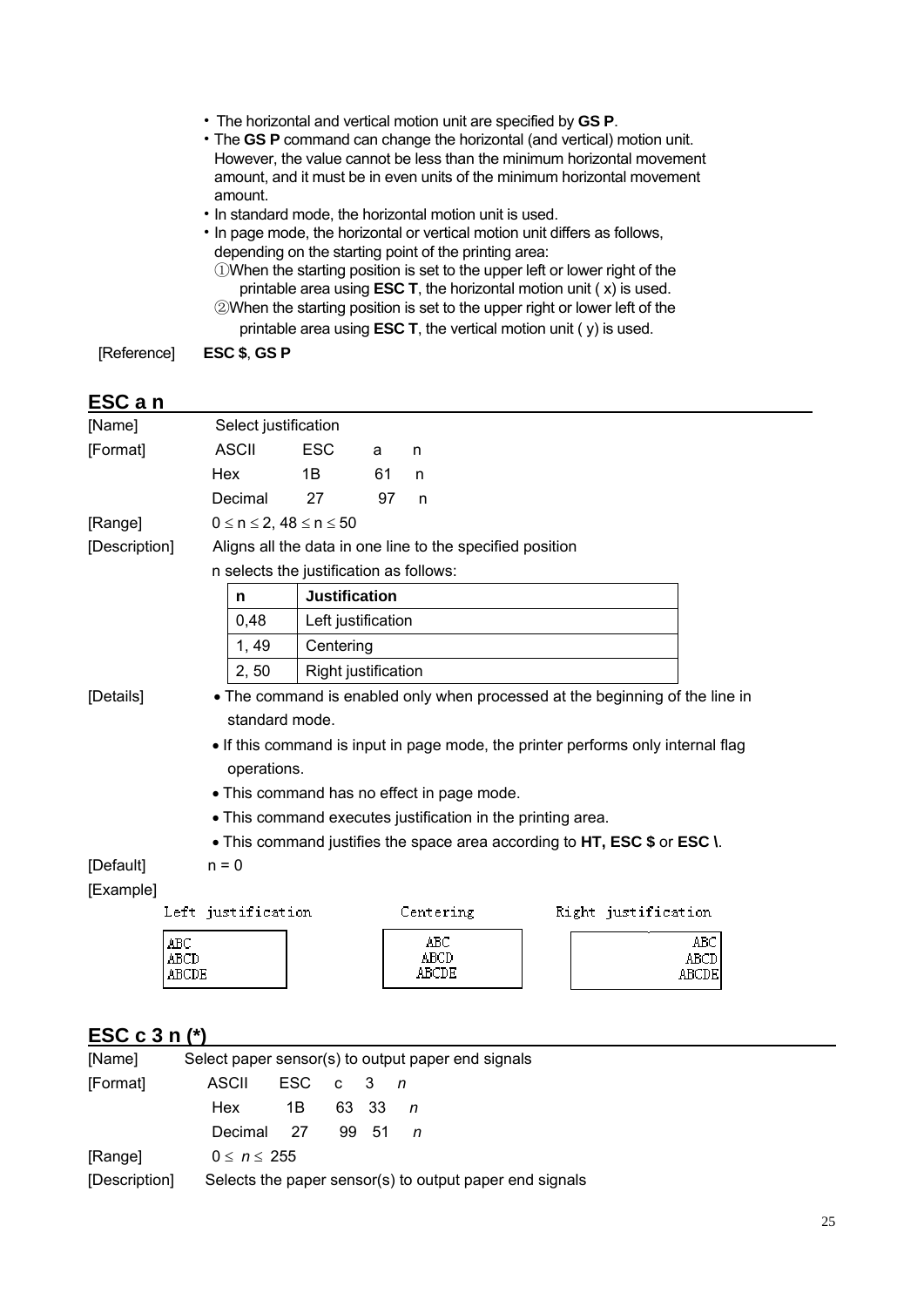| <b>Bit</b> | Off/On | Hex | Decimal | Function                            |  |  |  |  |  |
|------------|--------|-----|---------|-------------------------------------|--|--|--|--|--|
| 0          | Off    | 00  | 0       | Paper roll near-end sensor disabled |  |  |  |  |  |
|            | On     | 01  | 1       | Paper roll near-end sensor enabled  |  |  |  |  |  |
|            | Off    | 00  | 0       | Paper roll end sensor disabled      |  |  |  |  |  |
|            | On     | 02  | 2       | Paper roll near-end sensor enabled  |  |  |  |  |  |
|            | Off    | 00  | 0       | Paper roll end sensor disabled      |  |  |  |  |  |
| 2          | On     | 04  | 4       | Paper roll near-end sensor enabled  |  |  |  |  |  |
| 3          | Off    | 00  | 0       | Paper roll end sensor disabled      |  |  |  |  |  |
|            | On     | 08  | 8       | Paper roll near-end sensor enabled  |  |  |  |  |  |
| 4-7        |        |     |         | Undefined                           |  |  |  |  |  |

• Each bit of *n* is used as follows:

- [Details] It is possible to select multiple sensors to output signals. Then, if any of the sensors detects a paper end, the paper end signal is output.
	- The command is available only with a parallel interface and is ignored with a serial interface.
	- Sensor is switched when executing this command. The paper end signal switching be delayed depending on the receive buffer state.
	- If either bit 0 or bit 1 is on, the paper roll near-end sensor is selected as the paper sensor outputting paper-end signals
	- If either bit 2 or bit 3 is on, the paper roll end sensor is selected as the paper sensor outputting paper-end signals.
	- When all the sensors are disabled, the paper end signal always outputs a paper present status.

| [Name]        |                     | Select paper sensor(s) to stop printing       |     |                |         |                                                                                                  |  |  |
|---------------|---------------------|-----------------------------------------------|-----|----------------|---------|--------------------------------------------------------------------------------------------------|--|--|
| [Format]      | <b>ASCII</b>        | <b>ESC</b>                                    | C   | 4              | n       |                                                                                                  |  |  |
|               | Hex                 | 1B                                            | 63  | 34             | n       |                                                                                                  |  |  |
|               | Decimal             | 27                                            | 99  | 52             | n       |                                                                                                  |  |  |
| [Range]       | $0 \leq n \leq 255$ |                                               |     |                |         |                                                                                                  |  |  |
| [Description] |                     |                                               |     |                |         | Selects the paper sensor(s) used to stop printing when a paper-end is detected, using $n$ as     |  |  |
|               | follows:            |                                               |     |                |         |                                                                                                  |  |  |
|               | Bit                 | Off/On                                        | Hex |                | Decimal | Function                                                                                         |  |  |
|               | $\mathbf 0$         | Off                                           | 00  | $\mathbf 0$    |         | Paper roll near-end sensor disabled                                                              |  |  |
|               |                     | On                                            | 01  | 1              |         | Paper roll near-end sensor enabled                                                               |  |  |
|               | 1                   | Off                                           | 00  | $\mathbf{0}$   |         | Paper roll end sensor disabled                                                                   |  |  |
|               |                     | On                                            | 02  | $\overline{2}$ |         | Paper roll near-end sensor enabled                                                               |  |  |
|               | $2 - 7$             |                                               |     |                |         | Undefined                                                                                        |  |  |
| [Details]     |                     |                                               |     |                |         | • When a paper sensor is enabled with this command, printing is stopped only when the            |  |  |
|               |                     | corresponding paper is selected for printing. |     |                |         |                                                                                                  |  |  |
|               |                     |                                               |     |                |         | • When a paper-end is detected by the paper roll sensor, the printer goes offline after printing |  |  |
|               | stops.              |                                               |     |                |         |                                                                                                  |  |  |
|               |                     |                                               |     |                |         | • When either bit 0 or 1 is on, the printer selects the paper roll near-end sensor for the paper |  |  |
|               |                     | sensor to stop printing.                      |     |                |         |                                                                                                  |  |  |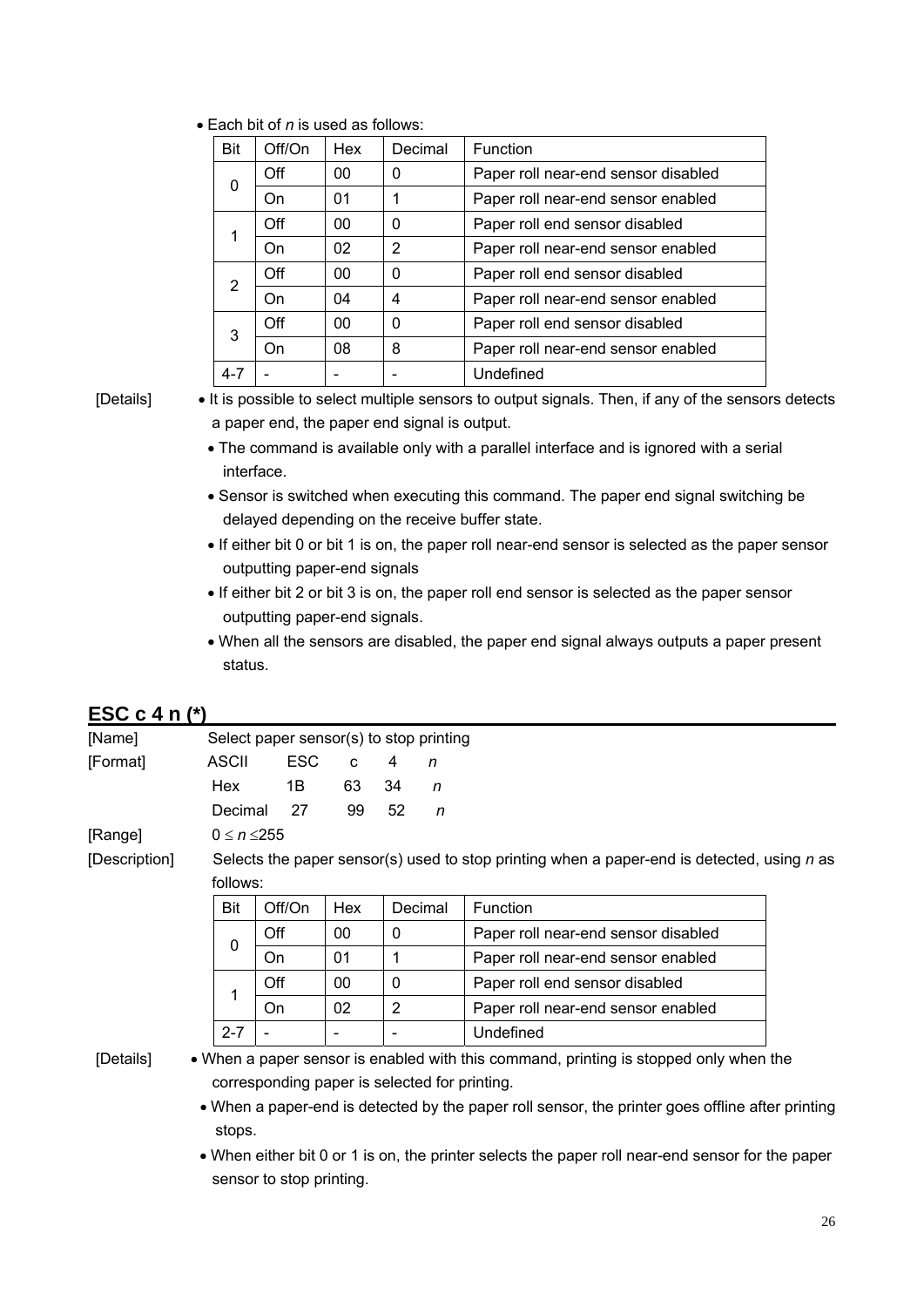# [Default] *n* = 0

# **ESC C 5** *n*

| [Name]        |                                                                                                                                                                                                                                                                                                                                                                               | Enable/disable panel buttons |    |    |   |  |  |
|---------------|-------------------------------------------------------------------------------------------------------------------------------------------------------------------------------------------------------------------------------------------------------------------------------------------------------------------------------------------------------------------------------|------------------------------|----|----|---|--|--|
| [Format]      | <b>ASCII</b>                                                                                                                                                                                                                                                                                                                                                                  | ESC                          | с  | 5  | n |  |  |
|               | <b>Hex</b>                                                                                                                                                                                                                                                                                                                                                                    | 1B                           | 63 | 35 | n |  |  |
|               | Decimal                                                                                                                                                                                                                                                                                                                                                                       | 27                           | 99 | 53 | n |  |  |
| [Range]       | 0 < n < 255                                                                                                                                                                                                                                                                                                                                                                   |                              |    |    |   |  |  |
| [Description] | Enables or disables the panel buttons.<br>• When the LSB of $n$ is 0, the panel buttons are enabled.<br>• When the LSB of $n$ is 1, the panel buttons are disabled.                                                                                                                                                                                                           |                              |    |    |   |  |  |
| [Details]     | • Only the lowest bit of n is valid.<br>• When the panel buttons are disabled, none of them are usable when the printer<br>cover is closed.<br>• In this printer, the panel buttons are the FEED button.<br>• In the macro ready mode, the FEED button are enabled regardless of the<br>settings of this command; however, the paper cannot be fed by using these<br>buttons. |                              |    |    |   |  |  |
| [Default]     | $n = 0$                                                                                                                                                                                                                                                                                                                                                                       |                              |    |    |   |  |  |

# **ESC d** *n*

| [Name]        | Print and feed <i>n</i> lines |                                                                                                                                                                                                                                                                                                                                                                          |     |   |  |  |
|---------------|-------------------------------|--------------------------------------------------------------------------------------------------------------------------------------------------------------------------------------------------------------------------------------------------------------------------------------------------------------------------------------------------------------------------|-----|---|--|--|
| [Format]      | <b>ASCII</b>                  | <b>ESC</b>                                                                                                                                                                                                                                                                                                                                                               | d   | n |  |  |
|               | Hex                           | 1Β                                                                                                                                                                                                                                                                                                                                                                       | 64  | n |  |  |
|               | Decimal                       | 27                                                                                                                                                                                                                                                                                                                                                                       | 100 | n |  |  |
| [Range]       | 0 < n < 255                   |                                                                                                                                                                                                                                                                                                                                                                          |     |   |  |  |
| [Description] |                               | Prints the data in the print buffer and feeds n lines.                                                                                                                                                                                                                                                                                                                   |     |   |  |  |
| [Details]     |                               | • This command sets the print starting position to the beginning of the line.<br>• This command does not affect the line spacing set by ESC 2 or ESC 3.<br>• The maximum paper feed amount is 1016 mm (40 inches). If the paper feed<br>amount (nx line spacing) of more than 1016 mm (40 inches) is specified, the<br>printer feeds the paper only 1016 mm (40 inches). |     |   |  |  |
| [Reference]   | <b>ESC 2, ESC 3</b>           |                                                                                                                                                                                                                                                                                                                                                                          |     |   |  |  |

# **ESC p** *m t1 t2*

| $E_{\rm O}$ $U_{\rm H}$ $U_{\rm L}$ |                                                                               |                                                |                                  |  |         |                                                                         |  |
|-------------------------------------|-------------------------------------------------------------------------------|------------------------------------------------|----------------------------------|--|---------|-------------------------------------------------------------------------|--|
| [Name]                              | Generate pulse                                                                |                                                |                                  |  |         |                                                                         |  |
| [Format]                            | <b>ASCII</b>                                                                  | <b>ESC</b>                                     | p                                |  | m t1 t2 |                                                                         |  |
|                                     | <b>Hex</b>                                                                    | 1B                                             | 70                               |  | m t1 t2 |                                                                         |  |
|                                     | Decimal                                                                       | 27                                             | 112                              |  | m t1 t2 |                                                                         |  |
| [Range]                             | $m = 0, 1, 48, 49$                                                            |                                                |                                  |  |         |                                                                         |  |
|                                     | $0 \le t/1 \le 255$ , $0 \le t/2 \le 255$                                     |                                                |                                  |  |         |                                                                         |  |
| [Description]                       |                                                                               |                                                |                                  |  |         | Outputs the pulse specified by t1 and t2 to connector pin m as follows: |  |
|                                     | m                                                                             | <b>Connector pin</b>                           |                                  |  |         |                                                                         |  |
|                                     | 0,48<br>Drawer kick-out connector pin 2.                                      |                                                |                                  |  |         |                                                                         |  |
|                                     | 1, 49                                                                         |                                                | Drawer kick-out connector pin 5. |  |         |                                                                         |  |
| [Details]                           | • The pulse ON time is [t1 $\chi$ 2 ms] and the OFF time is [t2 $\chi$ 2 ms]. |                                                |                                  |  |         |                                                                         |  |
|                                     |                                                                               | • If $t2 < t1$ , the OFF time is [ $t1x 2$ ms] |                                  |  |         |                                                                         |  |
| [Reference]                         | <b>DLE DC4</b>                                                                |                                                |                                  |  |         |                                                                         |  |
|                                     |                                                                               |                                                |                                  |  |         |                                                                         |  |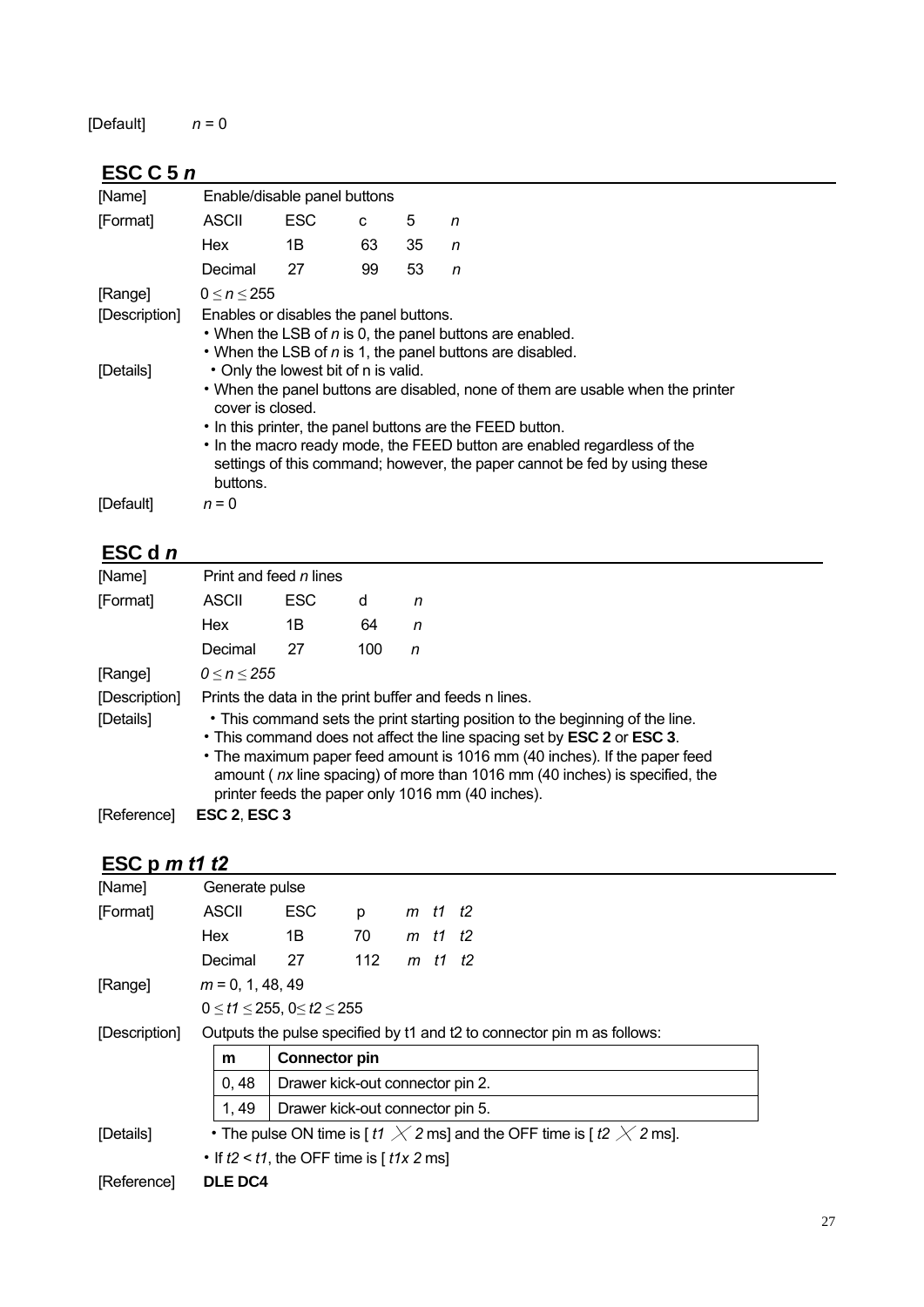| ESC t n         |                                   |            |                |                                                 |  |
|-----------------|-----------------------------------|------------|----------------|-------------------------------------------------|--|
| [Name]          | Select character code table       |            |                |                                                 |  |
| [Format]        | <b>ASCII</b>                      | <b>ESC</b> | t              | $\mathsf{n}$                                    |  |
|                 | Hex                               | 1B         | 74             | $\mathsf{n}$                                    |  |
|                 | Decimal                           | 27         | 116            | $\mathsf{n}$                                    |  |
| [Range]         | $0 \le n \le 10, 16 \le n \le 21$ |            |                |                                                 |  |
| [Description]   |                                   |            |                | Selects a page n from the character code table. |  |
|                 | n                                 |            | Page           |                                                 |  |
|                 | 0                                 |            |                | PC437 [U.S.A.Standard Europe]                   |  |
|                 | 1                                 |            | Katakana       |                                                 |  |
|                 | $\overline{2}$                    |            |                | PC850:Multilingual                              |  |
|                 | 3                                 |            |                | PC860:Portuguese                                |  |
|                 | 4                                 |            |                | PC863 [Canadian French]                         |  |
|                 | 5                                 |            |                | PC865:Nodic                                     |  |
|                 | $6\phantom{a}$                    |            |                | West Europe                                     |  |
|                 | $\overline{7}$                    |            | Greek          |                                                 |  |
|                 | 8                                 |            | Hebrew         |                                                 |  |
|                 | 9                                 |            |                | PC755:East Europe                               |  |
|                 | 10                                |            | Iran           |                                                 |  |
|                 | 16                                |            | <b>WPC1252</b> |                                                 |  |
|                 | 17                                |            |                | PC866:Cyrillic#2                                |  |
|                 | 18                                |            |                | PC852:Latin2                                    |  |
|                 | 19                                |            | PC858          |                                                 |  |
|                 | 20                                |            | IranII         |                                                 |  |
|                 | 21                                |            | Latvian        |                                                 |  |
| $\epsilon$<br>. |                                   |            |                |                                                 |  |

 $[Default]$   $n = 0$ 

# **ESC** { n **n n 1**

| [Name]        | Turns on/off upside-down printing mode                                                                    |     |       |                                                       |  |  |  |
|---------------|-----------------------------------------------------------------------------------------------------------|-----|-------|-------------------------------------------------------|--|--|--|
| [Format]      | <b>ASCII</b>                                                                                              | ESC | ₹     | n                                                     |  |  |  |
|               | Hex                                                                                                       | 1Β  | 7B    | n                                                     |  |  |  |
|               | Decimal                                                                                                   | 27  | 123 n |                                                       |  |  |  |
| [Range]       | $0 \le n \le 255$                                                                                         |     |       |                                                       |  |  |  |
| [Description] |                                                                                                           |     |       | Turns upside-down printing mode on or off.            |  |  |  |
|               | • When the LSB of n is 0, upside-down printing mode is turned off.                                        |     |       |                                                       |  |  |  |
|               | • When the LSB of n is 1, upside-down printing mode is turned on.                                         |     |       |                                                       |  |  |  |
| [Details]     |                                                                                                           |     |       | • Only the lowest bit of n is valid.                  |  |  |  |
|               | • This command is enabled only when processed at the beginning of a line in<br>standard mode.             |     |       |                                                       |  |  |  |
|               | • When this command is input in page mode, the printer performs only internal<br>flag operations.         |     |       |                                                       |  |  |  |
|               |                                                                                                           |     |       | • This command does not affect printing in page mode. |  |  |  |
|               | • In upside-down printing mode, the printer rotates the line to be printed by 180°<br>and then prints it. |     |       |                                                       |  |  |  |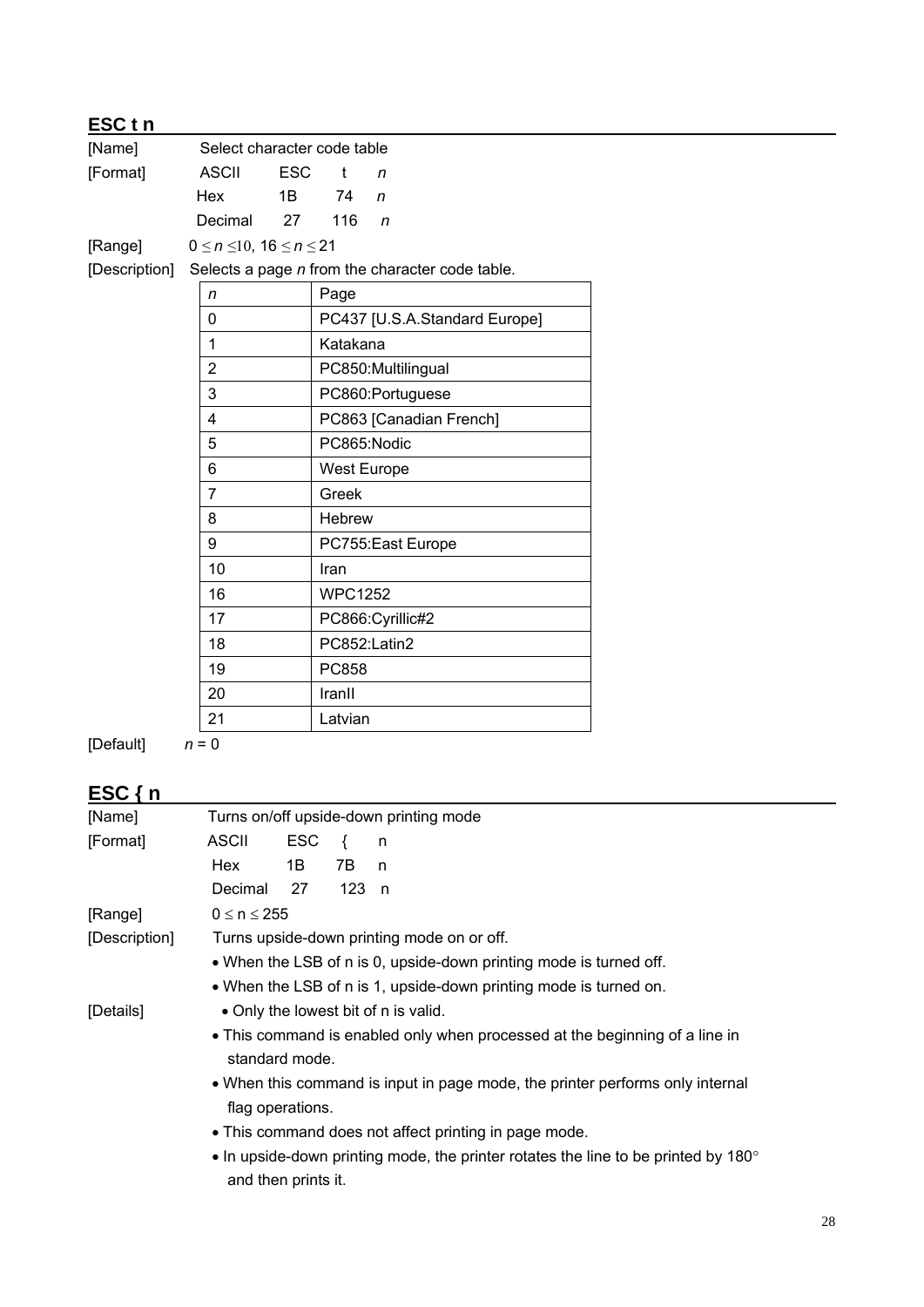[Default] n = 0 [Example]



Paper feed direction

| FS p n m      | (*)                                                                                           |                                                                                            |                                                             |                                                                                              |  |  |  |  |  |
|---------------|-----------------------------------------------------------------------------------------------|--------------------------------------------------------------------------------------------|-------------------------------------------------------------|----------------------------------------------------------------------------------------------|--|--|--|--|--|
| [Name]        |                                                                                               | Print NV bit image                                                                         |                                                             |                                                                                              |  |  |  |  |  |
| [Format]      | <b>ASCII</b>                                                                                  | <b>FS</b><br>p<br>n                                                                        | m                                                           |                                                                                              |  |  |  |  |  |
|               | Hex                                                                                           | 1 <sub>C</sub><br>70<br>$\mathsf{n}$                                                       | m                                                           |                                                                                              |  |  |  |  |  |
|               | Decimal                                                                                       | 112<br>28<br>$\sqrt{n}$                                                                    | m                                                           |                                                                                              |  |  |  |  |  |
| [Range]       | $0 \le n \le 255$                                                                             |                                                                                            |                                                             |                                                                                              |  |  |  |  |  |
|               |                                                                                               | $0 \le m \le 3$ , $48 \le m \le 51$                                                        |                                                             |                                                                                              |  |  |  |  |  |
| [Description] |                                                                                               |                                                                                            | Prints a NV bit image $n$ using the mode specified by $m$ . |                                                                                              |  |  |  |  |  |
|               | $\mathbf{m}$                                                                                  | <b>Mode</b>                                                                                | <b>Vertical Dot Density</b>                                 | <b>Horizontal Dot Density</b>                                                                |  |  |  |  |  |
|               | 0, 48                                                                                         | Normal                                                                                     | 200 dpi                                                     | 200 dpi                                                                                      |  |  |  |  |  |
|               | 1, 49                                                                                         | Double-width                                                                               | 200 dpi                                                     | 100 dpi                                                                                      |  |  |  |  |  |
|               | 2, 50                                                                                         | Double-height                                                                              | 100 dpi                                                     | 200 dpi                                                                                      |  |  |  |  |  |
|               | 3, 51                                                                                         | Quadruple                                                                                  | 100 dpi                                                     | 100 dpi                                                                                      |  |  |  |  |  |
|               | [dpi: dots per 25.4 mm {1"}]                                                                  |                                                                                            |                                                             |                                                                                              |  |  |  |  |  |
|               |                                                                                               | • $n$ is the number of the NV bit image (defined using the FS q command).                  |                                                             |                                                                                              |  |  |  |  |  |
|               | • <i>m</i> specifies the bit image mode.                                                      |                                                                                            |                                                             |                                                                                              |  |  |  |  |  |
| [Details]     |                                                                                               |                                                                                            |                                                             | . NV bit image means a bit image which is defined in a non-volatile memory by                |  |  |  |  |  |
|               |                                                                                               | FS q and printed by FS p.                                                                  |                                                             |                                                                                              |  |  |  |  |  |
|               | . This command is not effective when the specified NV bit image has not been defined.         |                                                                                            |                                                             |                                                                                              |  |  |  |  |  |
|               | . In standard mode, this command is effective only when there is no data in the print buffer. |                                                                                            |                                                             |                                                                                              |  |  |  |  |  |
|               | • In page mode, this command is not effective.                                                |                                                                                            |                                                             |                                                                                              |  |  |  |  |  |
|               | • This command is not affected by print modes (emphasized, double-strike,                     |                                                                                            |                                                             |                                                                                              |  |  |  |  |  |
|               |                                                                                               | underline, character size, white/black reverse printing, or 90° rotated characters, etc.), |                                                             |                                                                                              |  |  |  |  |  |
|               | except upside-down printing mode.                                                             |                                                                                            |                                                             |                                                                                              |  |  |  |  |  |
|               |                                                                                               |                                                                                            |                                                             | . If the printing area width set by GS L and GS W for the NV bit image is less than one      |  |  |  |  |  |
|               |                                                                                               |                                                                                            |                                                             | vertical line, the following processing is performed only on the line in question. However,  |  |  |  |  |  |
|               |                                                                                               |                                                                                            |                                                             | in NV bit image mode, one vertical line means 1 dot in normal mode $(m=0, 48)$ and in        |  |  |  |  |  |
|               |                                                                                               |                                                                                            |                                                             | double-height mode ( $m=2$ , 50), and it means 2 dots in double-width mode ( $m=1$ , 49) and |  |  |  |  |  |
|               |                                                                                               | in quadruple mode( $m=3, 51$ ).                                                            |                                                             |                                                                                              |  |  |  |  |  |
|               |                                                                                               | 1) The printing area width is extended to the right in NV bit image mode up to one line    |                                                             |                                                                                              |  |  |  |  |  |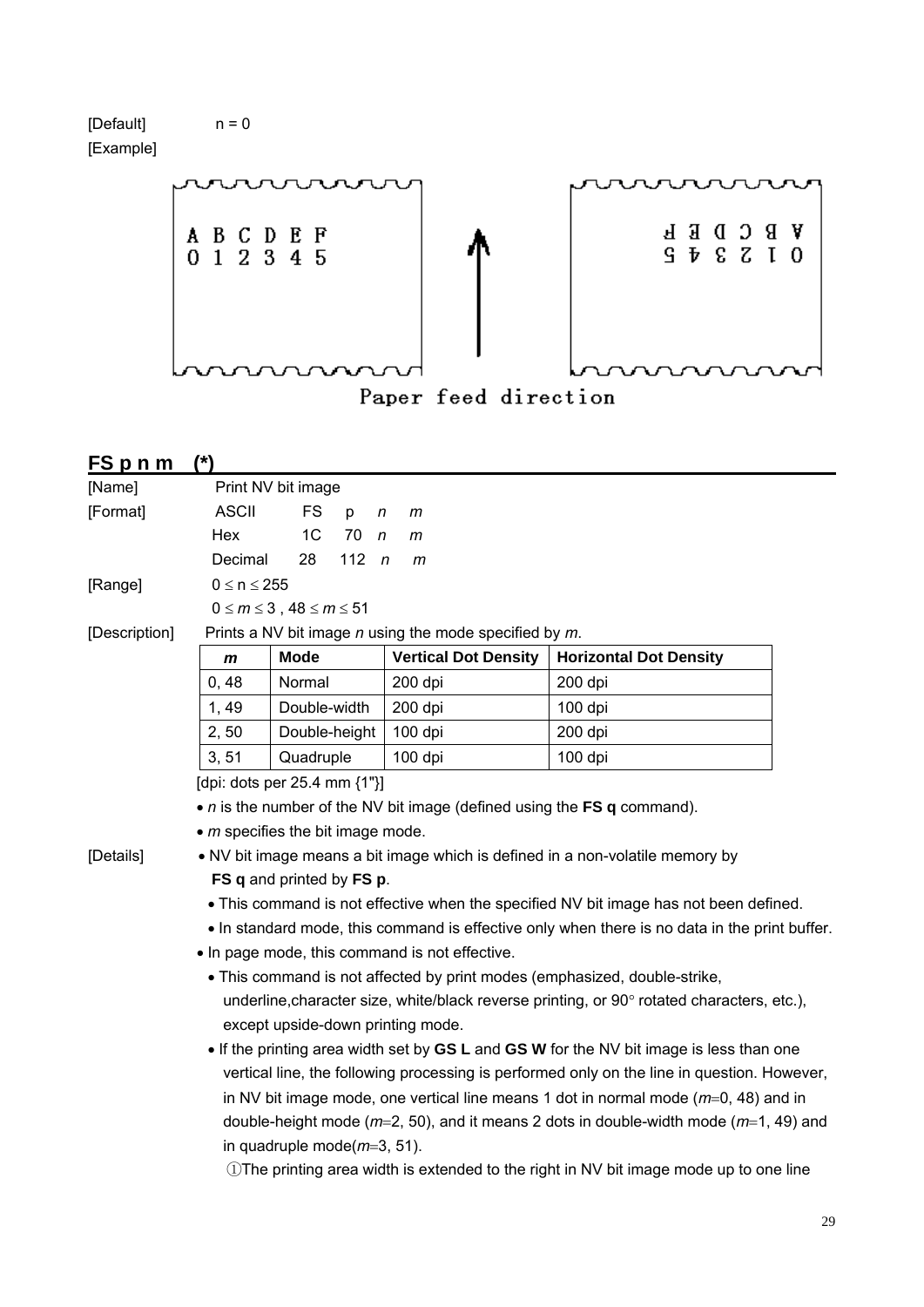vertically. In this case, printing does not exceed the printable area.

- ②If the printing area width cannot be extended by one line vertically, the left margin is reduced to accommodate one line vertically.
- If the downloaded bit-image to be printed exceeds one line, the excess data is not printed.
- This command feeds dots (for the height *n* of the NV bit-image) in normal and double-widthmodes, and (for the height *n* ⋅ 2 of the NV bit-image) in double-height and quadruple modes,regardless of the line spacing specified by **ESC 2** or **ESC 3**.
- After printing the bit image, this command sets the print position to the beginning of the lineand processes the data that follows as normal data. [References] **ESC** , **FS q**, **GS /**, **GS v 0**

# **FS q n [xL xH yL yH d1…dk]1…[xL xH yL yH d1…dk]n (\*)**

| [Name]        | Define NV bit image                                                                                        |  |  |  |  |  |  |  |
|---------------|------------------------------------------------------------------------------------------------------------|--|--|--|--|--|--|--|
| [Format]      | <b>ASCII</b><br>FS q<br>n [xL xH yL yH d1dk]1[xL xH yL yH d1dk]n                                           |  |  |  |  |  |  |  |
|               | n [xL xH yL yH d1dk]1[ xL xH yL yH d1dk]n<br>Hex<br>1C 71                                                  |  |  |  |  |  |  |  |
|               | Decimal<br>28 113 n [xL xH yL yH d1dk]1[ xL xH yL yH d1dk]n                                                |  |  |  |  |  |  |  |
| [Range]       | $0 \le n \le 255$                                                                                          |  |  |  |  |  |  |  |
|               | $0 \le xL \le 255$                                                                                         |  |  |  |  |  |  |  |
|               | 0 ≤ xH ≤ 3 (when 1 ≤ (xL + xH $\chi$ 256) ≤ 1023)                                                          |  |  |  |  |  |  |  |
|               | $0 \le yL \le 255$                                                                                         |  |  |  |  |  |  |  |
|               | $0 \le yL \le 1$ (when 1 ≤ (yL + yH $\angle$ 256) ≤ 288)                                                   |  |  |  |  |  |  |  |
|               | $0 \leq d \leq 255$                                                                                        |  |  |  |  |  |  |  |
|               | k = (xL + xH $\times$ 256) $\times$ (yL + yH $\times$ 256) $\times$ 8                                      |  |  |  |  |  |  |  |
|               | Total defined data area = 0.5M bits (64K bytes)                                                            |  |  |  |  |  |  |  |
| [Description] | Define the NV bit image specified by $n$ .                                                                 |  |  |  |  |  |  |  |
|               | • <i>n</i> specifies the number of the defined NV bit image.                                               |  |  |  |  |  |  |  |
|               | • xL, xH specifies (xL + xH $\times$ 256) $\times$ 8 dots in the horizontal direction for the NV bit       |  |  |  |  |  |  |  |
|               | image you are defining.                                                                                    |  |  |  |  |  |  |  |
|               | • yL, yH specifies (yL + yH $\times$ 256) $\times$ 8 dots in the vertical direction for the NV bit image   |  |  |  |  |  |  |  |
|               | you are defining.                                                                                          |  |  |  |  |  |  |  |
| [Details]     | . This command cancels all NV bit images that have already been defined by this                            |  |  |  |  |  |  |  |
|               | command. The printer can not redefine only one of several data definitions previously                      |  |  |  |  |  |  |  |
|               | defined. In this case, all data needs to be sent again.                                                    |  |  |  |  |  |  |  |
|               | • From the beginning of the processing of this command till the finish of hardware                         |  |  |  |  |  |  |  |
|               | reset, mechanical operations (including initializing the position of the printer head when                 |  |  |  |  |  |  |  |
|               | the cover is open, paper feeding by using the FEED button, etc.) cannot be performed.                      |  |  |  |  |  |  |  |
|               | . During processing this command, the printer is in BUSY when writing the data to the NV                   |  |  |  |  |  |  |  |
|               | user memory and stops receiving data. Therefore it is prohibitted to transmit the data                     |  |  |  |  |  |  |  |
|               | including the real-time commands during the execution of this command.                                     |  |  |  |  |  |  |  |
|               | . NV bit image means a bit image which is defined in a non-volatile memory by FS q and<br>printed by FS p. |  |  |  |  |  |  |  |
|               | • In standard mode, this command is effective only when processed at the<br>beginning of                   |  |  |  |  |  |  |  |
|               | the line.                                                                                                  |  |  |  |  |  |  |  |
|               | • In page mode, this command is not effective.                                                             |  |  |  |  |  |  |  |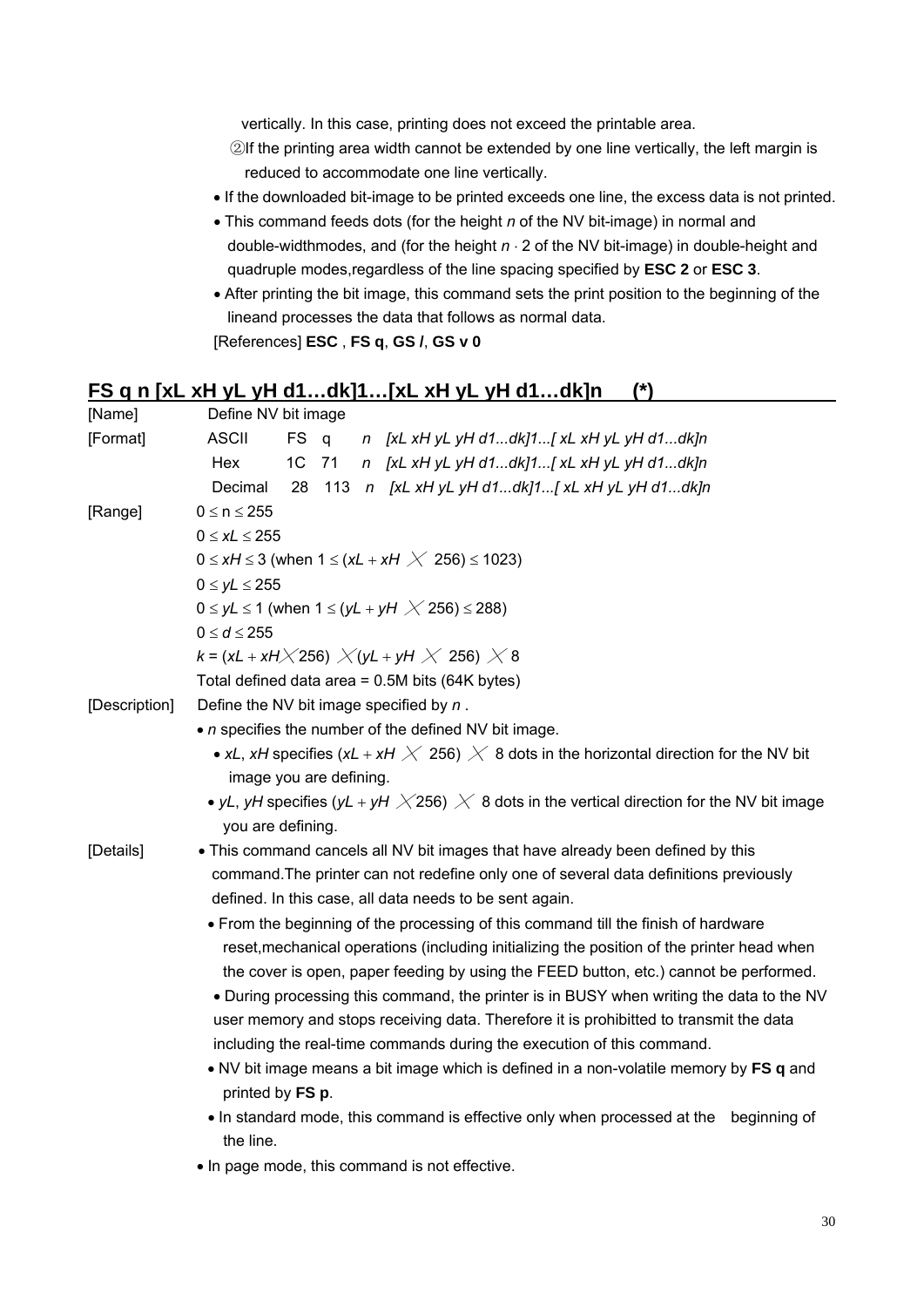- This command is effective when 7 bytes <FS<yH> is processed as a normal value.
- When the amount of data exceeds the capacity left in the range defined by *xL, xH, yL, yH*, the printer processes *xL, xH, yL, yH* out of the defined range.
- In the first group of NV bit images, when any of the parameters *xL, xH, yL, yH* is out of the definition range, this command is disabled.
- In groups of NV bit images other than the first one, when the printer processes *xL, xH, yL, yH* out of the defined range, it stops processing this command and starts writing into the NV images. At this time, NV bit images that haven;<sup>1</sup>t been defined are disabled (undefined), but any NV bit images before that are enabled.
- The *d* indicates the definition data. In data (*d*) a 1 bit specifies a dot to be printed and a 0 bit specifies a dot not to be printed.
- This command defines *n* as the number of a NV bit image. Numbers rise in order from NV bit image 01H. Therefore, the first data group *[xL xH yL yH d1...dk]* is NV bit image 01H, and the last data group *[xL xH yL yH d1...dk]* is NV bit image *n.* The total agrees with the number of NV bit images specified by command **FS p**.
- A definition data of a NV bit image consists of *[xL xH yL yH d1...dk].* Therefore, when only one NV bit image is defined *n*=1, the printer processes a data group *[xL xH yL yH d1...dk]*  once. The printer uses ([data:  $(xL + xH \times 256) \times (yL + yH \times 256) \times 8$ ] + [header :4])bytes of NV memory.
- The definition area in this printer is a maximum of 0.5M bits (64K bytes). This command can define several NV bit images, but cannot define a bit image data whose total capacity [bit image data + header] exceeds  $0.5M$  bits (64K bytes).
- The printer is busy immediately before writing into NV memory.
	- The printer does not transmit ASB status and perform status detection during processing of this command even when ASB is specified.
	- When this command is received during macro definition, the printer ends macro definition,and begins performing this command.
	- Once a NV bit image is defined, it is not erased by performing **ESC @**, reset, and power off.
- This command performs only definition of a NV bit image and does not perform printing.Printing of the NV bit image is performed by the **FS p** command.

[Details] • Frequent write command execution may cause damage the NV memory.

Therefore, it is recommended to write the NV memory 10 times or less a day.

• The printer performs a hardware reset after the procedure to place the image into the NV memory. Therefore, user-defined characters, downloaded bit images, and macros should be defined only after completing this command. The printer clears the receive and print buffers and resets the mode to the mode that was in effect at power on. At this time, DIP switch settings are checked again.

[Reference] **FS p**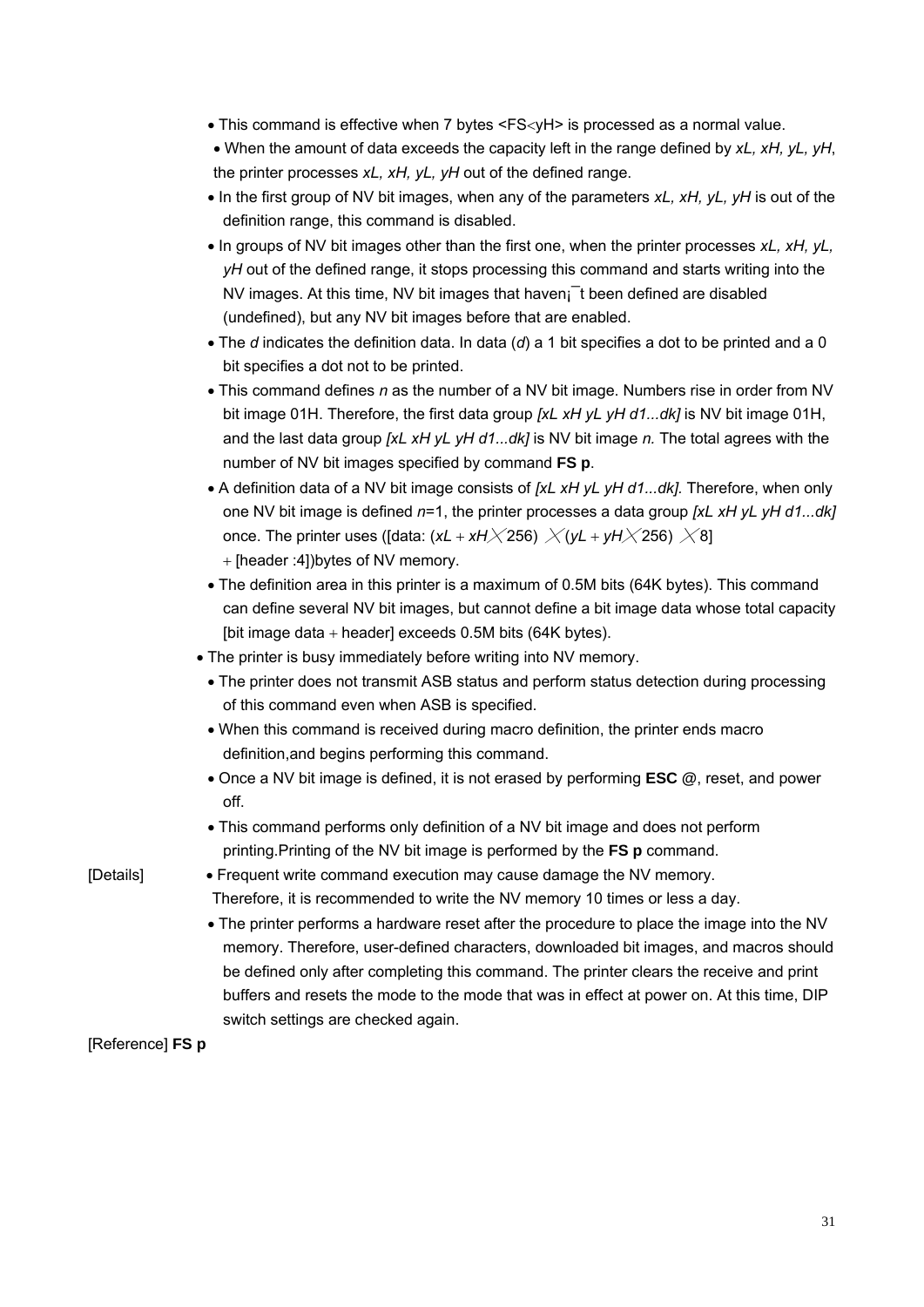[Example] When  $xL = 64$ ,  $xH = 0$ ,  $yL = 96$ ,  $yH = 0$ 



# **GS ! n (\*)**

| [Name]   |         | Select character size |     |   |  |  |
|----------|---------|-----------------------|-----|---|--|--|
| [Format] | ASCII   | GS.                   |     | n |  |  |
|          | Hex     | 1D                    | -21 | n |  |  |
|          | Decimal | -29                   | 33  | n |  |  |
|          |         |                       |     |   |  |  |

<sup>[</sup>Range]  $0 \le n \le 255$ 

(1  $\le$  vertical number of times  $\le$  8, 1  $\le$  horizontal number of times  $\le$  8)

[Description] Selects the character height using bits 0 to 2 and selects the character width using

#### bits 4 to 7, as follows:

| <b>Bit</b> | Off/On                                   | Hex | <b>Decimal</b> | <b>Function</b> |  |  |  |
|------------|------------------------------------------|-----|----------------|-----------------|--|--|--|
| 0          | Character height selection. See Table 2. |     |                |                 |  |  |  |
|            |                                          |     |                |                 |  |  |  |
|            |                                          |     |                |                 |  |  |  |
|            |                                          |     |                |                 |  |  |  |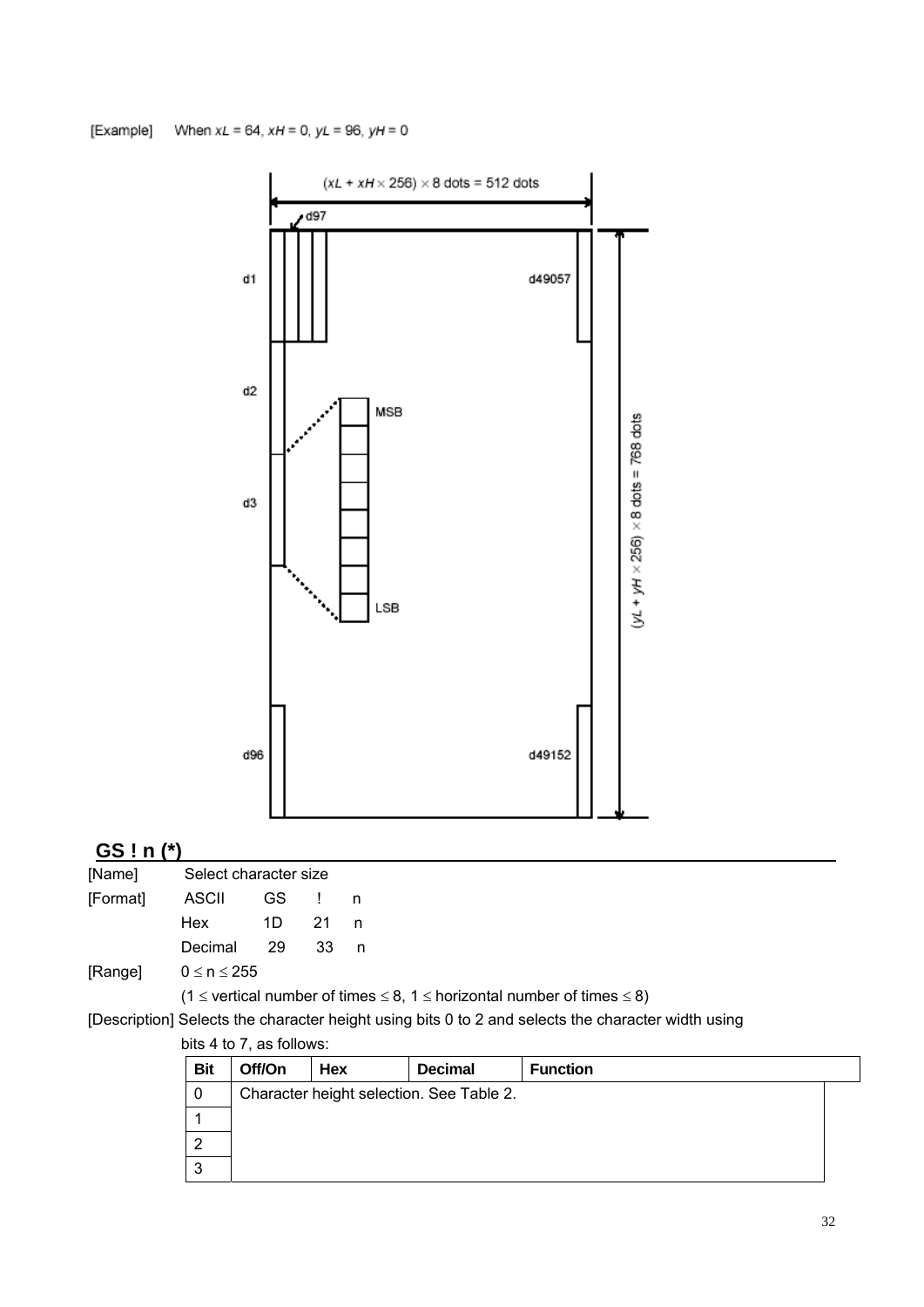| Character width selection. See Table 1. |
|-----------------------------------------|
|                                         |
|                                         |
|                                         |

#### **Table 1 Table 2**

#### **Character Width Selection**

| Hex | <b>Decimal</b> | <b>Width</b>    |
|-----|----------------|-----------------|
| 00  | 0              | 1(normal)       |
| 10  | 16             | 2(double-width) |
| 20  | 32             | 3               |
| 30  | 48             | 4               |
| 40  | 64             | 5               |
| 50  | 80             | 6               |
| 60  | 96             | 7               |
| 70  | 112            | 8               |

#### **Table 1 Table 2**

#### **Character Height Selection**

|     | -              |                  |
|-----|----------------|------------------|
| Hex | <b>Decimal</b> | <b>Width</b>     |
| 00  | 0              | 1(normal)        |
| 10  | 16             | 2(double-height) |
| 20  | 32             | 3                |
| 30  | 48             | 4                |
| 40  | 64             | 5                |
| 50  | 80             | 6                |
| 60  | 96             | 7                |
| 70  | 112            | 8                |

[Details] • This command is all characters (alphanumeric and Kanji) effective except for HRI characters.

• If n is outside of the defined range, this command is ignored.

- In standard mode, the vertical direction is the paper feed direction, and the horizontal direction is perpendicular to the paper feed direction. However, when character orientation changes in 90° clockwise-rotation mode, the relationship between vertical and horizontal directions is reversed.
- In page mode, vertical and horizontal directions are based on the character orientation.
- When characters are enlarged with different sizes on one line, all the characters on the line are aligned at the baseline.
- The **ESC !** command can also turn double-width and double-height modes on or off. However, the setting of the last received command is effective.

[Default] n = 0

[Reference] **ESC !**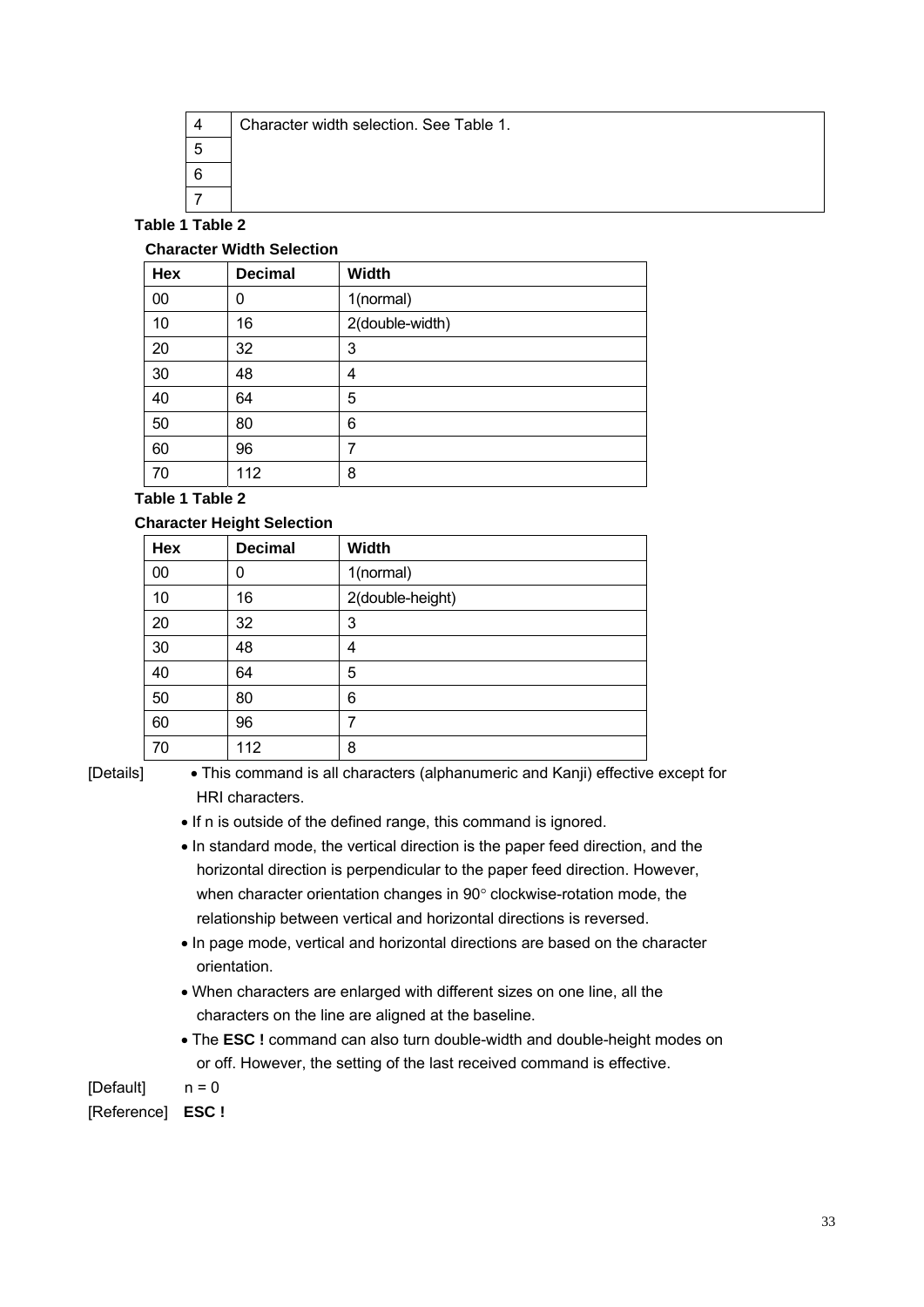# **GS \$ nL nH (\*)**

| [Name]      |                                         |                             |    |    |    | Set absolute vertical print position in page mode                                                    |
|-------------|-----------------------------------------|-----------------------------|----|----|----|------------------------------------------------------------------------------------------------------|
| [Format]    | <b>ASCII</b>                            | <b>GS</b>                   | \$ | nL | nH |                                                                                                      |
|             | Hex                                     | 1D                          | 24 | nL | nH |                                                                                                      |
|             | Decimal 29                              |                             | 36 | nL | nH |                                                                                                      |
| [Range]     | $0 \le nL \le 255$ , $0 \le nH \le 255$ |                             |    |    |    |                                                                                                      |
|             |                                         |                             |    |    |    | [Description] • Sets the absolute vertical print starting position for buffer character data in page |
|             | mode.                                   |                             |    |    |    |                                                                                                      |
|             |                                         |                             |    |    |    | • This command sets the absolute print position to [( $nL + nH \times 256$ ) $\times$ (vertical or   |
|             | horizontal motion unit)] inches.        |                             |    |    |    |                                                                                                      |
| [Details]   |                                         |                             |    |    |    | • This command is effective only in page mode.                                                       |
|             |                                         |                             |    |    |    | • If the [( $nL + nH \times 256$ ) $\times$ (vertical or horizontal motion unit)] exceeds the        |
|             |                                         |                             |    |    |    | specified printing area, this command is ignored.                                                    |
|             |                                         |                             |    |    |    | . The horizontal starting buffer position does not move.                                             |
|             |                                         |                             |    |    |    | • The reference starting position is that specified by ESC T.                                        |
|             |                                         |                             |    |    |    | • This command operates as follows, depending on the starting position of the                        |
|             | printing area specified by ESC T:       |                             |    |    |    |                                                                                                      |
|             |                                         |                             |    |    |    | If When the starting position is set to the upper left or lower right, this                          |
|             |                                         |                             |    |    |    | command sets the absolute position in the vertical direction.                                        |
|             |                                         |                             |    |    |    | 2When the starting position is set to the upper right or lower left, this                            |
|             |                                         |                             |    |    |    | command sets the absolute position in the horizontal direction.                                      |
|             |                                         |                             |    |    |    | . The horizontal and vertical motion unit are specified by GS P.                                     |
|             |                                         |                             |    |    |    | . The GS P command can change the horizontal and vertical motion unit.                               |
|             |                                         |                             |    |    |    | However, the value cannot be less than the minimum horizontal movement                               |
|             |                                         |                             |    |    |    | amount, and it must be in even units of the minimum horizontal movement                              |
|             | amount.                                 |                             |    |    |    |                                                                                                      |
| [Reference] |                                         |                             |    |    |    | ESC \$, ESC T, ESC W, ESC \, GS P, GS \                                                              |
|             |                                         |                             |    |    |    |                                                                                                      |
|             | $GS * xy d1d(x \times y \times 8)$      |                             |    |    |    |                                                                                                      |
| [Name]      |                                         | Define downloaded bit image |    |    |    |                                                                                                      |
|             | 0.0011                                  |                             |    |    |    | $\mathcal{U}$ $\mathcal{U}$ , $\mathcal{V}$ $\mathcal{V}$ $\mathcal{N}$ $\mathcal{U}$                |

| [Name]        | Define downloaded bit image                                                                                                                                                             |     |        |                  |  |                                                                                                                                               |  |  |  |
|---------------|-----------------------------------------------------------------------------------------------------------------------------------------------------------------------------------------|-----|--------|------------------|--|-----------------------------------------------------------------------------------------------------------------------------------------------|--|--|--|
| [Format]      | <b>ASCII</b>                                                                                                                                                                            | GS  | $\ast$ | $\boldsymbol{X}$ |  | y d1d(x $\times$ y $\times$ 8)                                                                                                                |  |  |  |
|               | Hex                                                                                                                                                                                     | 1D. |        |                  |  | 2A x y d1d(x $\times$ y $\times$ 8)                                                                                                           |  |  |  |
|               | Decimal                                                                                                                                                                                 | 29  | 42     | $\boldsymbol{X}$ |  | y d1 d(x $\times$ y $\times$ 8)                                                                                                               |  |  |  |
| [Range]       | $1 \le x \le 255$                                                                                                                                                                       |     |        |                  |  |                                                                                                                                               |  |  |  |
|               | $1 \le y \le 48$                                                                                                                                                                        |     |        |                  |  |                                                                                                                                               |  |  |  |
|               | $x \le y \le 1536$                                                                                                                                                                      |     |        |                  |  |                                                                                                                                               |  |  |  |
|               | 0 < d < 255                                                                                                                                                                             |     |        |                  |  |                                                                                                                                               |  |  |  |
| [Description] |                                                                                                                                                                                         |     |        |                  |  | Defines a downloaded bit image using the number of dots specified by x and y<br>• x specifies the number of dots in the horizontal direction. |  |  |  |
|               |                                                                                                                                                                                         |     |        |                  |  | • y specifies the number of dots in the vertical direction.                                                                                   |  |  |  |
| [Details]     | is $y \times 8$ .                                                                                                                                                                       |     |        |                  |  | • The number of dots in the horizontal direction is $x \times 8$ , in the vertical direction it                                               |  |  |  |
|               | • If $x \, \times \, \vee$ is out of the specified range, this command is disabled.<br>• The d indicates bit-image data. Data (d) specifies a bit printed to 1 and not<br>printed to 0. |     |        |                  |  |                                                                                                                                               |  |  |  |
|               |                                                                                                                                                                                         |     |        |                  |  |                                                                                                                                               |  |  |  |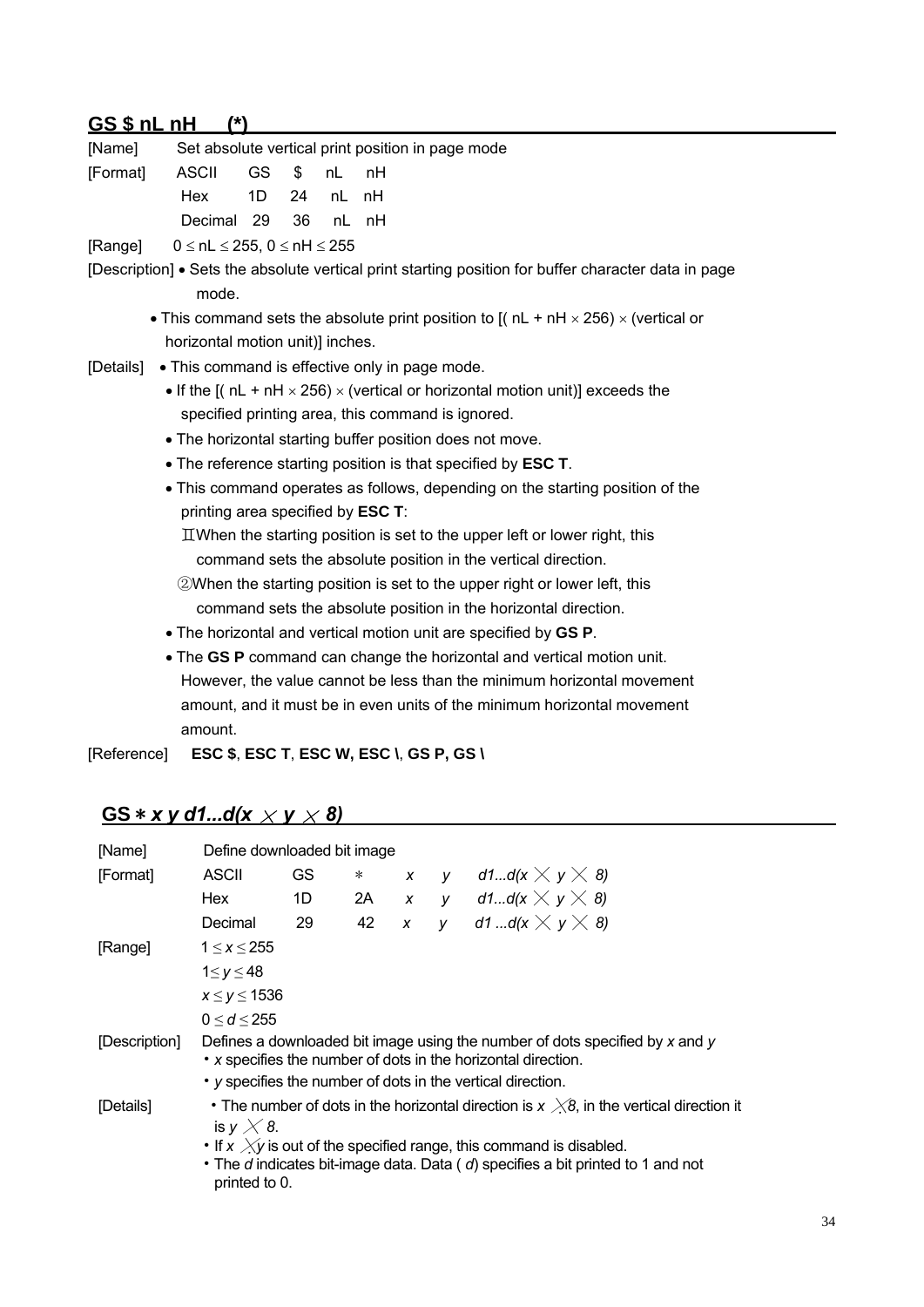- The downloaded bit image definition is cleared when:
	- ① **ESC @** is executed.
	- ② **ESC &** is executed.
- ③ **FS q** is executed.
- ④ Printer is reset or the power is turned off.
- The following figure shows the relationship between the downloaded bit image and the printed data.



[Reference] **GS /** 

#### **GS /** *m*

| [Name]   |                                  | Print downloaded bit image |    |   |  |  |  |  |
|----------|----------------------------------|----------------------------|----|---|--|--|--|--|
| [Format] | ASCII                            | GS                         |    | m |  |  |  |  |
|          | <b>Hex</b>                       | 1D                         | 2F | m |  |  |  |  |
|          | Decimal                          | 29                         | 47 | m |  |  |  |  |
| [Range]  | $0 \le m \le 3, 48 \le m \le 51$ |                            |    |   |  |  |  |  |

[Description] Prints a downloaded bit image using the mode specified by *m*.

*m* selects a mode from the table below:

| m     | Mode          | <b>Vertical Dot Density (DPI)</b> | <b>Horizontal Dot Density (DPI)</b> |
|-------|---------------|-----------------------------------|-------------------------------------|
| 0,48  | Normal        | 200                               | 200                                 |
| 1,49  | Double-width  | 200                               | 100                                 |
| 2, 50 | Double-height | 100                               | 200                                 |
| 3, 51 | Quadruple     | 100                               | 100                                 |

[Details] • This command is ignored if a downloaded bit image has not been defined.

• In standard mode, this command is effective only when there is no data in the print buffer.

• This command has no effect in the print modes (emphasized, double-strike, underline, character size, or white/black reverse printing), except forupsidedownprinting mode.

• If the downloaded bit-image to be printed exceeds the printable area, the excess data is not printed.

• Refer to Figure 3.12.3 for the downloaded bit image development position in page mode.

• If the printing area width set by **GS L** and **GS W** is less than one line in vertical, the following processing is performed only on the line in question: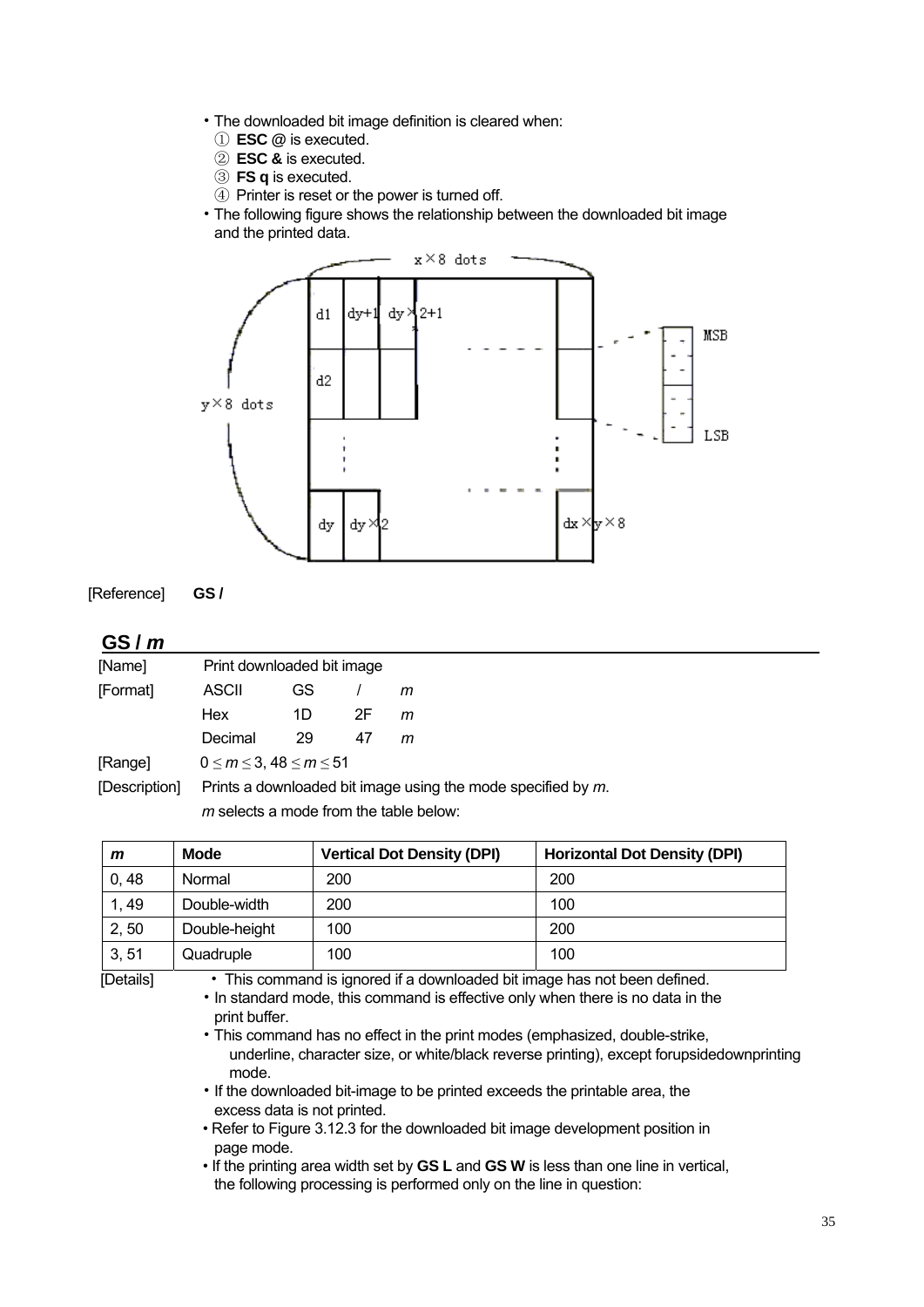- ① The printing area width is extended to the right up to one line in vertical. In this case, printing does not exceed the printable area.
- ② If the printing area width cannot be extended by one line in vertical, the left margin is reduced to accommodate one line in vertical.

[Reference] **GS \***

| <u>GS :</u>                                                                  |                                                                                  |                                       |                                                                                  |  |  |  |  |  |  |
|------------------------------------------------------------------------------|----------------------------------------------------------------------------------|---------------------------------------|----------------------------------------------------------------------------------|--|--|--|--|--|--|
| [Name]                                                                       | Start/end macro definition                                                       |                                       |                                                                                  |  |  |  |  |  |  |
| [Format]                                                                     | <b>ASCII</b>                                                                     | GS.                                   |                                                                                  |  |  |  |  |  |  |
|                                                                              | Hex<br>1D                                                                        |                                       | 3A                                                                               |  |  |  |  |  |  |
|                                                                              | Decimal 29                                                                       |                                       | 58                                                                               |  |  |  |  |  |  |
| [Description]                                                                | Starts or ends macro definition.                                                 |                                       |                                                                                  |  |  |  |  |  |  |
| [Details]                                                                    | • Macro definition starts when this command is received during normal operation. |                                       |                                                                                  |  |  |  |  |  |  |
| Macro definition ends when this command is received during macro definition. |                                                                                  |                                       |                                                                                  |  |  |  |  |  |  |
|                                                                              | • When GS $\land$ is received during macro definition, the printer ends macro    |                                       |                                                                                  |  |  |  |  |  |  |
|                                                                              |                                                                                  | definition and clears the definition. |                                                                                  |  |  |  |  |  |  |
|                                                                              | • Macro is not defined when the power is turned on.                              |                                       |                                                                                  |  |  |  |  |  |  |
|                                                                              |                                                                                  |                                       | • The defined contents of the macro are not cleared by <b>ESC</b> @. Therefore,  |  |  |  |  |  |  |
|                                                                              |                                                                                  |                                       | <b>ESC</b> @ can be included in the contents of the macro definition.            |  |  |  |  |  |  |
|                                                                              |                                                                                  |                                       | • If the printer receives GS : again immediately after previously receiving GS : |  |  |  |  |  |  |
|                                                                              |                                                                                  |                                       | the printer remains in the macro undefined state.                                |  |  |  |  |  |  |
|                                                                              |                                                                                  |                                       | • The contents of the macro can be defined up to 2048 bytes. If the macro        |  |  |  |  |  |  |
|                                                                              |                                                                                  |                                       | definition exceed 2048 bytes, excess data is not stored.                         |  |  |  |  |  |  |
| [Reference] GS ^                                                             |                                                                                  |                                       |                                                                                  |  |  |  |  |  |  |

# **GS B n (\*)**

| [Name]    |                                                                  |                                                                               |    | Turn white/black reverse printing mode                                           |  |  |  |  |  |  |
|-----------|------------------------------------------------------------------|-------------------------------------------------------------------------------|----|----------------------------------------------------------------------------------|--|--|--|--|--|--|
| [Format]  | <b>ASCII</b>                                                     | GS                                                                            | B  | n                                                                                |  |  |  |  |  |  |
|           | Hex                                                              | 1D                                                                            | 42 | n                                                                                |  |  |  |  |  |  |
|           | Decimal                                                          | 29                                                                            | 66 | n                                                                                |  |  |  |  |  |  |
| [Range]   | $0 \le n \le 255$                                                |                                                                               |    |                                                                                  |  |  |  |  |  |  |
|           |                                                                  |                                                                               |    | [Description] Turns on or off white/black reverse printing mode.                 |  |  |  |  |  |  |
|           |                                                                  |                                                                               |    | • When the LSB of n is 0, white/black reverse mode is turned off.                |  |  |  |  |  |  |
|           | • When the LSB of n is 1, white/black reverse mode is turned on. |                                                                               |    |                                                                                  |  |  |  |  |  |  |
| [Details] |                                                                  |                                                                               |    | • Only the lowest bit of n is valid.                                             |  |  |  |  |  |  |
|           |                                                                  |                                                                               |    | • This command is available for built-in characters and user-defined characters. |  |  |  |  |  |  |
|           |                                                                  |                                                                               |    | • When white/black reverse printing mode is on, it also applied to character     |  |  |  |  |  |  |
|           | spacing set by <b>ESC SP</b> .                                   |                                                                               |    |                                                                                  |  |  |  |  |  |  |
|           |                                                                  |                                                                               |    | • This command does not affect bit image, user-defined bit image, bar code, HRI  |  |  |  |  |  |  |
|           |                                                                  |                                                                               |    | characters, and spacing skipped by HT, ESC \$, and ESC \.                        |  |  |  |  |  |  |
|           |                                                                  |                                                                               |    | • This command does not affect the space between lines.                          |  |  |  |  |  |  |
|           |                                                                  | • White/black reverse mode has a higher priority than underline mode. Even if |    |                                                                                  |  |  |  |  |  |  |
|           |                                                                  |                                                                               |    | underline mode is on, it is disabled (but not canceled) when white/black reverse |  |  |  |  |  |  |
|           | mode is selected.                                                |                                                                               |    |                                                                                  |  |  |  |  |  |  |
| [Default] | $n = 0$                                                          |                                                                               |    |                                                                                  |  |  |  |  |  |  |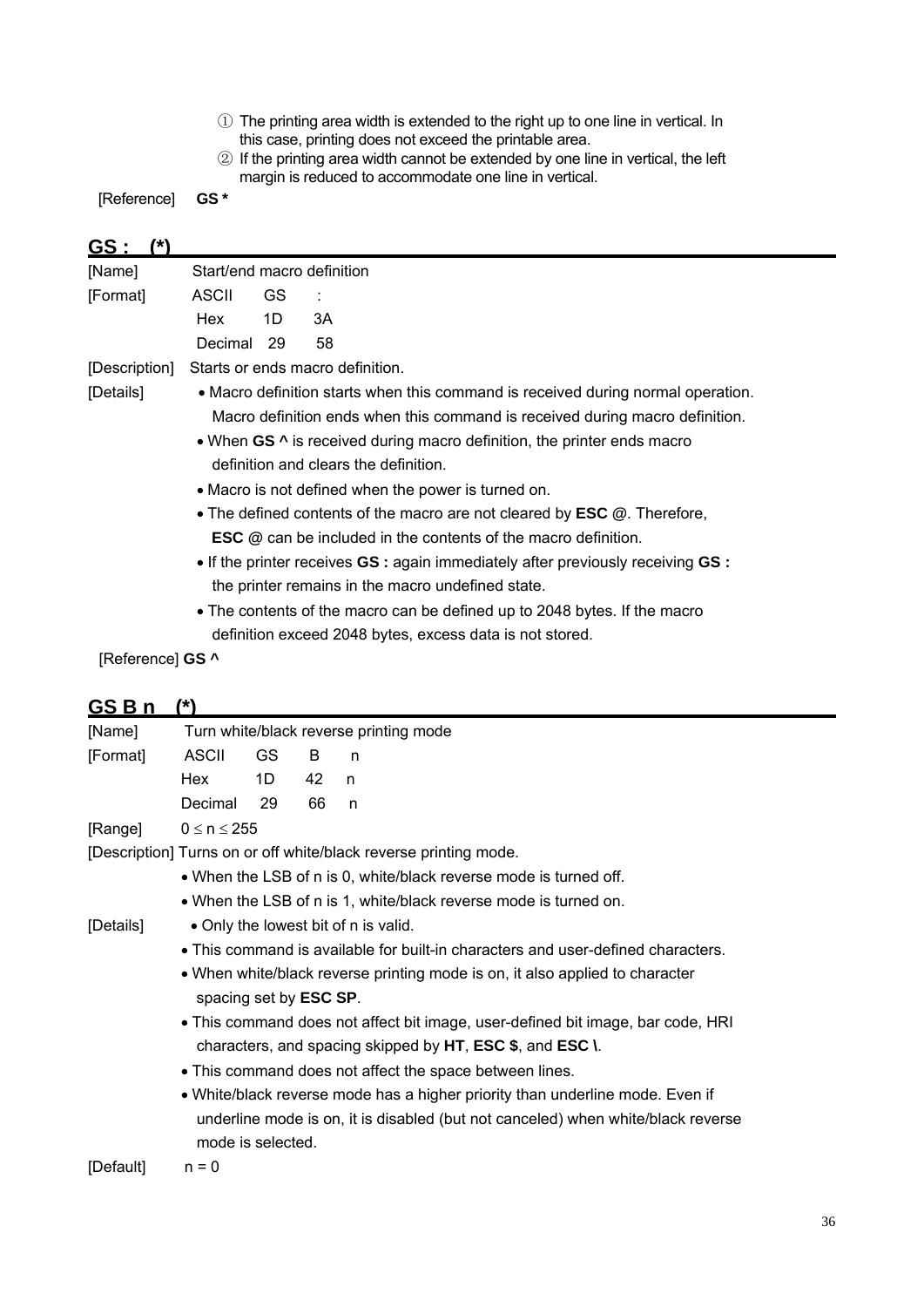#### **GS H n**

|                     |  |     | [Name] Select printing position for HRI characters |
|---------------------|--|-----|----------------------------------------------------|
| [Format] ASCII GS H |  |     |                                                    |
| Hex $1D$ 48         |  | n n |                                                    |
| Decimal 29 72 n     |  |     |                                                    |
|                     |  |     |                                                    |

[Range]  $0 \le n \le 3$ ,  $48 \le n \le 51$ 

[Description] Selects the printing position of HRI characters when printing a bar code.

| in selects the printing position as follows: |  |  |  |  |
|----------------------------------------------|--|--|--|--|
|----------------------------------------------|--|--|--|--|

| n     | <b>Printing position</b>                            |
|-------|-----------------------------------------------------|
| 0,48  | Not printed                                         |
| 1, 49 | Above the bar code                                  |
| 2, 50 | Below the bar code                                  |
| 3, 51 | Both above and below the bar code                   |
|       | <u> IDI indicatos Luman Doodoblo Interpretation</u> |

• HRI indicates Human Readable Interpretation.

| [Details] | • HRI characters are printed using the font specified by GS f. |
|-----------|----------------------------------------------------------------|
|-----------|----------------------------------------------------------------|

[Default]  $n = 0$ 

[Reference] **GS f**, **GS k** 

# **GS L** *nL nH*

| [Name]        | Set left margin                                                                                                                                               |    |    |    |                                                       |  |  |  |  |
|---------------|---------------------------------------------------------------------------------------------------------------------------------------------------------------|----|----|----|-------------------------------------------------------|--|--|--|--|
| [Format]      | <b>ASCII</b>                                                                                                                                                  | GS | L  | nL | nН                                                    |  |  |  |  |
|               | Hex                                                                                                                                                           | 1D | 4C | nL | пH                                                    |  |  |  |  |
|               | Decimal                                                                                                                                                       | 29 | 76 | nL | nН                                                    |  |  |  |  |
| [Range]       | $0 \leq nL \leq 255$                                                                                                                                          |    |    |    |                                                       |  |  |  |  |
|               | $0 \leq nH \leq 255$                                                                                                                                          |    |    |    |                                                       |  |  |  |  |
| [Description] | Sets the left margin using nL and nH.                                                                                                                         |    |    |    |                                                       |  |  |  |  |
|               | • The left margin is set to [( $nL + nH \times 256$ ) $\times$ horizontal motion unit]] inches.<br>Printable area                                             |    |    |    |                                                       |  |  |  |  |
|               | Left margin Printing area width                                                                                                                               |    |    |    |                                                       |  |  |  |  |
| [Details]     | • This command is effective only processed at the beginning of the line in<br>standard mode.                                                                  |    |    |    |                                                       |  |  |  |  |
|               | • If this command is input in page mode, the printer performs only internal flag<br>operations.                                                               |    |    |    |                                                       |  |  |  |  |
|               |                                                                                                                                                               |    |    |    | • This command does not affect printing in page mode. |  |  |  |  |
|               | • If the setting exceeds the printable area, the maximum value of the printable<br>area is used.                                                              |    |    |    |                                                       |  |  |  |  |
|               | • The horizontal and vertical motion units are specified by GS P. Changing the                                                                                |    |    |    |                                                       |  |  |  |  |
|               | horizontal and vertical motion unit does not affect the current left margin.                                                                                  |    |    |    |                                                       |  |  |  |  |
|               | • The horizontal motion unit (x) is used for calculating the left margin. The<br>calculated result is truncated to the minimum value of the mechanical pitch. |    |    |    |                                                       |  |  |  |  |
|               | Printable area                                                                                                                                                |    |    |    |                                                       |  |  |  |  |
|               |                                                                                                                                                               |    |    |    |                                                       |  |  |  |  |
|               |                                                                                                                                                               |    |    |    |                                                       |  |  |  |  |
|               | .eft margin                                                                                                                                                   |    |    |    | Printing area width                                   |  |  |  |  |
| [Default]     | $nL = 0, nH = 0$                                                                                                                                              |    |    |    |                                                       |  |  |  |  |
| [Reference]   | GS P, GS W                                                                                                                                                    |    |    |    |                                                       |  |  |  |  |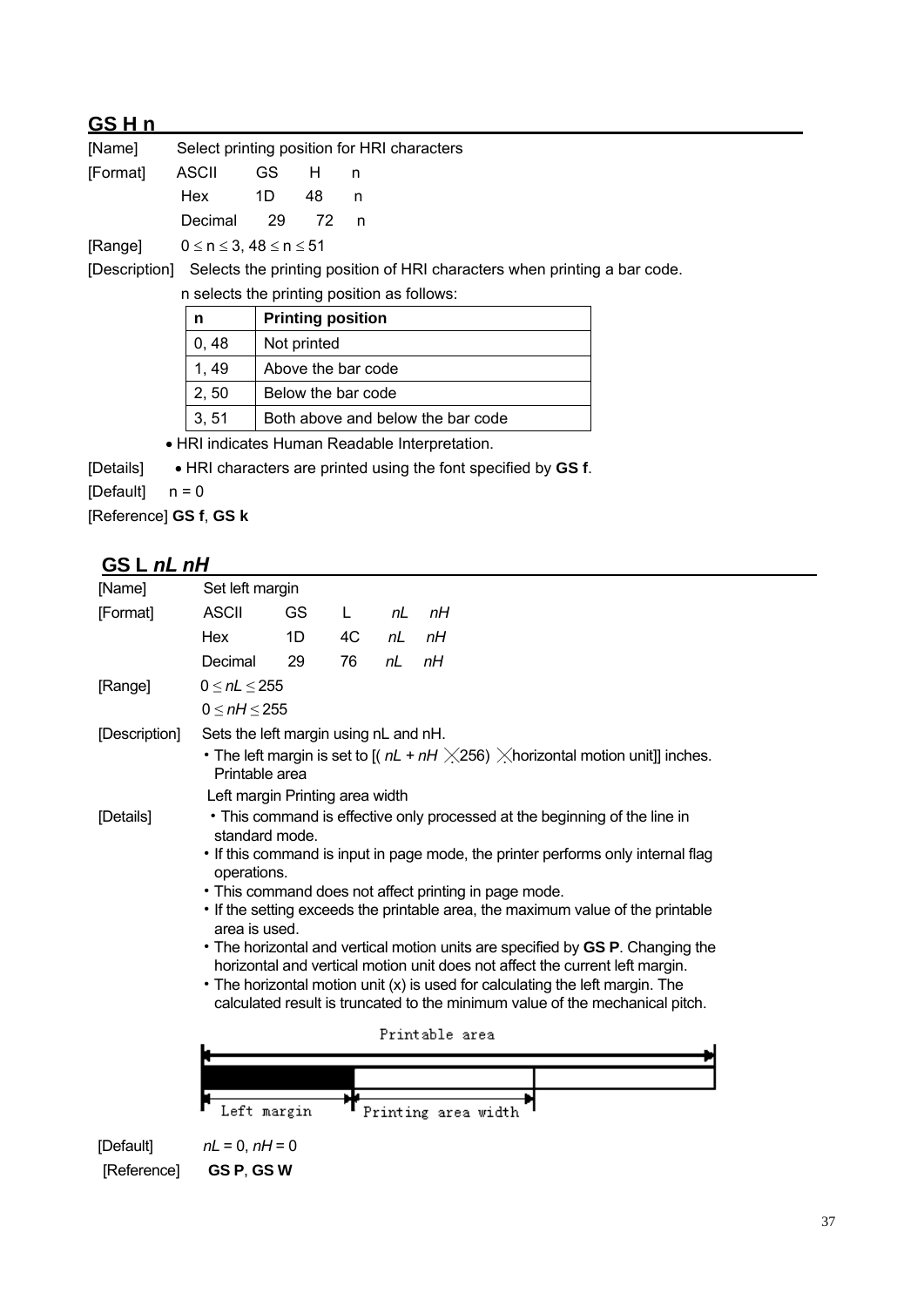| —<br>. . | - 4 | u |  |
|----------|-----|---|--|
|          |     |   |  |

| [Name]      | Set horizontal and vertical motion units |                            |     |   |   |                                                                                                                                    |  |  |
|-------------|------------------------------------------|----------------------------|-----|---|---|------------------------------------------------------------------------------------------------------------------------------------|--|--|
| [Format]    | <b>ASCII</b>                             | <b>GS</b>                  | - P | X | v |                                                                                                                                    |  |  |
|             | Hex                                      | 1D                         | 50  | X | y |                                                                                                                                    |  |  |
|             | Decimal                                  | 29                         | 80  | x | y |                                                                                                                                    |  |  |
| [Range]     | $0 \leq x \leq 255$                      |                            |     |   |   |                                                                                                                                    |  |  |
|             | $0 \le y \le 255$                        |                            |     |   |   |                                                                                                                                    |  |  |
|             |                                          |                            |     |   |   | [Description] Sets the horizontal and vertical motion units to approximately 25.4/ x mm $\{1/x\}$                                  |  |  |
|             |                                          |                            |     |   |   | inches} and approximately 25.4/ y mm {1/ y inches}, respectively.                                                                  |  |  |
|             |                                          |                            |     |   |   | When x and y are set to 0, the default setting of each value is used.                                                              |  |  |
| [Details]   |                                          |                            |     |   |   | • The horizontal direction is perpendicular to the paper feed direction and the<br>vertical direction is the paper feed direction. |  |  |
|             |                                          |                            |     |   |   | • In standard mode, the following commands use x or y, regardless of character                                                     |  |  |
|             |                                          |                            |     |   |   | rotation (upside-down or 90° clockwise rotation):                                                                                  |  |  |
|             |                                          |                            |     |   |   | 1) Commands using x: ESC SP, ESC \$, ESC \, FS S, GS L, GS W                                                                       |  |  |
|             |                                          |                            |     |   |   | 2 Commands using y: ESC 3, ESC J, GS V                                                                                             |  |  |
|             |                                          |                            |     |   |   | • In page mode, the following command use x or y, depending on character                                                           |  |  |
|             | orientation:                             |                            |     |   |   |                                                                                                                                    |  |  |
|             |                                          |                            |     |   |   | 10When the print starting position is set to the upper left or lower right of the                                                  |  |  |
|             |                                          |                            |     |   |   | printing area using ESC T (data is buffered in the direction perpendicular to                                                      |  |  |
|             |                                          | the paper feed direction): |     |   |   |                                                                                                                                    |  |  |
|             |                                          |                            |     |   |   | Commands using x: ESC SP, ESC \$, ESC W, ESC \, FS S                                                                               |  |  |
|             |                                          |                            |     |   |   | Commands using y: ESC 3, ESC J, ESC W, GS \$, GS \, GS V                                                                           |  |  |
|             |                                          |                            |     |   |   | 2When the print starting position is set to the upper right or lower left of the                                                   |  |  |
|             |                                          |                            |     |   |   | printing area using ESC T (data is buffered in the paper feed direction):                                                          |  |  |
|             |                                          |                            |     |   |   | Commands using x: ESC 3, ESC J, ESC W, GS \$, GS \                                                                                 |  |  |
|             |                                          |                            |     |   |   | Commands using y: ESC SP, ESC \$, ESC W, ESC \, FS S, GS V                                                                         |  |  |
|             |                                          |                            |     |   |   | • The command does not affect the previously specified values.                                                                     |  |  |
|             |                                          |                            |     |   |   | • The calculated result from combining this command with others is truncated to                                                    |  |  |
|             |                                          |                            |     |   |   | the minimum value of the mechanical pitch.                                                                                         |  |  |
| [Default]   | $x = 180, y = 360$                       |                            |     |   |   |                                                                                                                                    |  |  |
| [Reference] |                                          |                            |     |   |   | ESC SP, ESC \$, ESC 3, ESC J, ESC W, ESC \, GS \$, GS L, GS V, GS W, GS \                                                          |  |  |

# ① **GS V** *m* ② **GS V** *m n*

| [Name]   | Select cut mode and cut paper |    |    |   |   |  |  |  |
|----------|-------------------------------|----|----|---|---|--|--|--|
| [Format] | ①ASCII                        | GS | V  | m |   |  |  |  |
|          | Hex                           | 1D | 56 | m |   |  |  |  |
|          | Decimal                       | 29 | 86 | m |   |  |  |  |
|          | 2)ASCII                       | GS | v  | m | n |  |  |  |
|          | Hex                           | 1D | 56 | m | n |  |  |  |
|          | Decimal                       | 29 | 86 | m | n |  |  |  |
| [Range]  | (1) $m = 1,49$                |    |    |   |   |  |  |  |
|          | $m = 66, 0 \le n \le 255$     |    |    |   |   |  |  |  |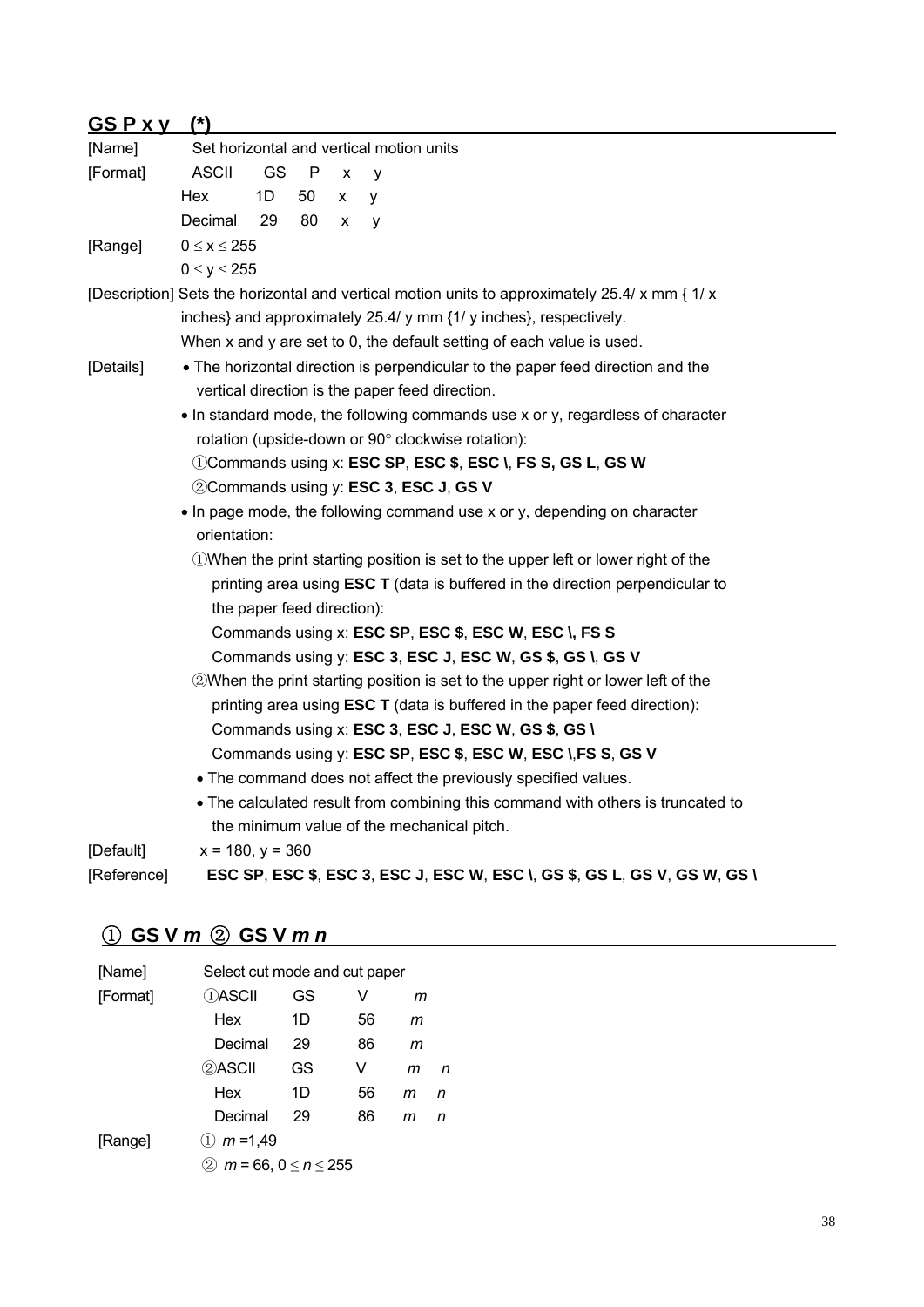[Description] Selects a mode for cutting paper and executes paper cutting. The value of m selects the mode as follows:

| m        | <b>Print mode</b>                                                                                            |
|----------|--------------------------------------------------------------------------------------------------------------|
| 0, 1, 49 | Partial cut (one point left uncut)                                                                           |
| 66       | Feeds paper (cutting position + $\lfloor n \rfloor$ / (vertical motion unit)]), and cuts the paper partially |
|          | (one point left uncut).                                                                                      |

[Details for ① and ②]

[Details for ①] • Only the partial cut is available; there is no full cut.

[Details for  $\circled{2}$ ] • When  $n = 0$ , the printer feeds the paper to the cutting position and cuts it.

- When  $n = 0$ , the printer feeds the paper to (cutting position +  $\lfloor n \rfloor$  X vertical motion unit]) and cuts it.
	- The horizontal and vertical motion unit are specified by **GS P**.
	- The paper feed amount is calculated using the vertical motion unit (y). However, the value cannot be less than the minimum horizontal movement amount, and it must be in even units of the minimum horizontal movement amount.

#### **GS W** *nL nH*

| [Name]        | Set printing area width                                                                                                                                         |                |    |    |                                                                                                 |  |  |  |  |  |  |  |
|---------------|-----------------------------------------------------------------------------------------------------------------------------------------------------------------|----------------|----|----|-------------------------------------------------------------------------------------------------|--|--|--|--|--|--|--|
| [Format]      | <b>ASCII</b>                                                                                                                                                    | GS             | W  | nL | nН                                                                                              |  |  |  |  |  |  |  |
|               | Hex                                                                                                                                                             | 1D             | 57 | nL | пH                                                                                              |  |  |  |  |  |  |  |
|               | Decimal                                                                                                                                                         | 29             | 87 | nL | nН                                                                                              |  |  |  |  |  |  |  |
| [Range]       | $0 \leq nL \leq 255$                                                                                                                                            |                |    |    |                                                                                                 |  |  |  |  |  |  |  |
|               | $0 \leq nH \leq 255$                                                                                                                                            |                |    |    |                                                                                                 |  |  |  |  |  |  |  |
| [Description] |                                                                                                                                                                 |                |    |    | Sets the printing area width to the area specified by nL and nH.                                |  |  |  |  |  |  |  |
|               |                                                                                                                                                                 |                |    |    | • The printing area width is set to [( $nL + nH \times 256$ ) $\times$ horizontal motion unit]] |  |  |  |  |  |  |  |
|               | inches.                                                                                                                                                         |                |    |    |                                                                                                 |  |  |  |  |  |  |  |
|               |                                                                                                                                                                 | Printable area |    |    |                                                                                                 |  |  |  |  |  |  |  |
|               |                                                                                                                                                                 |                |    |    |                                                                                                 |  |  |  |  |  |  |  |
|               |                                                                                                                                                                 |                |    |    |                                                                                                 |  |  |  |  |  |  |  |
|               |                                                                                                                                                                 | Left margin    |    |    |                                                                                                 |  |  |  |  |  |  |  |
|               |                                                                                                                                                                 |                |    |    | Printing area width                                                                             |  |  |  |  |  |  |  |
| [Details]     | . This command is effective only processed at the beginning of the line.                                                                                        |                |    |    |                                                                                                 |  |  |  |  |  |  |  |
|               | • In page mode, the printer performs only internal flag operations.                                                                                             |                |    |    |                                                                                                 |  |  |  |  |  |  |  |
|               | • This command does not affect printing in page mode.                                                                                                           |                |    |    |                                                                                                 |  |  |  |  |  |  |  |
|               | • If the [left margin + printing area width] exceeds the printable area, [printable                                                                             |                |    |    |                                                                                                 |  |  |  |  |  |  |  |
|               | area width - left margin) is used.                                                                                                                              |                |    |    |                                                                                                 |  |  |  |  |  |  |  |
|               | • The horizontal and vertical motion units are specified by GS P. Changing the<br>horizontal and vertical motion units does not affect the current left margin. |                |    |    |                                                                                                 |  |  |  |  |  |  |  |
|               |                                                                                                                                                                 |                |    |    | • The horizontal motion unit (x) is used for calculating the printing area width.               |  |  |  |  |  |  |  |
|               |                                                                                                                                                                 |                |    |    | The calculated result is truncated to the minimum value of the mechanical pitch.                |  |  |  |  |  |  |  |
|               |                                                                                                                                                                 |                |    |    | . If the width set for the printing area is less than the width of one character,               |  |  |  |  |  |  |  |
|               |                                                                                                                                                                 |                |    |    | when the character data is developed, the following processing is performed:                    |  |  |  |  |  |  |  |
|               | 1) The printing area width is extended to the right to accommodate one                                                                                          |                |    |    |                                                                                                 |  |  |  |  |  |  |  |

- character.
- ② If the printing area width cannot be extended sufficiently, the left margin is reduced to accommodate one character.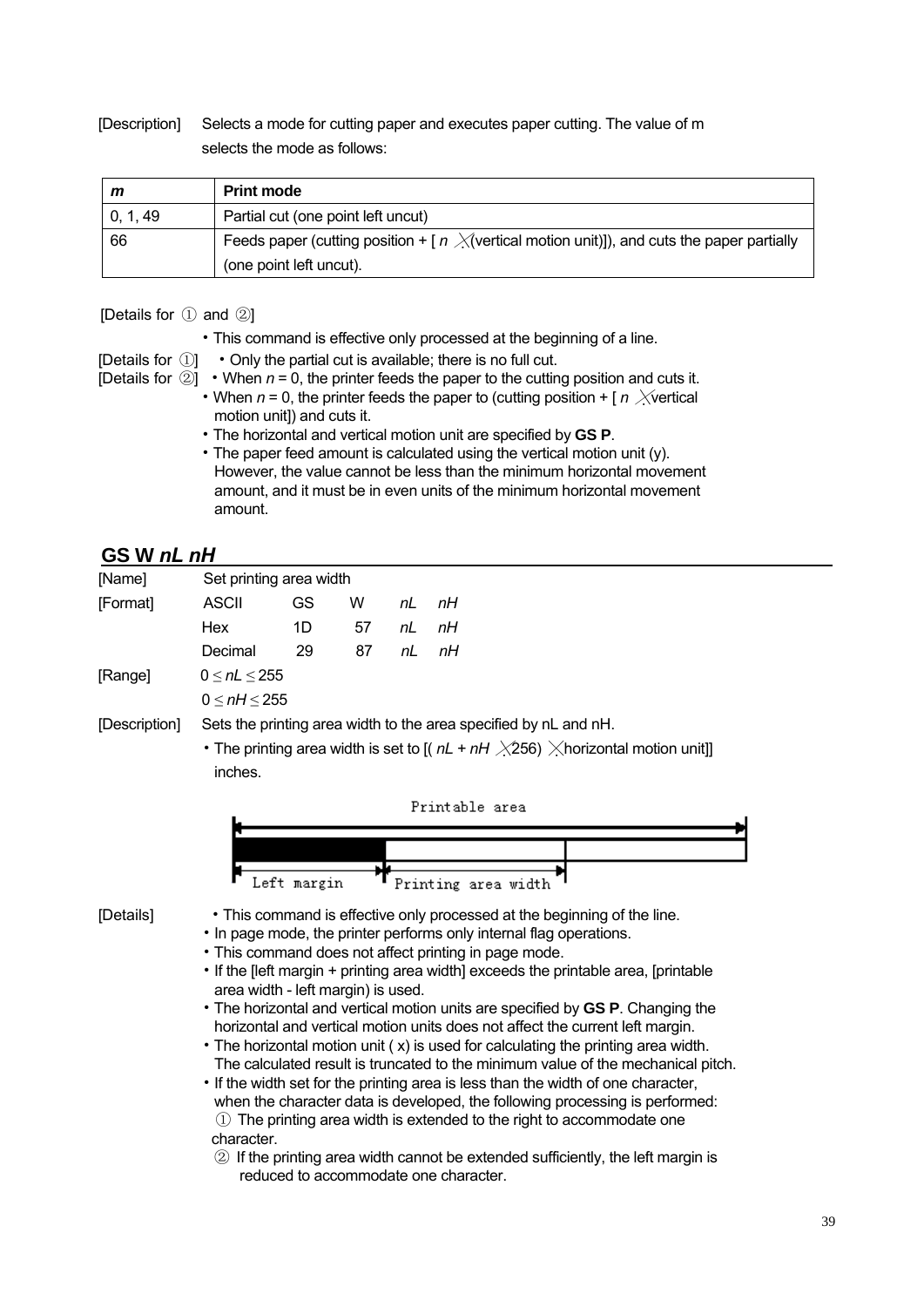|             | <b>3</b> If the printing area width cannot be extended sufficiently, the right space is<br>reduced.                                                                                                                                                                                                                                                                                                                                                                                                                                                                                                                                                              |
|-------------|------------------------------------------------------------------------------------------------------------------------------------------------------------------------------------------------------------------------------------------------------------------------------------------------------------------------------------------------------------------------------------------------------------------------------------------------------------------------------------------------------------------------------------------------------------------------------------------------------------------------------------------------------------------|
|             | • If the width set for the printing area is less than one line in vertical, the following<br>processing is performed only on the line in question when data other than<br>character data (e.g., bit image, user-defined bit image) is developed:<br>1) The printing area width is extended to the right to accommodate one line in<br>vertical for the bit image within the printable area.<br>$\circled{2}$ If the printing area width cannot be extended sufficiently, the left margin is<br>reduced to accommodate one line in vertical.<br>• The commands which set the printing area width for bit image printing and its<br>minimum widths are as follows: |
|             | $\cdot$ Bit image (ESC $\ast$ ):                                                                                                                                                                                                                                                                                                                                                                                                                                                                                                                                                                                                                                 |
|             | Single density mode $= 2$ dots<br>Double density mode $=$ 1 dot                                                                                                                                                                                                                                                                                                                                                                                                                                                                                                                                                                                                  |
|             | • Downloaded bit image (GS /):                                                                                                                                                                                                                                                                                                                                                                                                                                                                                                                                                                                                                                   |
|             | Double width mode or Quadruple mode = 2 dots<br>Normal mode or Double-height mode = 1 dot                                                                                                                                                                                                                                                                                                                                                                                                                                                                                                                                                                        |
|             | $\cdot$ NV bit image (FS p):                                                                                                                                                                                                                                                                                                                                                                                                                                                                                                                                                                                                                                     |
|             | Double width mode or Quadruple mode = 2 dots<br>Normal mode or Double-height mode = 1 dot                                                                                                                                                                                                                                                                                                                                                                                                                                                                                                                                                                        |
|             | • Raster bit image $(GS r 0)$ :                                                                                                                                                                                                                                                                                                                                                                                                                                                                                                                                                                                                                                  |
|             | Double width mode or Quadruple mode = 2 dots<br>Normal mode or Double-height mode = 1 dot                                                                                                                                                                                                                                                                                                                                                                                                                                                                                                                                                                        |
| [Default]   | $nL = 0, nH = 2$                                                                                                                                                                                                                                                                                                                                                                                                                                                                                                                                                                                                                                                 |
|             | For 58mm paper width model; $nL = 104$ , $nH = 1$                                                                                                                                                                                                                                                                                                                                                                                                                                                                                                                                                                                                                |
| [Reference] | GS L, GS P                                                                                                                                                                                                                                                                                                                                                                                                                                                                                                                                                                                                                                                       |
| GS \ nL nH  |                                                                                                                                                                                                                                                                                                                                                                                                                                                                                                                                                                                                                                                                  |

# [Name] Set relative vertical print position in page mode [Format] ASCII GS \ *nL nH*  Hex 1D 5C *nL nH*  Decimal 29 92 *nL nH*  [Range] 0 ≤ *nL* ≤ 255 0 ≤ *nH* ≤ 255

[Description] Sets the relative vertical print starting position from the current position in page mode.

- This command sets the distance from the current position to  $[(nL + nH \times 256)]$  $\times$  vertical or horizontal motion unit].
- [Details] This command is ignored unless page mode is selected.
	- When pitch *N* is specified to the movement downward:

 $nL + nH \times 256 = N$ 

When pitch *N* is specified to the movement upward (the negative direction), use the complement of 65536.

When pitch *N* is specified to the movement upward:

 $nL + nH \times 256 = 65536 - N$ 

• Any setting that exceeds the specified printing area is ignored.

• This command function as follows, depending on the print starting position set by **ESC T**: When the starting position is set to the upper left or lower right of the printing, the vertical motion unit (*y*) is used.

When the starting position is set to the upper right or lower left of the printing area, the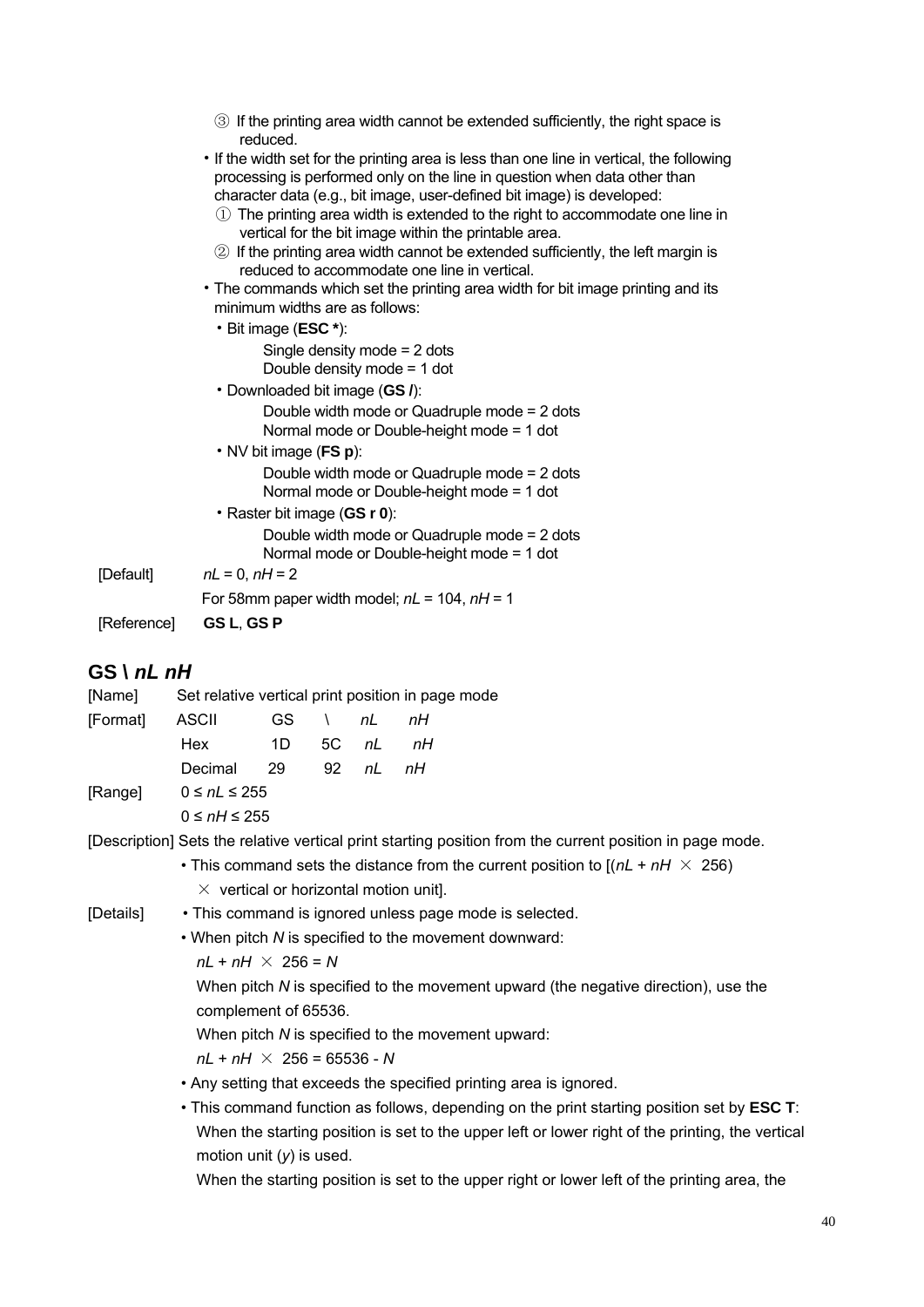horizontal motion unit (*x*) is used.

- The horizontal and vertical motion unit are specified by **GS P**.
- The **GS P** command can change the horizontal (and vertical) motion unit. However, the value cannot be less than the minimum horizontal movement amount, and it must be in even units of the minimum horizontal movement amount.

[Reference] **ESC \$**, **ESC T**, **ESC W**, **ESC \**, **GS \$**, **GS P**

#### **GS ^ r t m (\*)**

| [Name] Execute macro      |  |  |   |
|---------------------------|--|--|---|
| [Format] ASCII GS ^ r t m |  |  |   |
| Hex 1D 5E r t             |  |  | m |
| Decimal 29 94 r t m       |  |  |   |
| [Range] $0 \le r \le 255$ |  |  |   |
| $0 \le t \le 255$         |  |  |   |
| $m = 0, 1$                |  |  |   |

[Description] Executes a macro.

- r specifies the number of times to execute the macro.
- t specifies the waiting time for executing the macro.
- m specifies macro executing mode.

When the LSB of  $m = 0$ :

The macro executes r times continuously at the interval specified by t.

When the LSB of  $m = 1$ :

After waiting for the period specified by t, the PAPER OUT LED indicators blink and the printer waits for the FEED button to be pressed. After the button is pressed, the printer executes the macro once. The printer repeats the operation r times.

#### [Details] • The waiting time is  $t \times 100$  ms for every macro execution.

- If this command is received while a macro is being defined, the macro definition is aborted and the definition is cleared.
- If the macro is not defined or if r is 0, nothing is executed.
- When the macro is executed ( $m = 1$ ), paper always cannot be fed by using the FEED button.

[Reference] **GS :** 

#### **GS a n (\*)**

| [Name]   | Enable/Disable Automatic Status Back (ASB) |        |    |                |  |  |  |
|----------|--------------------------------------------|--------|----|----------------|--|--|--|
| [Format] | ASCII                                      | GS a n |    |                |  |  |  |
|          | Hex                                        | 1D 61  |    | $\overline{a}$ |  |  |  |
|          | Decimal                                    | -29    | 97 | $\overline{p}$ |  |  |  |
| [Range]  | 0 ≤ <i>n</i> ≤255                          |        |    |                |  |  |  |

[Description] Enables or disables ASB and specifies the status items to include, using *n* as follows:

| Bit | วff/On | Hex | Decimal | Status for ASB                         |
|-----|--------|-----|---------|----------------------------------------|
|     | Эff    | 00  |         | Drawer kick-out connector pin 3 status |
|     |        |     |         | disabled.                              |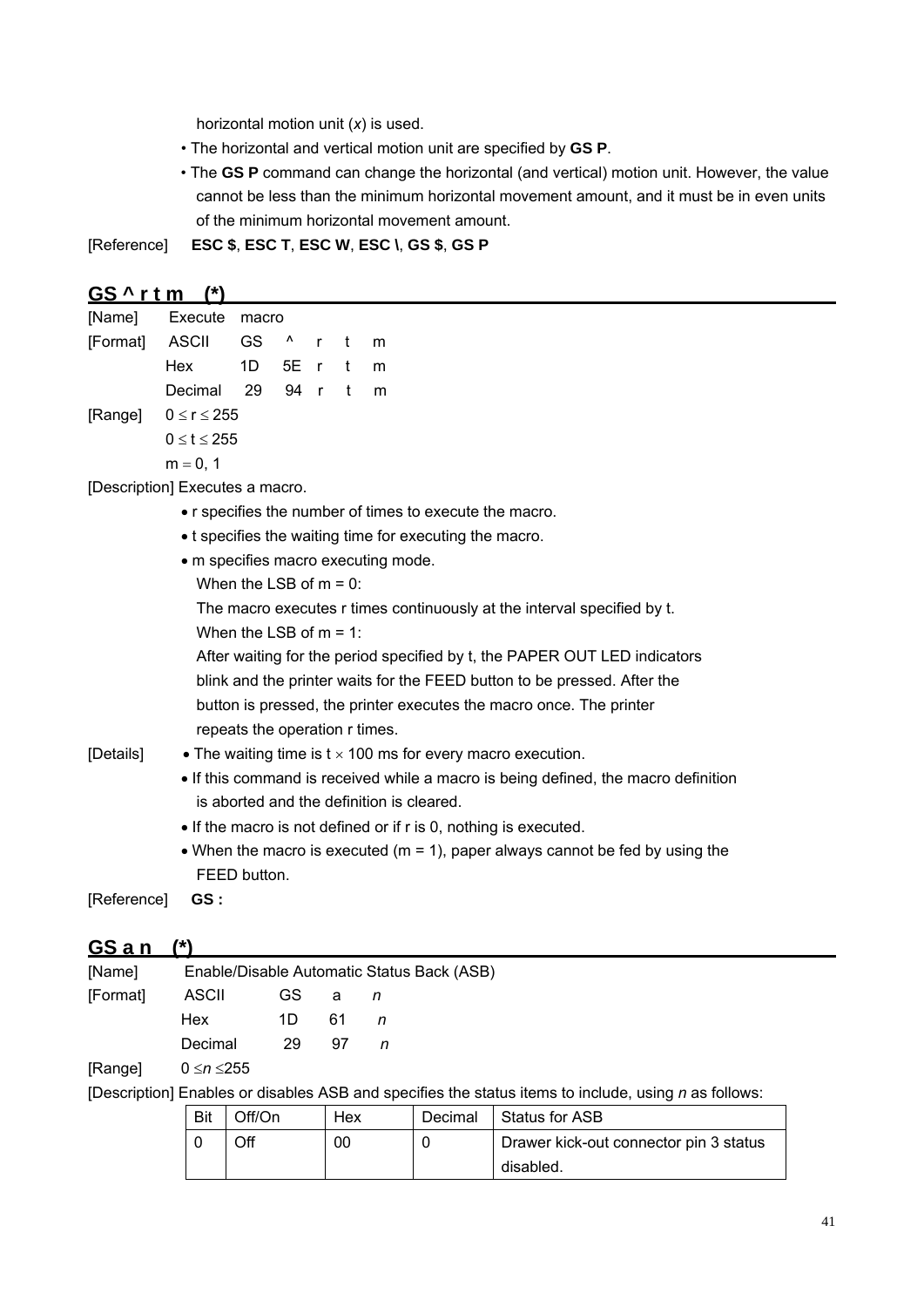|       | On  | 01 |   | Drawer kick-out connector pin 3 status |
|-------|-----|----|---|----------------------------------------|
|       |     |    |   | enabled.                               |
|       |     |    |   | Undefined.                             |
| 2     | Off | 00 | 0 | Error status disabled.                 |
|       | On  | 04 | 4 | Error status enabled.                  |
| 3     | Off | 00 | 0 | Paper roll sensor status disabled.     |
|       | On  | 08 | 8 | Paper roll sensor status enabled.      |
| $4 -$ |     |    |   | Undefined.                             |

[Details] • If any of the status items in the table above are enabled, the printer transmits the status when this command is executed. The printer automatically transmits the status whenever the enabled status item changes. The disabled status items may change, in this case, because each status transmission represents the current status.

- If all status items are disabled, the ASB function is also disabled.
- If the ASB is enabled as a default, the printer transmits the status when the printer data reception and transmission is possible at the first time from when the printer is turned on.
- The following four status bytes are transmitted without confirming whether the host is ready to receive data. The four status bytes must be consecutive, except for the XOFF code.
- Since this command is executed after the data is processed in the receive buffer, there may be a time lag between data reception and status transmission.
- When the printer is disabled by **ESC =** (Select peripheral device), the four status bytes are transmitted whenever the status changes.
- When using **DLE EOT**, **GS** I, or **GS r**, the status transmitted by these commands and ASB status must be differentiated, according to the procedure in Appendix G, *Transmission Status Identification*.

#### **GS f n (\*)**

[Name] Select font for Human Readable Interpretation (HRI) characters

[Format] ASCII GS f *n*  Hex 1D 66 *n*  Decimal 29 102 *n* 

[Range] *n* = 0, 1, 48, 49

[Description] Selects a font for the HRI characters used when printing a bar code.

*n* selects a font from the following table:

| n     | Font                   |
|-------|------------------------|
| 0, 48 | Font A $(12 \cdot 24)$ |
| 1, 49 | Font B $(9 \cdot 17)$  |

[Details] . HRI indicates Human Readable Interpretation.

. HRI characters are printed at the position specified by **GS H**.

```
[Default] n = 0
```
[Reference] **GS H**, **GS k** 

#### **GS h n**

| [Name]   | Select bar code height |     |     |   |
|----------|------------------------|-----|-----|---|
| [Format] | ASCII                  | GS. | - h | n |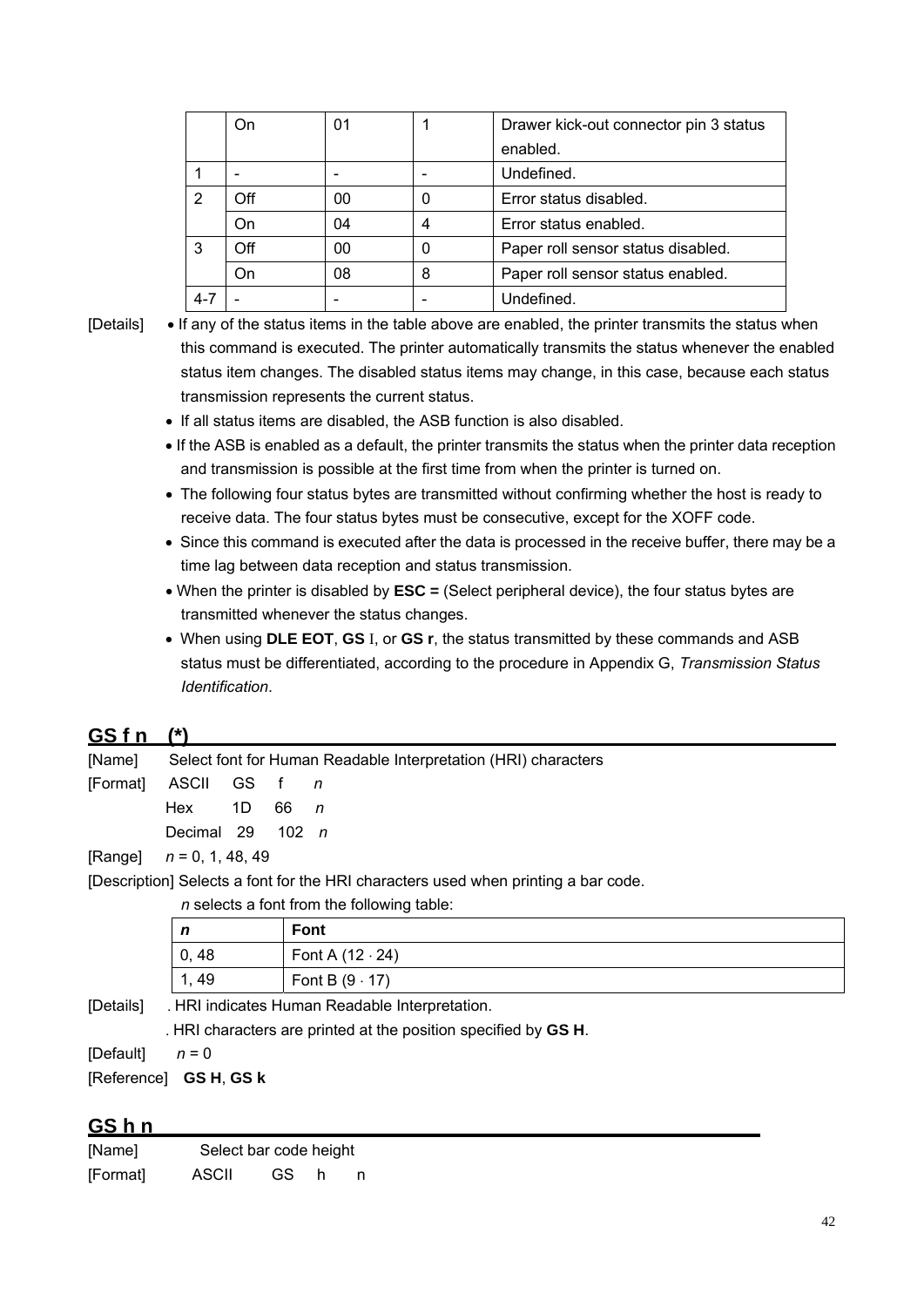|                                                   | Hex 1D 68             |  | n n |                                                           |
|---------------------------------------------------|-----------------------|--|-----|-----------------------------------------------------------|
|                                                   | Decimal 29 104        |  | n n |                                                           |
| [Range]                                           | 1 $\leq$ n $\leq$ 255 |  |     |                                                           |
| [Description] Selects the height of the bar code. |                       |  |     |                                                           |
|                                                   |                       |  |     | n specifies the number of dots in the vertical direction. |
| [Default] $n = 162$                               |                       |  |     |                                                           |
| [Reference]                                       | GS k                  |  |     |                                                           |

# ①**GS k m d1…dk NUL** ②**GS k m n d1..dn**

| [Name]   |     | Print bar code |    |     |     |   |   |      |                                                               |
|----------|-----|----------------|----|-----|-----|---|---|------|---------------------------------------------------------------|
| [Format] |     | ① ASCII        | GS |     | k   | m |   | d1dk | NUL                                                           |
|          |     | Hex            | 1D | 6B  |     | m |   | d1dk | 00                                                            |
|          |     | Decimal        | 29 | 107 |     | m |   | d1dk | 0                                                             |
|          | (2) | <b>ASCII</b>   |    | GS. | k   |   | m | n    | d1dn                                                          |
|          |     | Hex            |    | 1D  | 6Β  |   | m | n    | d1dn                                                          |
|          |     | Decimal        |    | 29  | 107 |   | m | n    | d1dn                                                          |
| [Range]  |     |                |    |     |     |   |   |      | $0 \le m \le 6$ (k and d depends on the bar code system used) |

② 65 ≤ *m* ≤73 (*n* and *d* depends on the bar code system used)

[Description] Selects a bar code system and prints the bar code.

*m* selects a bar code system as follows:

|                                   | m              | <b>Bar Code System</b> | <b>Number of Characters</b>       | <b>Remarks</b>        |  |
|-----------------------------------|----------------|------------------------|-----------------------------------|-----------------------|--|
|                                   | $\Omega$       | UPC-A                  | $11 \leq k \leq 12$               | $48 \le d \le 57$     |  |
|                                   | $\mathbf{1}$   | UPC-E                  | $11 \leq k \leq 12$               | $48 \le d \le 57$     |  |
|                                   | $\overline{2}$ | JAN13 (EAN13)          | $12 \le k \le 13$                 | $48 \le d \le 57$     |  |
|                                   | 3              | JAN8 (EAN8)            | $7 \leq k \leq 8$                 | $48 \le d \le 57$     |  |
|                                   |                |                        |                                   | $45 \le d \le 57$ ,   |  |
|                                   |                |                        |                                   | $65 \le d \le 90$ ,   |  |
| $^{\textcircled{\scriptsize{1}}}$ | 4              | CODE39                 | $1 \leq k \leq 255$               | $d = 32, 36, 37, 43,$ |  |
|                                   |                |                        |                                   | 45, 46, 47            |  |
|                                   |                |                        |                                   | $d = 42$              |  |
|                                   | 5              | <b>ITF</b>             | $1 \leq k \leq 255$ (even number) | $48 \le d \le 57$     |  |
|                                   |                |                        |                                   | $48 \leq d \leq 57$ , |  |
|                                   | 6              | <b>CODABAR</b>         | $1 \leq k \leq 255$               | $65 \le d \le 68$ ,   |  |
|                                   |                |                        |                                   | $d = 36, 43, 45, 46,$ |  |
|                                   |                |                        |                                   | 47, 58                |  |
| $^{\circledR}$                    | 65             | UPC-A                  | $11 \le n \le 12$                 | $48 \le d \le 57$     |  |
|                                   | 66             | UPC-E                  | $11 \le n \le 12$                 | $48 \le d \le 57$     |  |
|                                   | 67             | JAN13 (EAN13)          | $12 \le n \le 13$                 | $48 \le d \le 57$     |  |
|                                   | 68             | JAN8 (EAN8)            | $7 \le n \le 8$                   | $48 \le d \le 57$     |  |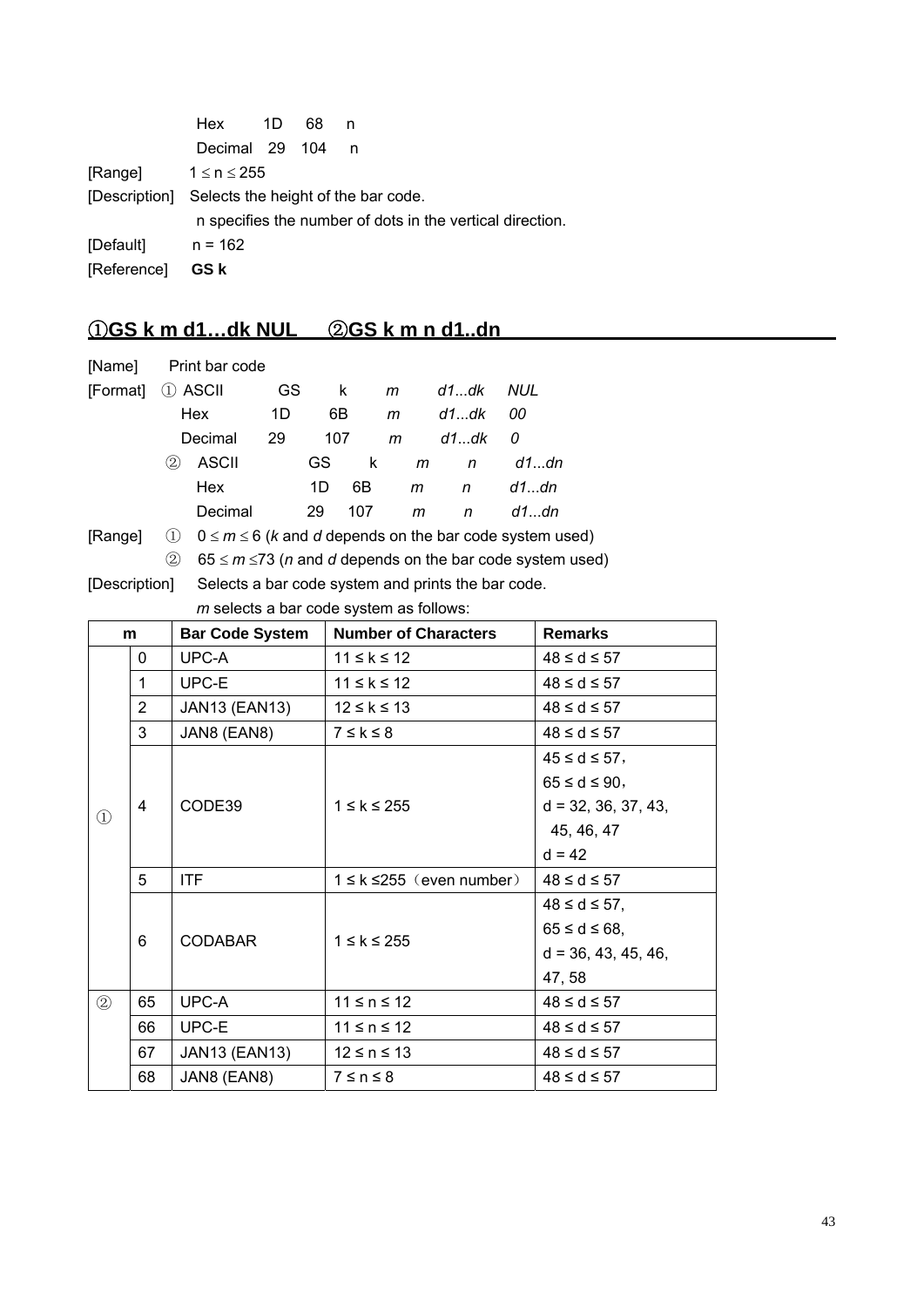|    |                |                                 | $45 \le d \le 57$ ,       |
|----|----------------|---------------------------------|---------------------------|
|    |                |                                 | $65 \le d \le 90$         |
| 69 | CODE39         | $1 \le n \le 255$               | $d = 32, 36, 37, 43, 45,$ |
|    |                |                                 | 46, 47                    |
|    |                |                                 | $d = 42$                  |
| 70 | <b>ITF</b>     | $1 \le n \le 255$ (even number) | $48 \le d \le 57$         |
| 71 | <b>CODABAR</b> | $1 \le n \le 255$               | $48 \le d \le 57$ ,       |
|    |                |                                 | $65 \le d \le 68$ ,       |
|    |                |                                 | $d = 36, 43, 45, 46,$     |
|    |                |                                 | 47, 58                    |
| 72 | CODE93         | $1 \le n \le 255$               | $0 \le d \le 127$         |
| 73 | CODE128        | $2 \leq n \leq 255$             | $0 \le d \le 127$         |

#### [Details for ①]

- . This command ends with a NUL code.
- . When the bar code system used is UPC-A or UPC-E, the printer prints the bar code data after receiving 12 bytes bar code data and processes the following data as normal data.
- . When the bar code system used is JAN13 (EAN13), the printer prints the bar code after receiving 13 bytes bar code data and processes the following data as normal data.
- . When the bar code system used is JAN8 (EAN8), the printer prints the bar code after receiving 8 bytes bar code data and processes the following data as normal data.
- . The number of data for ITF bar code must be even numbers. When an odd number of data is input, the printer ignores the last received data.

[Details for ②]

- . *n* indicates the number of bar code data, and the printer processes *n* bytes from the next character data as bar code data.
- . If *n* is outside of the specified range, the printer stops command processing and processes the following data as normal data.

#### [Details in standard mode]

- . If *d* is outside of the specified range, the printer only feeds paper and processes the following data as normal data.
- . If the horizontal size exceeds printing area, the printer only feeds the paper.
- . This command feeds as much paper as is required to print the bar code, regardless of the line spacing specified by **ESC 2** or **ESC 3**.
- . This command is enabled only when no data exists in the print buffer. When data exists in the print buffer, the printer processes the data following *m* as normal data.
- . After printing bar code, this command sets the print position to the beginning of the line.
- . This command is not affected by print modes (emphasized, double-strike, underline, character size, white/black reverse printing, or 90° rotated character, etc.), except for upside-down printing mode.

[Details in page mode]

- . This command develops bar code data in the print buffer, but does not print it. After processing bar code data, this command moves the print position to the right side dot of the bar code.
- . If *d* is out of the specified range, the printer stops command processing and processes the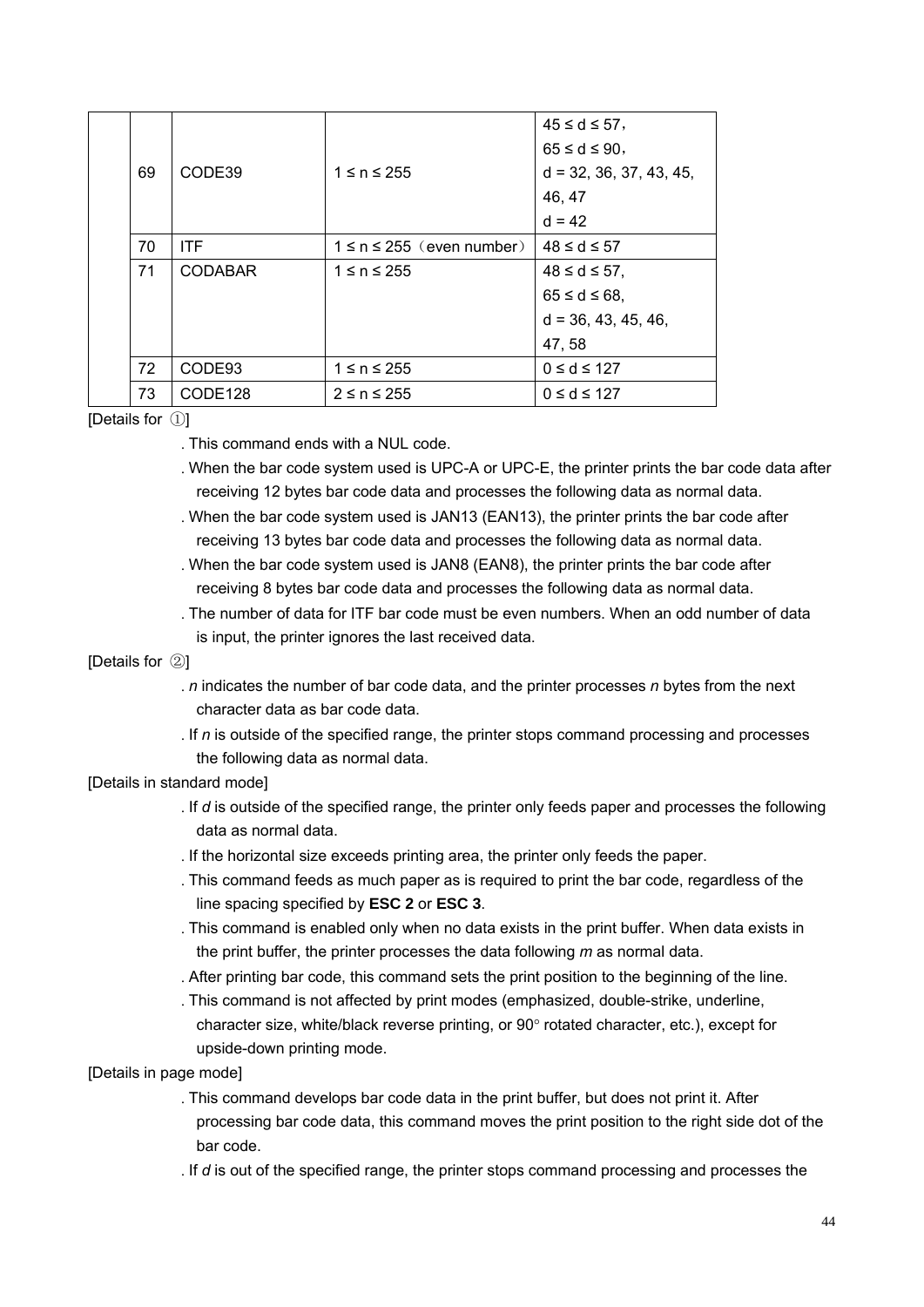following data as normal data. In this case the data buffer position does not change.

. If bar code width exceeds the printing area, the printer does not print the bar code but moves the data buffer position to the left side out of the printing area.

When CODE93 (*m* = 72) is used:

- . The printer prints an HRI character ( ) as start character at the beginning of the HRI character string.
- . The printer prints an HRI character ( ) as a stop character at the end of the HRI character string.
- . The printer prints HRI characters ( $\overline{K}$  + an alphabetic character) as a control character (<00>H to <1F>H and <7F>H):

#### **GS r n (\*)**

| [Format] ASCII GS r |                    |  | n |
|---------------------|--------------------|--|---|
|                     | Hex $1D$ 72 n      |  |   |
|                     | Decimal 29 $114$ n |  |   |

[Range] *n* = 1, 2, 49, 50

[Description] Transmits the status specified by *n* as follows:

|       | <b>Function</b>                            |
|-------|--------------------------------------------|
| . 49  | Transmits paper sensor status              |
| 2, 50 | Transmits drawer kick-out connector status |

[Details] . When using a serial interface

When DTR/DSR control is selected, the printer transmits only 1 byte after confirming the host is ready to receive data (DSR signal is SPACE). If the host computer is not ready to receive data (DSR signal is MARK), the printer waits until the host is ready.

When XON/XOFF control is selected, the printer transmits only 1 byte without confirming the condition of the DSR signal.

- . This command is executed when the data in the receive buffer is developed. Therefore,there may be a time lag between receiving this command and transmitting the status,depending on the receive buffer status.
- . When Auto Status Back (ASB) is enabled using **GS a**, the status transmitted by **GS r** and the ASB status must be differentiated using the table in Appendix G.
- . The status types to be transmitted are shown below:

| <b>Bit</b> | Off/On | <b>Hex</b> | <b>Decimal</b> | <b>Status for ASB</b>                       |
|------------|--------|------------|----------------|---------------------------------------------|
| 0,1        | Off    | 00         |                | Paper roll near-end sensor: paper adequate. |
|            | On     | 03         | 3              | Paper roll near-end sensor: paper near end. |
| 2,3        | Off    | 00         | 0              | Paper roll end sensor: paper adequate.      |
|            | On     | OC         | 12             | Paper roll near-end sensor: paper near end. |
|            | Off    | 00         | 0              | Not used. Fixed to Off.                     |
| 5,6        |        |            |                | Undefined.                                  |
|            | Off    | 00         | 0              | Not used. Fixed to Off.                     |

Paper sensor status (*n* = 1, 49):

Bits 2 and 3: When the paper end sensor detects a paper end, the printer goes offline and does not execute this command. Therefore, bits 2 and 3 do not transmit the status of paper end.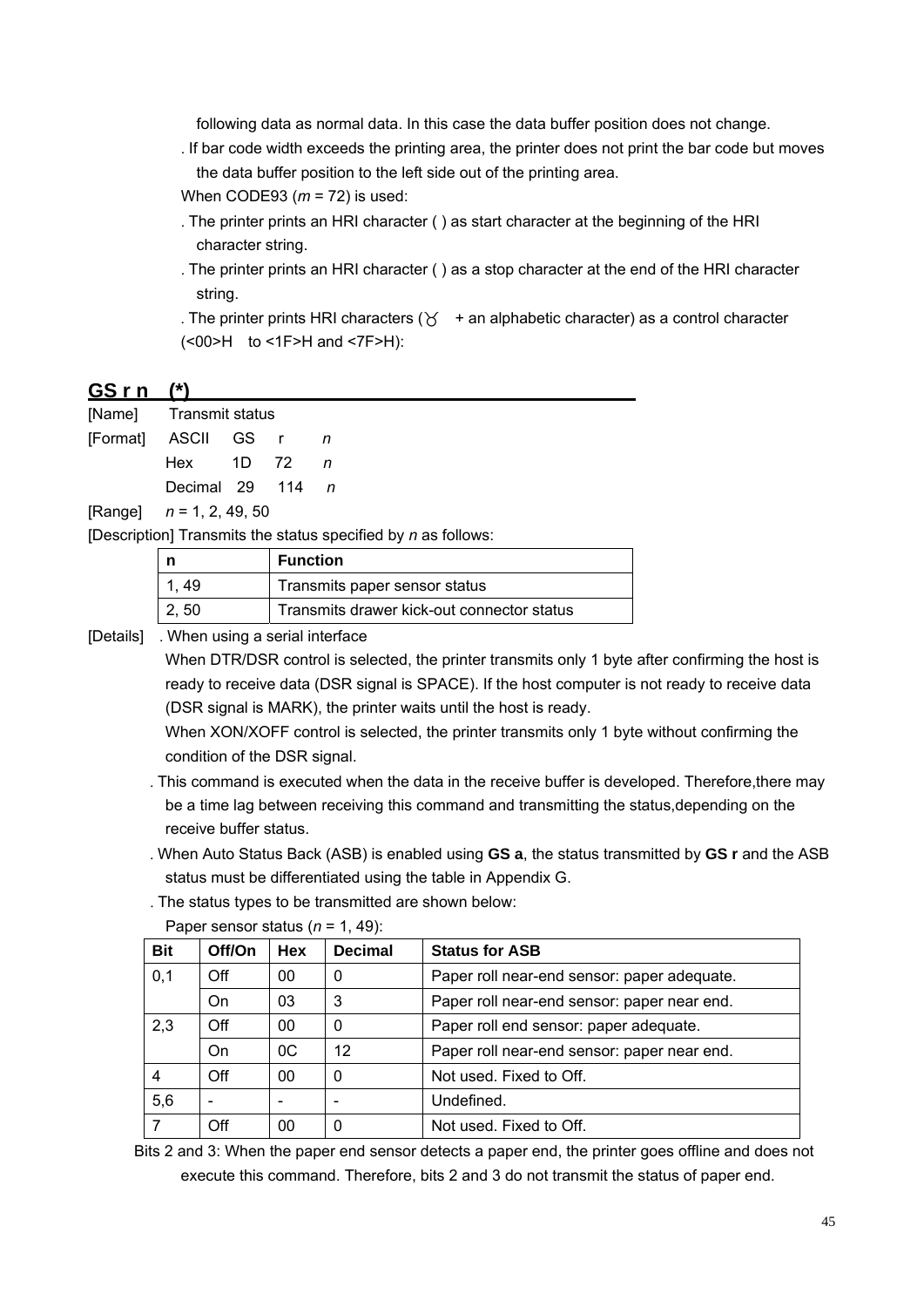| <b>Bit</b> | Off/On | <b>Hex</b> | <b>Decimal</b> | <b>Status for ASB</b>                       |  |
|------------|--------|------------|----------------|---------------------------------------------|--|
| 0          | Off    | 00         | 0              | Drawer kick-out connector pin 3 is LOW.     |  |
|            | On     | 01         |                | Paper roll near-end sensor: paper near end. |  |
| $1 - 3$    |        |            |                | Undefined.                                  |  |
| 4          | Off    | 00         | 0              | Not used. Fixed to Off.                     |  |
| 5,6        |        |            |                | Undefined.                                  |  |
|            | Off    | 00         | 0              | Not used. Fixed to Off.                     |  |

# **GS v 0 m xL xH yL yH d1....dk**

| [Name]        | Print raster bit image                                                                                    |                                                                      |                                                                                                   |                                                                                                      |  |  |  |
|---------------|-----------------------------------------------------------------------------------------------------------|----------------------------------------------------------------------|---------------------------------------------------------------------------------------------------|------------------------------------------------------------------------------------------------------|--|--|--|
| [Format]      | <b>ASCII</b><br><b>GS</b>                                                                                 | 0<br>m<br>v                                                          | xL xH yL yH d1dk                                                                                  |                                                                                                      |  |  |  |
|               | 1D<br>Hex                                                                                                 | 30<br>76                                                             | m xL xH yL yH d1dk                                                                                |                                                                                                      |  |  |  |
|               | Decimal 29                                                                                                | 118 48                                                               | m xL xH yL yH d1dk                                                                                |                                                                                                      |  |  |  |
| [Range]       | $0 \le m \le 3$ , $48 \le m \le 51$                                                                       |                                                                      |                                                                                                   |                                                                                                      |  |  |  |
|               | $0 \le xL \le 255$                                                                                        |                                                                      |                                                                                                   |                                                                                                      |  |  |  |
|               | $0 \leq xH \leq 255$                                                                                      |                                                                      |                                                                                                   |                                                                                                      |  |  |  |
|               | $0 \le yL \le 255$                                                                                        |                                                                      |                                                                                                   |                                                                                                      |  |  |  |
|               | $0 \leq d \leq 255$                                                                                       |                                                                      |                                                                                                   |                                                                                                      |  |  |  |
|               |                                                                                                           | $k = (xL + xH \times 256) \times (yL + yH \times 256)$ ( $k \ne 0$ ) |                                                                                                   |                                                                                                      |  |  |  |
| [Description] |                                                                                                           |                                                                      | Selects Raster bit-image mode. The value of m selects the mode, as follows:                       |                                                                                                      |  |  |  |
|               | m                                                                                                         | <b>Mode</b>                                                          | <b>Vertical</b><br><b>Dot Density</b>                                                             | <b>Horizontal Dot ensity</b>                                                                         |  |  |  |
|               | 0, 48                                                                                                     | Normal                                                               | 200 DPI                                                                                           | 200 DPI                                                                                              |  |  |  |
|               | 1,49                                                                                                      | Double-width                                                         | 200 DPI                                                                                           | 100 DPI                                                                                              |  |  |  |
|               | 2, 50                                                                                                     | Double-height                                                        | 100 DPI                                                                                           | 200 DPI                                                                                              |  |  |  |
|               | 3, 51                                                                                                     | 100 DPI<br>100 DPI<br>Quadruple                                      |                                                                                                   |                                                                                                      |  |  |  |
|               | • xL, xH, select the number of data bits ( $xL + xH \times 256$ ) in the horizontal direction for the bit |                                                                      |                                                                                                   |                                                                                                      |  |  |  |
|               | image.                                                                                                    |                                                                      |                                                                                                   |                                                                                                      |  |  |  |
|               |                                                                                                           |                                                                      |                                                                                                   | • yL, yH, select the number of data bits (yL+ yH $\times$ 256) in the vertical direction for the bit |  |  |  |
|               | image.                                                                                                    |                                                                      |                                                                                                   |                                                                                                      |  |  |  |
| [Details]     | . In standard mode, this command is effective only when there is no data in the<br>print buffer.          |                                                                      |                                                                                                   |                                                                                                      |  |  |  |
|               | • This command has no effect in all print modes (character size, emphasized,                              |                                                                      |                                                                                                   |                                                                                                      |  |  |  |
|               | double-strike, upside-down, underline, white/black reverse printing, etc.) for<br>raster bit image.       |                                                                      |                                                                                                   |                                                                                                      |  |  |  |
|               | • If the printing area width set by GS L and GS W is less than the minimum width,                         |                                                                      |                                                                                                   |                                                                                                      |  |  |  |
|               | the printing area is extended to the minimum width only on the line in question.                          |                                                                      |                                                                                                   |                                                                                                      |  |  |  |
|               | The minimum width means 1 dot in normal ( $m=0$ , 48) and double-height ( $m=2$ ,                         |                                                                      |                                                                                                   |                                                                                                      |  |  |  |
|               | 50), 2 dots in double-width (m=1, 49) and quadruple (m=3, 51) modes.                                      |                                                                      |                                                                                                   |                                                                                                      |  |  |  |
|               |                                                                                                           |                                                                      | • Data outside the printing area is read in and discarded on a dot-by-dot basis.                  |                                                                                                      |  |  |  |
|               |                                                                                                           |                                                                      | • The position at which subsequent characters are to be printed for raster bit                    |                                                                                                      |  |  |  |
|               |                                                                                                           |                                                                      | image is specified by HT (Horizontal Tab), ESC \$ (Set absolute print position),                  |                                                                                                      |  |  |  |
|               |                                                                                                           |                                                                      | <b>ESC</b> \ (Set relative print position), and <b>GS</b> L (Set left margin). If the position at |                                                                                                      |  |  |  |
|               |                                                                                                           |                                                                      | which subsequent characters are to be printed is not a multiple of 8, print speed                 |                                                                                                      |  |  |  |
|               | may decline.                                                                                              |                                                                      |                                                                                                   |                                                                                                      |  |  |  |

46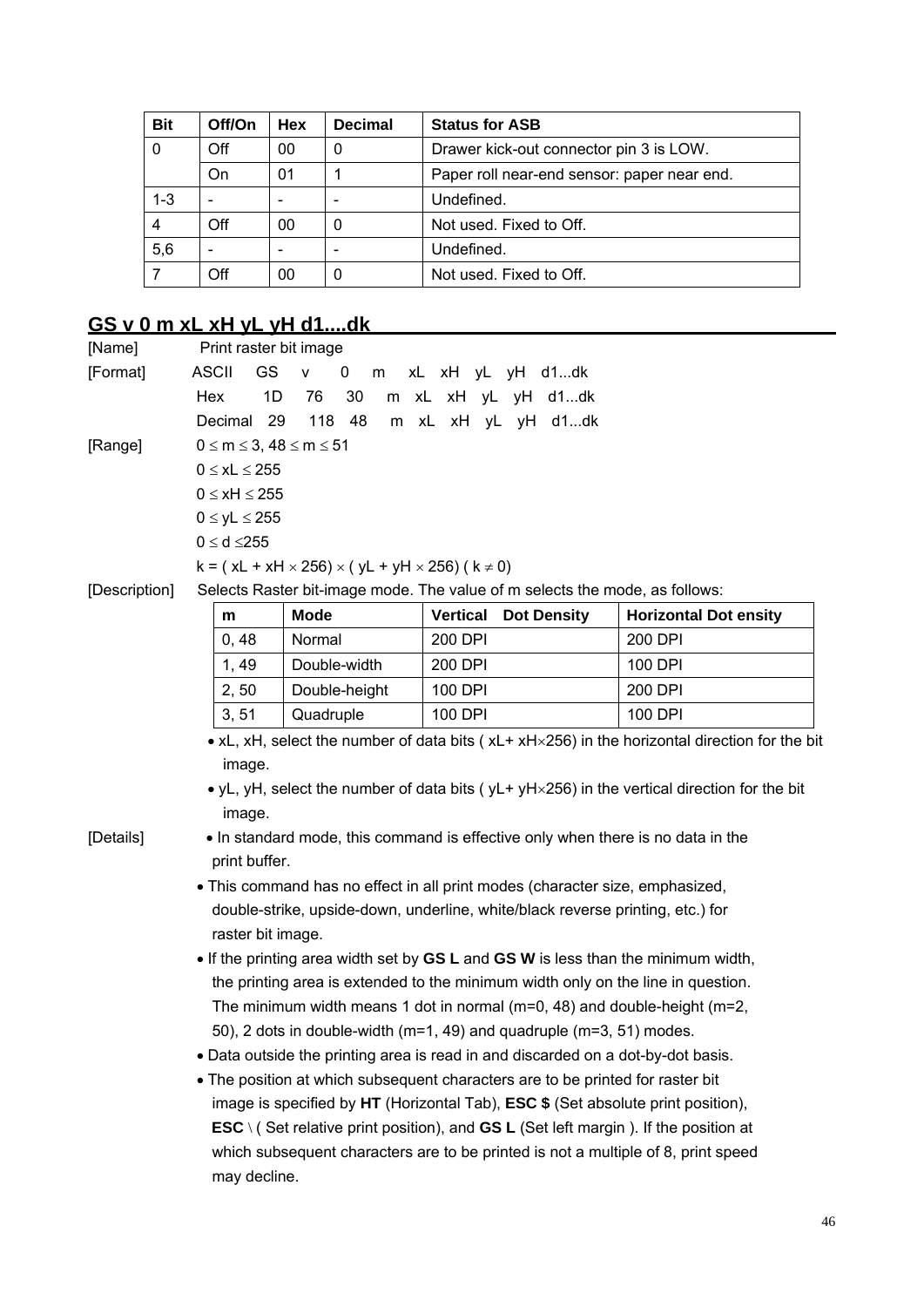- The **ESC a** (Select justification) setting is also effective on raster bit images.
- When this command is received during macro definition, the printer ends macro definition, and begins performing this command. The definition of this command should be cleared.
- d indicates the bit-image data. Set time a bit to 1 prints a dot and setting it to 0 does not print a dot.

#### **GS w** *n*

| [Name] | Set bar code width  |  |       |   |  |
|--------|---------------------|--|-------|---|--|
|        | [Format] ASCII GS w |  |       | n |  |
|        | Hex                 |  | 1D 77 | n |  |
|        | Decimal 29 $119$ n  |  |       |   |  |
|        |                     |  |       |   |  |

#### [Range] 2≤ *n*≤ 6

[Description] Set the horizontal size of the bar code.

*n* specifies the bar code width as follows:

| $\mathbf n$ | Module Width (mm) for       | <b>Binary-level bar codes</b> |                          |  |  |
|-------------|-----------------------------|-------------------------------|--------------------------|--|--|
|             | <b>Multi-level Bar Code</b> | Thin element width (mm)       | Thick element width (mm) |  |  |
| 2           | 0.25                        | 0.25                          | 0.625                    |  |  |
| 3           | 0.375                       | 0.375                         | 1.0                      |  |  |
| 4           | 0.5                         | 0.5                           | 1.25                     |  |  |
| 5           | 0.625                       | 0.625                         | 1.625                    |  |  |
| 6           | 0.75                        | 0.75                          | 1.875                    |  |  |

. Multi-level bar codes are as follows:

UPC-A, UPC-E, JAN13 (EAN13), JAN8 (EAN8), CODE93, CODE128

. Binary-level bar codes are as follows:

CODE39, ITF, CODABAR

[Default] *n* = 3

[Reference] **GS k**

# $FS!n$

| [Name]   | Set print mode(s) for Kanji characters |    |    |   |  |  |  |
|----------|----------------------------------------|----|----|---|--|--|--|
| [Format] | ASCII                                  | FS |    | n |  |  |  |
|          | Hex                                    | 1C | 21 | n |  |  |  |
|          | Decimal                                | 28 | 33 | n |  |  |  |

[Range] 0 *≤ n ≤* 255

[Description] Sets the print mode for Kanji characters, using n as follows:

| <b>Bit</b> | Off/On | Hex | <b>Decimal</b> | <b>Function</b>            |
|------------|--------|-----|----------------|----------------------------|
| 0          |        |     |                | Undefined.                 |
|            |        |     |                | Undefined.                 |
| 2          | Off    | 00  | 0              | Double-width mode is OFF.  |
|            | On     | 04  | 4              | Double-width mode is ON.   |
| 3          | Off    | 00  |                | Double-height mode is OFF. |
|            | On     | 08  | 8              | Double-height mode is ON.  |
|            |        |     |                | Undefined.                 |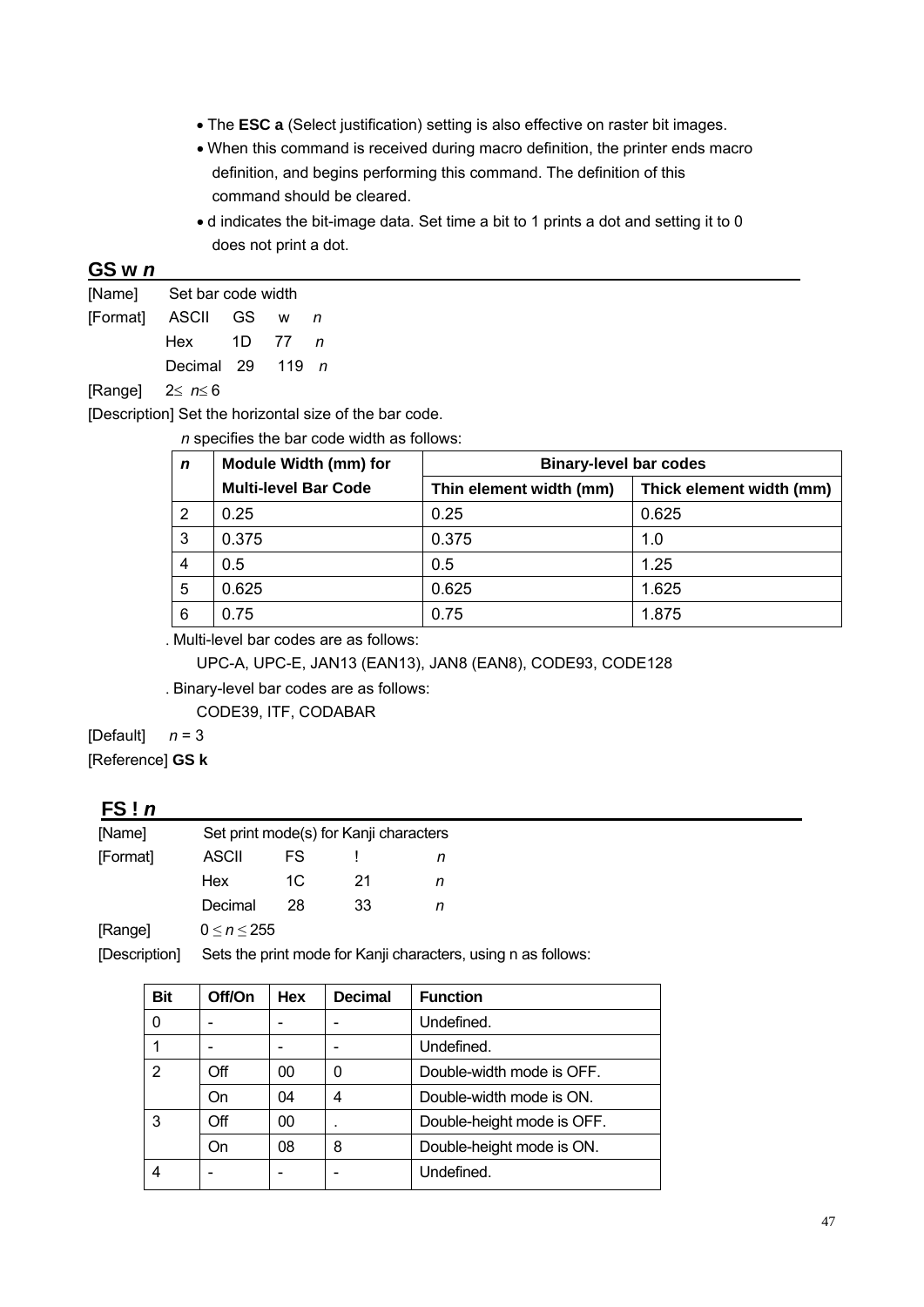| b |     |    |     | Undefined.             |
|---|-----|----|-----|------------------------|
|   |     |    |     | Undefined.             |
|   | Оff | 00 |     | Underline mode is OFF. |
|   |     | 80 | 128 | Underline mode is ON.  |

[Details]• When both double-width and double-height modes are set (including right- and left-side character spacing), quadruple-size characters are printed.

- The printer can underline all characters (including right- and left-side character spacing), but cannot underline the space set by **HT** and 90° clockwise-rotated characters.
- The thickness of the underline is that specified by **FS** , regardless of the character size.
- When some of the characters in a line are double or more height, all the characters on the line are aligned at the baseline.
- It is possible to emphasize the Kanji character using **FS W** or **GS !**, the setting of the last received command is effective.
- It is possible to turn under line mode on or off using **FS** , and the setting of the last received command is effective.

[Default] *n* = 0

[Reference] **FS -**, **FS W**, **GS !** 

# **FS &**

| [Name]                                      | Select Kanji character mode |  |     |  |  |  |  |  |
|---------------------------------------------|-----------------------------|--|-----|--|--|--|--|--|
| [Format]                                    | ASCII FS                    |  | &   |  |  |  |  |  |
|                                             | Hex 1C 26                   |  |     |  |  |  |  |  |
|                                             | Decimal 28                  |  | -38 |  |  |  |  |  |
| [Description] Selects Kanji character mode. |                             |  |     |  |  |  |  |  |

[Reference] **FS .**, **FS C** 

| $FS - n$      |                                      |                                                            |                                                                                                                                                                                                                                                                                                                                                                                                                                                                                                     |                                                                                    |  |  |  |  |  |
|---------------|--------------------------------------|------------------------------------------------------------|-----------------------------------------------------------------------------------------------------------------------------------------------------------------------------------------------------------------------------------------------------------------------------------------------------------------------------------------------------------------------------------------------------------------------------------------------------------------------------------------------------|------------------------------------------------------------------------------------|--|--|--|--|--|
| [Name]        |                                      |                                                            | Turn underline mode on/off for Kanji characters                                                                                                                                                                                                                                                                                                                                                                                                                                                     |                                                                                    |  |  |  |  |  |
| [Format]      | ASCII                                | FS.                                                        |                                                                                                                                                                                                                                                                                                                                                                                                                                                                                                     | n                                                                                  |  |  |  |  |  |
|               | Hex                                  | 1C                                                         | 2D                                                                                                                                                                                                                                                                                                                                                                                                                                                                                                  | n                                                                                  |  |  |  |  |  |
|               | Decimal                              | 28                                                         | 45                                                                                                                                                                                                                                                                                                                                                                                                                                                                                                  | n                                                                                  |  |  |  |  |  |
| [Range]       | $0 \leq n \leq 2, 48 \leq n \leq 50$ |                                                            |                                                                                                                                                                                                                                                                                                                                                                                                                                                                                                     |                                                                                    |  |  |  |  |  |
| [Description] |                                      |                                                            |                                                                                                                                                                                                                                                                                                                                                                                                                                                                                                     | Turns underline mode for Kanji characters on or off, based on the following values |  |  |  |  |  |
|               | of n.                                |                                                            |                                                                                                                                                                                                                                                                                                                                                                                                                                                                                                     |                                                                                    |  |  |  |  |  |
|               | $\mathbf n$                          | <b>Function</b>                                            |                                                                                                                                                                                                                                                                                                                                                                                                                                                                                                     |                                                                                    |  |  |  |  |  |
|               | 0,48                                 | Turns off underline mode for Kanji characters              |                                                                                                                                                                                                                                                                                                                                                                                                                                                                                                     |                                                                                    |  |  |  |  |  |
|               | 1, 49                                | Turns on underline mode for Kanji characters (1-dot thick) |                                                                                                                                                                                                                                                                                                                                                                                                                                                                                                     |                                                                                    |  |  |  |  |  |
|               | 2, 50                                |                                                            |                                                                                                                                                                                                                                                                                                                                                                                                                                                                                                     | Turns on underline mode for Kanji characters (2-dot thick)                         |  |  |  |  |  |
| [Details]     | characters.<br>changes.              |                                                            | • The printer can underline all characters (including right- and left-side character<br>spacing), but cannot underline the space set by HT and 90° clockwise-rotated<br>• After the underline mode for Kanji characters is turned off by setting n to 0,<br>underline printing is no longer performed, but the previously specified underline<br>thickness is not changed. The default underline thickness is 1 dot.<br>• The specified line thickness does not change even when the character size |                                                                                    |  |  |  |  |  |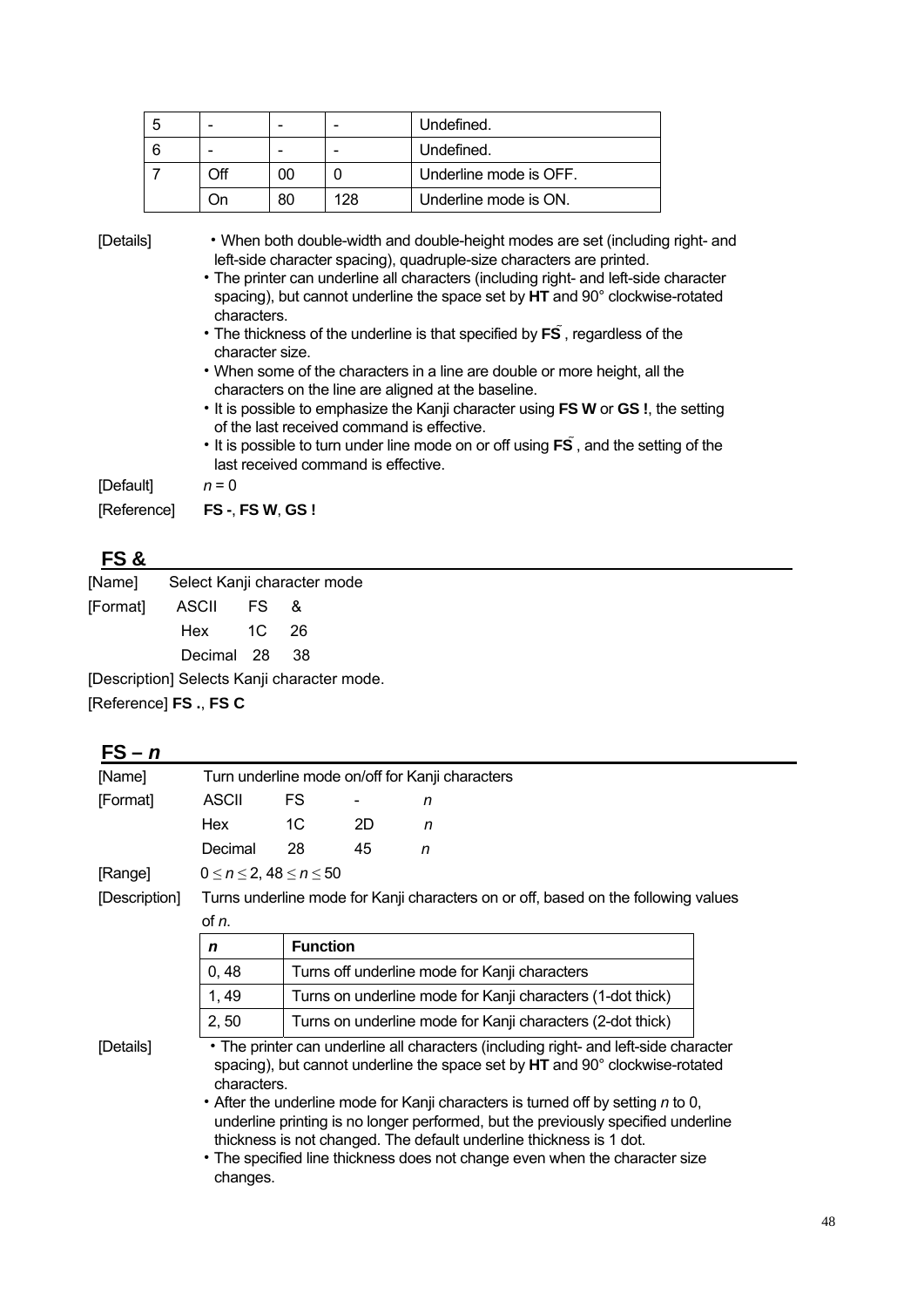• It is possible to turn underline mode on or off using **FS !**, and the last received command is effective.

[Default] *n* = 0 [Reference] **FS !** 

# **FS .**

|                                             | [Name] Cancel Kanji character mode |  |      |  |  |  |  |  |
|---------------------------------------------|------------------------------------|--|------|--|--|--|--|--|
| [Format] ASCII FS                           |                                    |  |      |  |  |  |  |  |
|                                             | Hex 1C 2E                          |  |      |  |  |  |  |  |
|                                             | Decimal 28                         |  | - 46 |  |  |  |  |  |
| [Description] Cancels Kanji character mode. |                                    |  |      |  |  |  |  |  |

[Reference] **FS &**, **FS C**

# **FS 2** *c1 c2 d1...dk*

| [Name]   |                                                         | Define user-defined Kanji characters                                                                                                                    |    |    |    |                  |                        |  |  |  |
|----------|---------------------------------------------------------|---------------------------------------------------------------------------------------------------------------------------------------------------------|----|----|----|------------------|------------------------|--|--|--|
| [Format] | ASCII                                                   | FS.                                                                                                                                                     | 2  | c1 | c2 | d1…dk            |                        |  |  |  |
|          | Hex                                                     | 1C                                                                                                                                                      | 32 |    |    | c1 c2 d1…dk      |                        |  |  |  |
|          | Decimal                                                 | 28                                                                                                                                                      | 50 |    |    | $c1$ $c2$ $d1dk$ |                        |  |  |  |
| [Range]  |                                                         | c1 and c2 indicate character codes for the defined characters. The range of<br>values for c1 and c2 differ depending on the character code system used. |    |    |    |                  |                        |  |  |  |
|          | Model type<br>c1<br>c2                                  |                                                                                                                                                         |    |    |    |                  |                        |  |  |  |
|          | Japanese Kanji supporting model<br>$($ IIS code system) |                                                                                                                                                         |    |    |    | $c1 = 77H$       | $21H \leq c2 \leq 7EH$ |  |  |  |

| (JIS code system)                |            |                |
|----------------------------------|------------|----------------|
| Japanese Kanji supporting model  | $c1 = ECH$ | 40H ≤ c2 ≤ 7EH |
| (SHIFT-JIS code system)          |            | 80H < c2 < 9EH |
| Chinese Kanji supporting model   | $c1$ = FEH | A1H ≤ c2 ≤ FEH |
| Taiwanese Kanji supporting model | $c1 = FEH$ | A1H≤ c2 ≤ FEH  |

0 *≤ d ≤* 255

*k* = 72

[Description] Defines user-defined Kanji characters for the character codes specified by *c1* and *c2*.

- [Details] *c1* and *c2* indicate character codes for the defined characters. *c1* specifies for the first byte, and *c2* for the second byte.
	- *d* indicates the dot data. Set a corresponding bit to 1 to print a dot or to 0 to not print a dot.

[Default] All spaces.

[Reference] **FS C**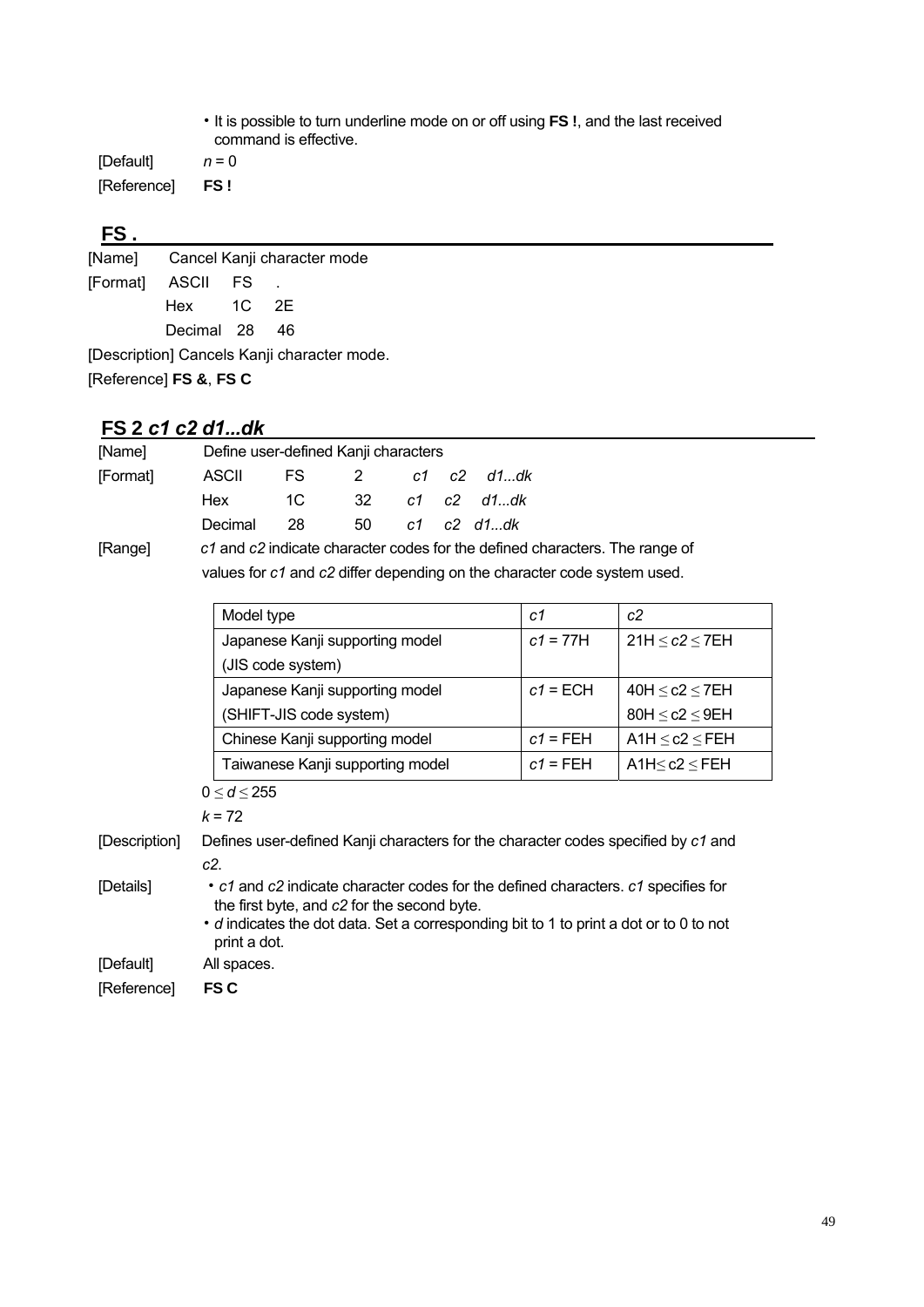

# **FS S** *n1 n2*

| [Name]        | Set left- and right-side Kanji character spacing                                                                                                                                                                                            |                                    |    |         |                                                                             |  |  |  |
|---------------|---------------------------------------------------------------------------------------------------------------------------------------------------------------------------------------------------------------------------------------------|------------------------------------|----|---------|-----------------------------------------------------------------------------|--|--|--|
| [Format]      | ASCII                                                                                                                                                                                                                                       | FS                                 | S  | n 1 n 2 |                                                                             |  |  |  |
|               | Hex                                                                                                                                                                                                                                         | 1C                                 | 53 | n 1 n 2 |                                                                             |  |  |  |
|               | Decimal                                                                                                                                                                                                                                     | 28                                 | 83 | n 1 n 2 |                                                                             |  |  |  |
| [Range]       | $0 \le n 1 \le 255$                                                                                                                                                                                                                         |                                    |    |         |                                                                             |  |  |  |
|               | 0 < n 2 < 255                                                                                                                                                                                                                               |                                    |    |         |                                                                             |  |  |  |
| [Description] | Sets left- and right-side Kanji character spacing n1 and n2, respectively.                                                                                                                                                                  |                                    |    |         |                                                                             |  |  |  |
|               | • When the printer model used supports GS P, the left-side character spacing is<br>$\lceil n/1 \rceil$ horizontal or vertical motion units], and the right-side character spacing is<br>[ $n2 \times$ horizontal or vertical motion units]. |                                    |    |         |                                                                             |  |  |  |
| [Details]     | • When double-width mode is set, the left- and right-side character spacing is<br>twice the normal value.                                                                                                                                   |                                    |    |         |                                                                             |  |  |  |
|               | • The horizontal and vertical motion units are set by GS P. The previously                                                                                                                                                                  |                                    |    |         |                                                                             |  |  |  |
|               | specified character spacing does not change, even if the horizontal or vertical                                                                                                                                                             |                                    |    |         |                                                                             |  |  |  |
|               |                                                                                                                                                                                                                                             | motion unit is changed using GS P. |    |         |                                                                             |  |  |  |
|               |                                                                                                                                                                                                                                             |                                    |    |         | • The value cannot be less than the minimum horizontal movement amount, and |  |  |  |
|               | must be in even units of the minimum horizontal movement amount.                                                                                                                                                                            |                                    |    |         |                                                                             |  |  |  |